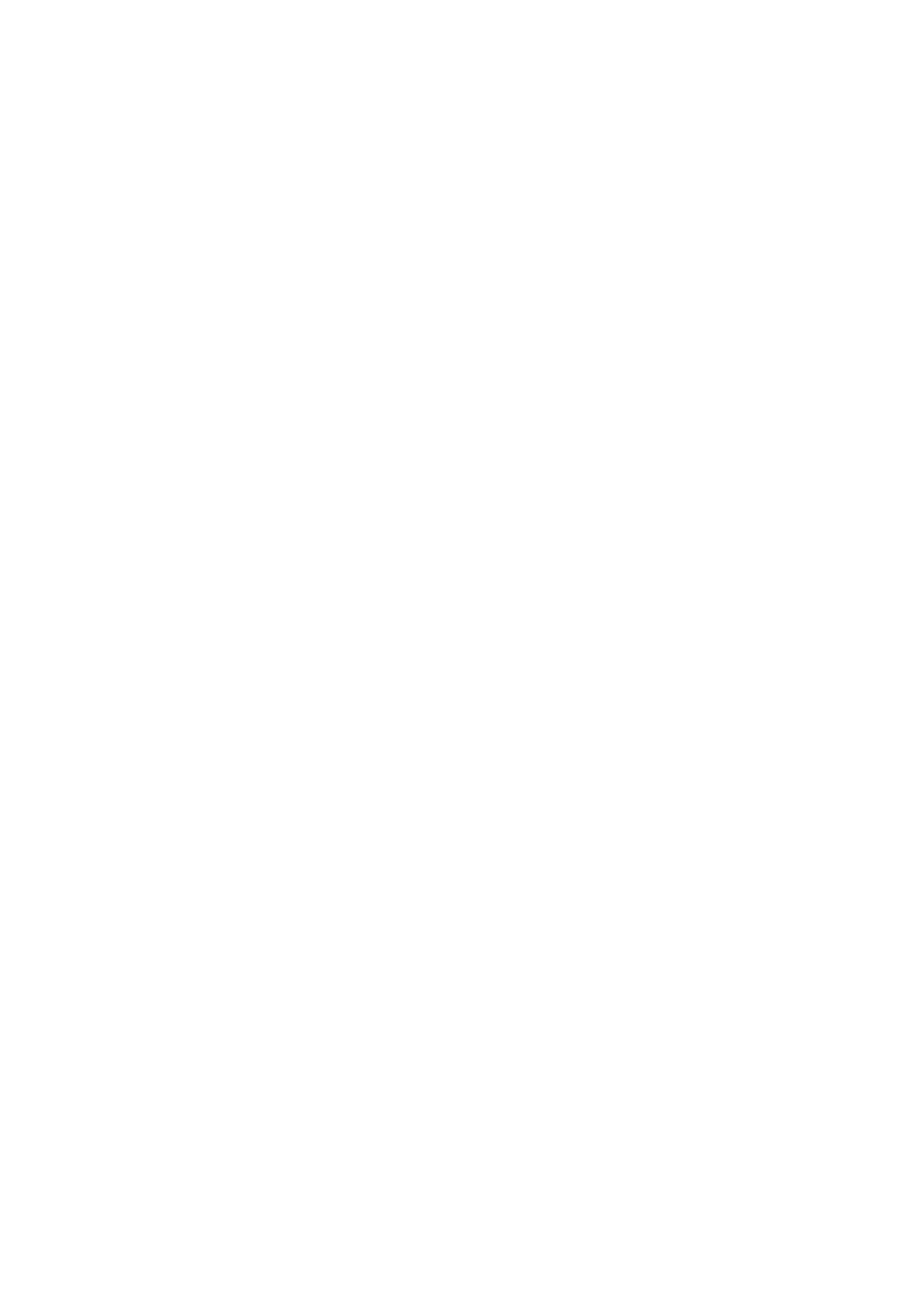# WHO guidelines on the management of health complications from female genital mutilation

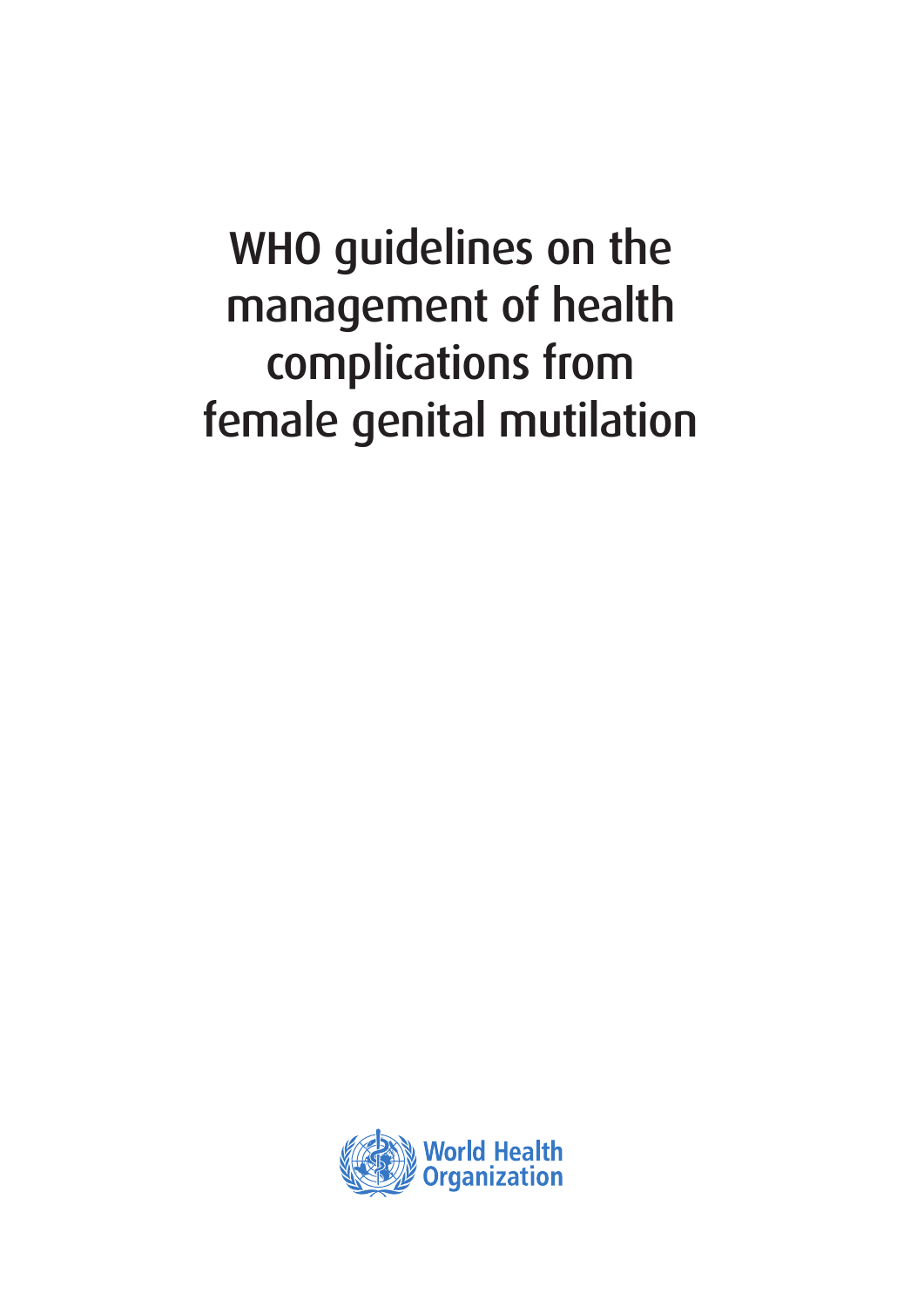WHO Library Cataloguing-in-Publication Data

WHO guidelines on the management of health complications from female genital mutilation.

I. World Health Organization.

ISBN 978 92 4 154964 6

Subject headings are available from WHO institutional repository

## © World Health Organization 2016

All rights reserved. Publications of the World Health Organization are available on the WHO website (http:// www.who.int) or can be purchased from WHO Press, World Health Organization, 20 Avenue Appia, 1211 Geneva 27, Switzerland (tel.: +41 22 791 3264; fax: +41 22 791 4857; email: bookorders@who.int).

Requests for permission to reproduce or translate WHO publications – whether for sale or for noncommercial distribution – should be addressed to WHO Press through the WHO website (http://www.who. int/about/licensing/copyright\_form/index.html).

The designations employed and the presentation of the material in this publication do not imply the expression of any opinion whatsoever on the part of the World Health Organization concerning the legal status of any country, territory, city or area or of its authorities, or concerning the delimitation of its frontiers or boundaries. Dotted and dashed lines on maps represent approximate border lines for which there may not yet be full agreement.

The mention of specific companies or of certain manufacturers' products does not imply that they are endorsed or recommended by the World Health Organization in preference to others of a similar nature that are not mentioned. Errors and omissions excepted, the names of proprietary products are distinguished by initial capital letters.

All reasonable precautions have been taken by the World Health Organization to verify the information contained in this publication. However, the published material is being distributed without warranty of any kind, either expressed or implied. The responsibility for the interpretation and use of the material lies with the reader. In no event shall the World Health Organization be liable for damages arising from its use.

Printed by WHO Document Production Services, Geneva, Switzerland.

Editing and layout: Green Ink (www.greenink.co.uk).

Noun Project icons: Gregor Črešnar, Rflor.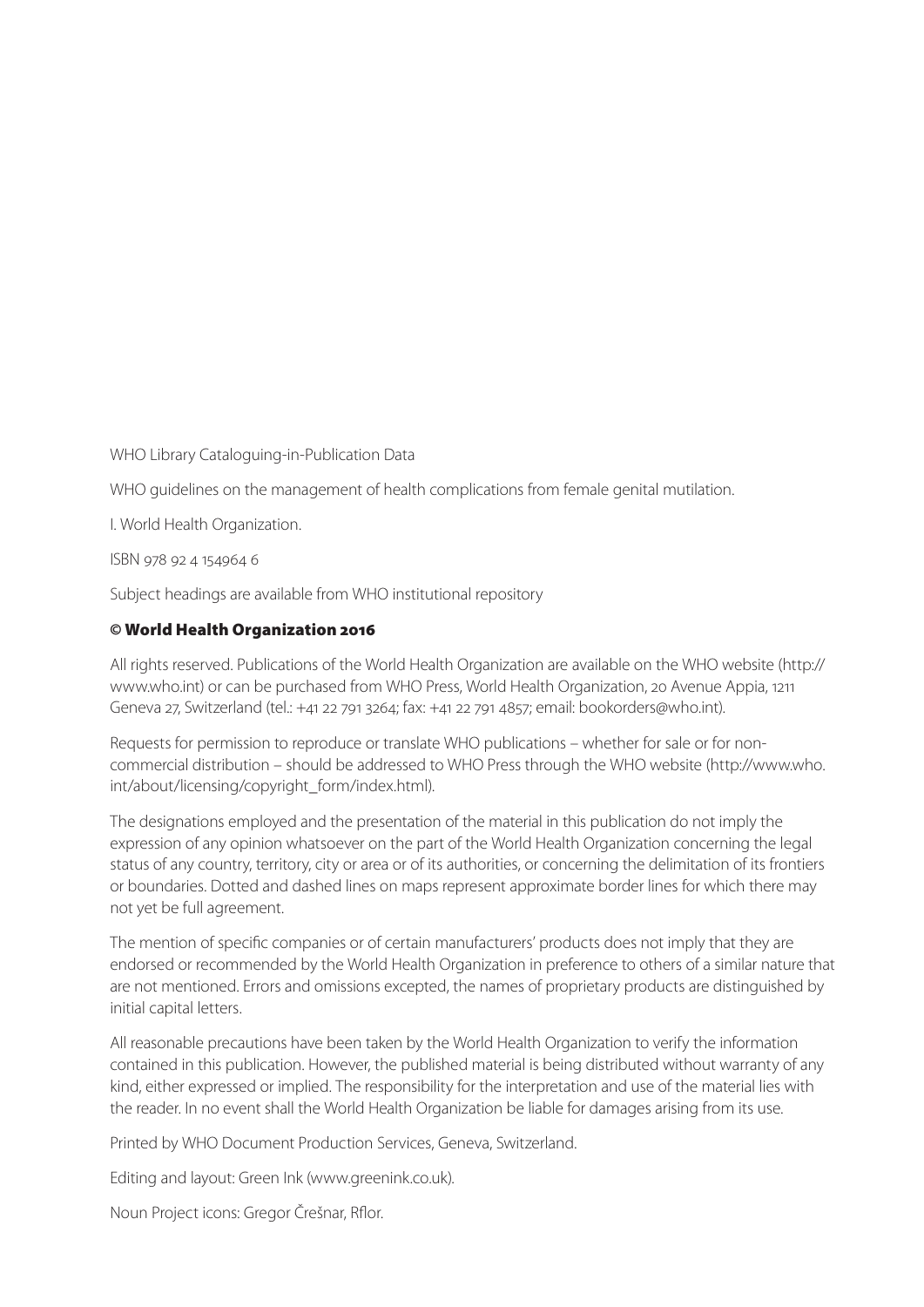# **Contents**

| 1.1 |                                                                                      |  |  |
|-----|--------------------------------------------------------------------------------------|--|--|
| 1.2 |                                                                                      |  |  |
| 1.3 |                                                                                      |  |  |
|     |                                                                                      |  |  |
| 1.5 |                                                                                      |  |  |
|     |                                                                                      |  |  |
|     |                                                                                      |  |  |
|     |                                                                                      |  |  |
|     |                                                                                      |  |  |
|     |                                                                                      |  |  |
| 2.1 |                                                                                      |  |  |
|     |                                                                                      |  |  |
|     | 2.3 Identification of priority research questions and outcomes - scoping exercise 12 |  |  |
|     |                                                                                      |  |  |
|     |                                                                                      |  |  |
|     |                                                                                      |  |  |
|     |                                                                                      |  |  |
|     |                                                                                      |  |  |
|     |                                                                                      |  |  |
|     |                                                                                      |  |  |
|     |                                                                                      |  |  |
|     | 3.2.1 Deinfibulation (recommendations 1-3 and best practice statements 1-2)  16      |  |  |
|     |                                                                                      |  |  |
|     |                                                                                      |  |  |
|     |                                                                                      |  |  |
|     |                                                                                      |  |  |
|     | 3.3.1 What are the treatment alternatives for vulvodynia and clitoral pain in        |  |  |
|     |                                                                                      |  |  |
|     |                                                                                      |  |  |
|     |                                                                                      |  |  |
| 4.1 |                                                                                      |  |  |
|     |                                                                                      |  |  |
|     |                                                                                      |  |  |
|     |                                                                                      |  |  |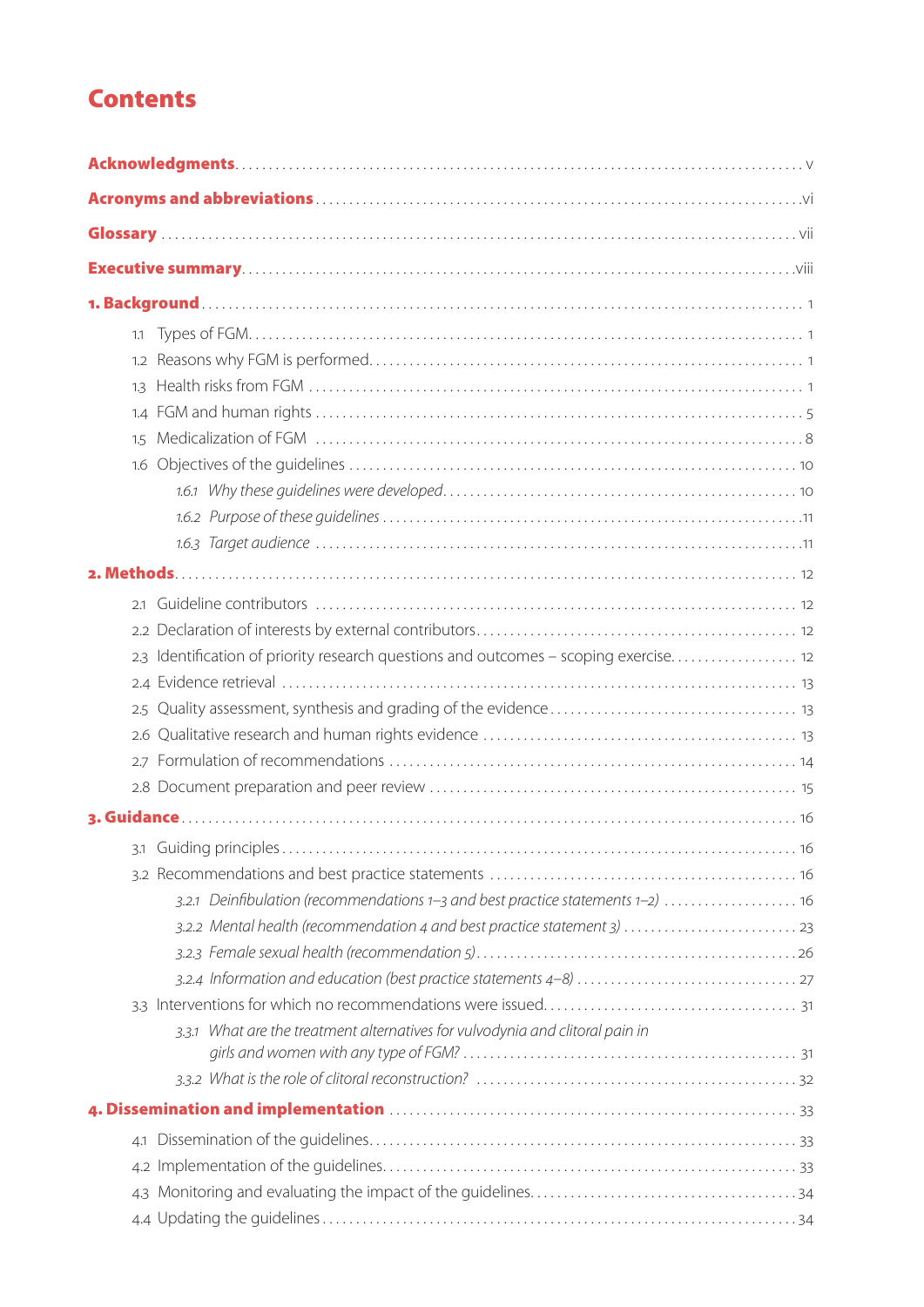| Annex 1: International and regional human rights treaties and consensus documents<br>providing protection and containing safeguards against female genital mutilation manuscription                                                  |
|--------------------------------------------------------------------------------------------------------------------------------------------------------------------------------------------------------------------------------------|
|                                                                                                                                                                                                                                      |
| <b>Annex 4: Factors considered while rating the quality of the evidence manufactor and Annex 47 and Annex 47 annex 47 annex 47 annex 47 annex 47 annex 47 annex 47 annex 47 annex 47 annex 47 annex 47 annex 47 annex 47 annex 4</b> |

# Web Annex: GRADE tables – available online at:

http://www.who.int/reproductivehealth/topics/fgm/management-health-complications-fgm/en/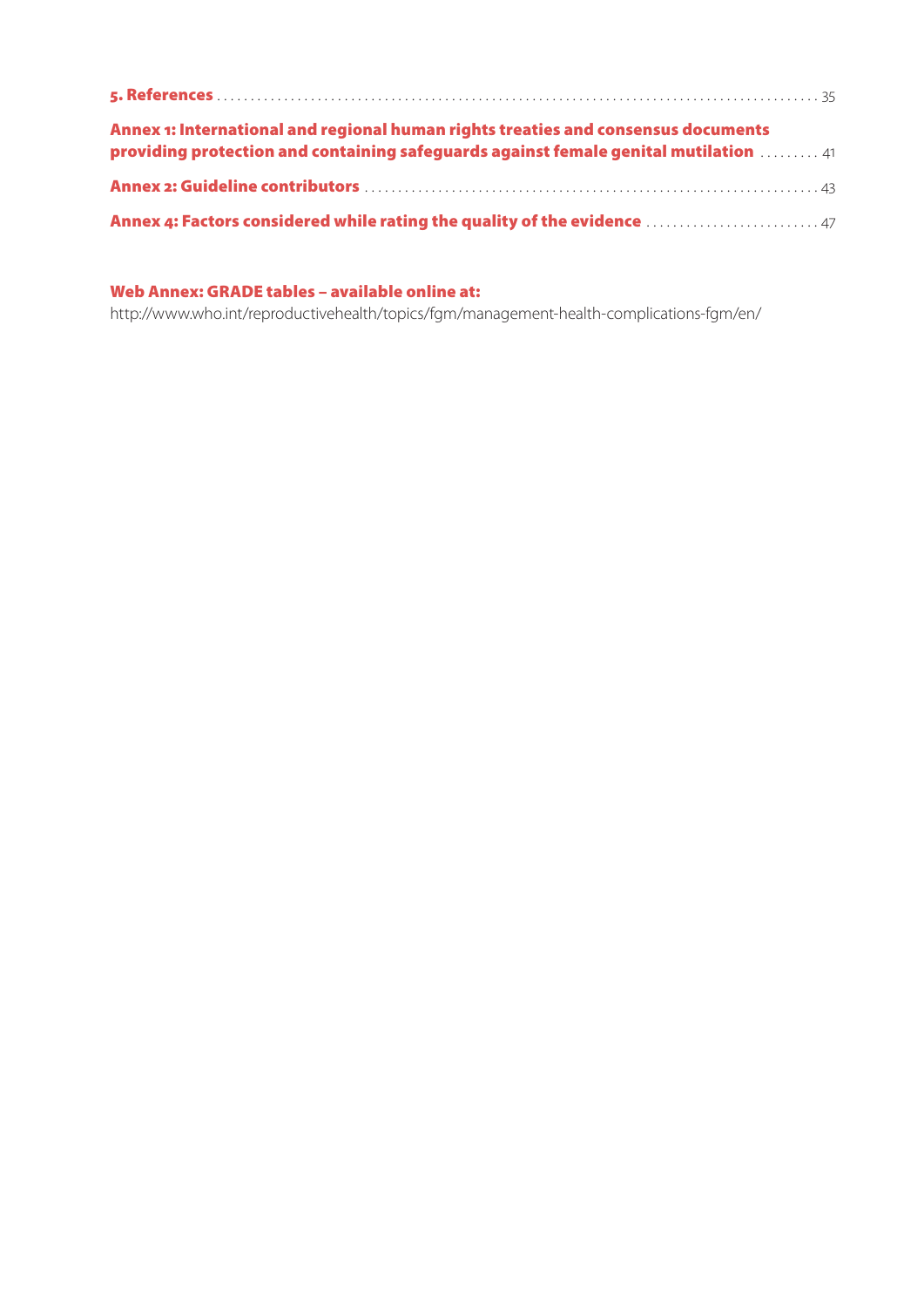# Acknowledgments

The Department of Reproductive Health and Research, at the World Health Organization (WHO), has produced this guideline document, under the leadership of Dr Lale Say. Dr Doris Chou and Dr Karin Stein coordinated the development of the guideline. The WHO Steering Group (Dr Ian Askew, Dr Lale Say, Dr Doris Chou, Dr Michelle Hindin, Mr Rajat Khosla, Dr Christina Pallitto, Dr Karin Stein) gratefully acknowledges the contributions of all the Guideline Development Group (GDG) members: Dr Jasmine Abdulcadir, Ms Joya Banerjee, Dr Owolabi Bjalkander, Dr Susana Fried, Professor Adriana Kaplan Marcusán, Professor Joseph Karanja, Professor Caitlin Kennedy, Dr Morissanda Kouyaté, Professor Els Leye, Professor Martin M. Meremikwu, Dr Nawal Nour, Professor Olayinka Olusola Omigbodun, Professor Gamal Serour, Professor Moustapha Toure and Dr Ingela Wiklund; and our United Nations partners from the UNFPA-UNICEF Joint Programme, on Female Genital Mutilation/Cutting: Accelerating Change, Dr Nafissatou J. Diop and Mr Cody Donahue.

Many thanks to the following individuals for peer reviewing the document: Professor Pascale A. Allotey, Dr Comfort Momoh and Ms Marycelina H. Msuya.

The WHO Steering Group would also like to thank all the anonymous participants who took part in the guidelines scoping survey.

Special thanks to Dr Helen Smith for conducting the qualitative systematic reviews and to Professor Martin Meremikwu of the Nigerian Branch of the South African Cochrane Centre for leading the systematic review team composed of the following members: Dr Olukayode Abayomi, Dr Adegoke Adelufosi, Mr David Agamse, Mr Ememobong Aquaisua, Mrs Dachi Arikpo, Dr Iwara Arikpo, Dr Segun Bello, Mrs Moriam T. Chibuzor,

Dr Bassey Edet, Dr Emmananuel Effa, Dr Regina Ejemot-Nwadiaro, Mr Ekpereonne Esu, Dr Ifeanyi Ezebialu, Dr Austin Ihesie, Dr Elizabeth Inyang, Mr Nuria Nwachuku, Dr Ogonna Nwankwo, Mr Edward Odey, Dr Friday Odey, Dr Olabisi Oduwole, Dr Udoezuo K. Ogbonna, Dr Miriam Ogugbue, Dr Olumuyiwa Ojo, Ms Obiamaka Okafo, Dr Uduak Okomo, Mr Anthony Okoro, Dr Ifeyinwa Okoye, Dr Babasola Okusanya, Ms Chioma Oringanje, Ms Chukwudi Oringanje, Dr Atim Udo and Dr Ekong E. Udoh. Many thanks also to Mr Graham Chan who developed the search strategies.

This document was written on behalf of the GDG by Dr Karin Stein and Dr Doris Chou.

We appreciate the contributions of the following individuals to the development of the guidelines: Dr Olufemi Oladapo, Ms María Barreix, Ms Lianne Gonsalves and Ms Marie Hélène Doucet. We thank Dr Jasmine Abdulcadir, Dr Lucrezia Catania, Dr Patrick Petignat, and Dr Omar Abdulcadir for their assistance with conceptualization of illustrations on types of FGM. Many thanks to Mr Svetlin Kolev and Ms Janet Petitpierre for providing technical assistance with the guideline graphics. This guideline document was edited by Ms Jane Patten, of Green Ink, United Kingdom.

The WHO Steering Group would like to thank the WHO Guidelines Review Committee Secretariat for the overall support during the guideline development process, with grateful thanks to Dr Susan L. Norris.

The development of these guidelines was funded by the UNFPA–UNICEF Joint Programme on Female Genital Mutilation/Cutting: Accelerating Change, and the Department of Reproductive Health and Research, UNDP/UNFPA/UNICEF/WHO/World Bank Special Programme of Research, Development and Research Training in Human Reproduction (HRP).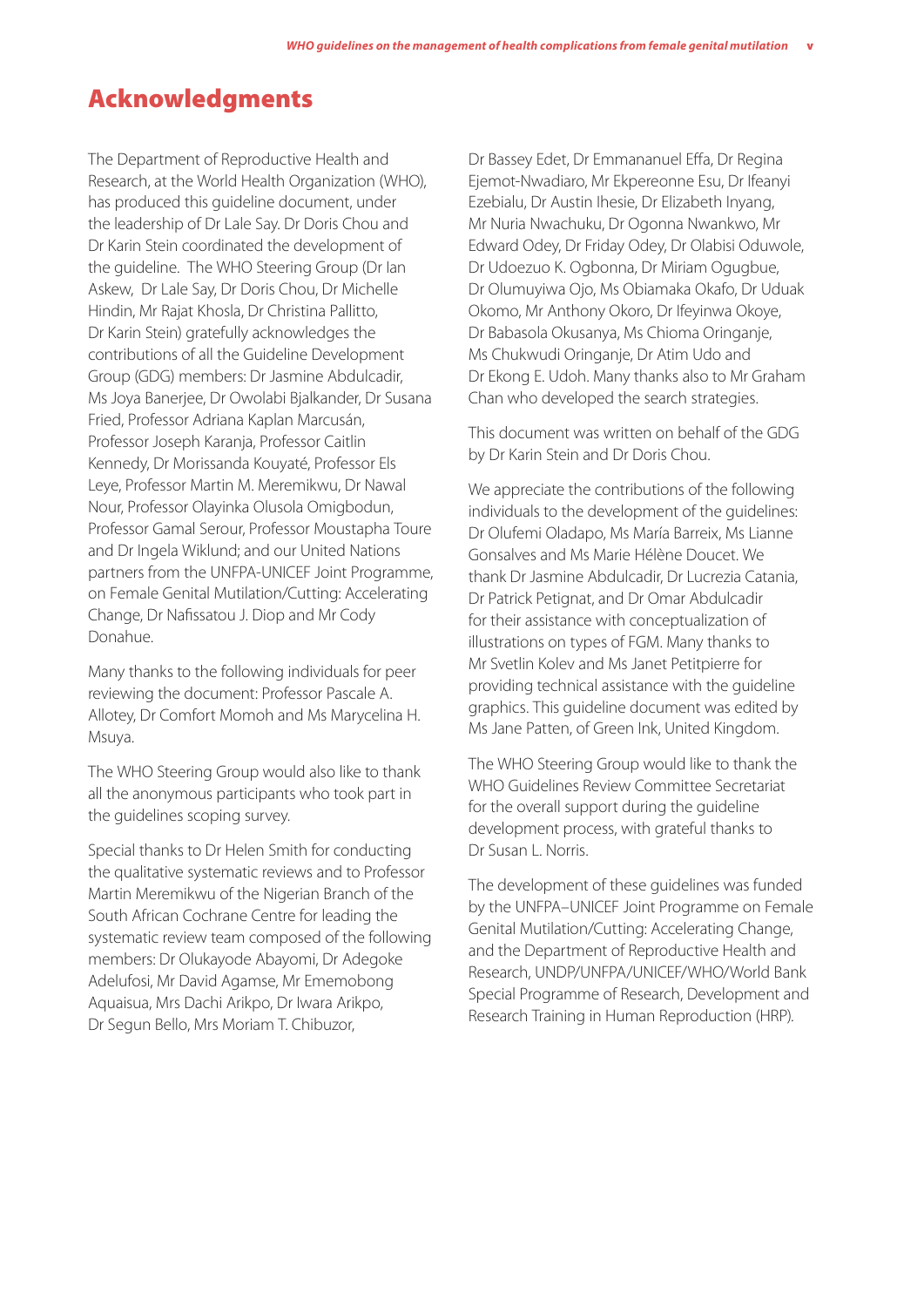# Acronyms and abbreviations

| <b>CBT</b>    | cognitive behavioural therapy                                                                                              |  |  |  |
|---------------|----------------------------------------------------------------------------------------------------------------------------|--|--|--|
| <b>CEDAW</b>  | Convention on the Elimination of All Forms of Discrimination against Women                                                 |  |  |  |
| <b>CRC</b>    | Convention on the Rights of the Child                                                                                      |  |  |  |
| <b>DOI</b>    | declaration of interest                                                                                                    |  |  |  |
| <b>ERG</b>    | <b>External Review Group</b>                                                                                               |  |  |  |
| <b>FGM</b>    | female genital mutilation                                                                                                  |  |  |  |
| <b>GDG</b>    | Guideline Development Group                                                                                                |  |  |  |
| <b>GRADE</b>  | Grading of Recommendations Assessment, Development and Evaluation                                                          |  |  |  |
| <b>HRP</b>    | UNDP/UNFPA/UNICEF/WHO/World Bank Special Programme of Research, Development and<br>Research Training in Human Reproduction |  |  |  |
| <b>IEC</b>    | information, education and communication                                                                                   |  |  |  |
| <b>NGO</b>    | nongovernmental organization                                                                                               |  |  |  |
| <b>OHCHR</b>  | Office of the United Nations High Commissioner for Human Rights                                                            |  |  |  |
| <b>PICO</b>   | population, intervention, comparator, outcome                                                                              |  |  |  |
| <b>PTSD</b>   | post-traumatic stress disorder                                                                                             |  |  |  |
| <b>UN</b>     | <b>United Nations</b>                                                                                                      |  |  |  |
| <b>UNAIDS</b> | Joint United Nations Programme on AIDS                                                                                     |  |  |  |
| <b>UNDP</b>   | United Nations Development Programme                                                                                       |  |  |  |
| <b>UNECA</b>  | United Nations Economic Commission for Africa                                                                              |  |  |  |
| <b>UNESCO</b> | United Nations Educational, Scientific and Cultural Organization                                                           |  |  |  |
| <b>UNFPA</b>  | United Nations Population Fund                                                                                             |  |  |  |
| <b>UNHCR</b>  | United Nations High Commissioner for Refugees                                                                              |  |  |  |
| <b>UNICEF</b> | United Nations Children's Fund                                                                                             |  |  |  |
| <b>UNIFEM</b> | United Nations Development Fund for Women (now UN Women)                                                                   |  |  |  |
| UTI           | urinary tract infection                                                                                                    |  |  |  |
| <b>WHO</b>    | World Health Organization                                                                                                  |  |  |  |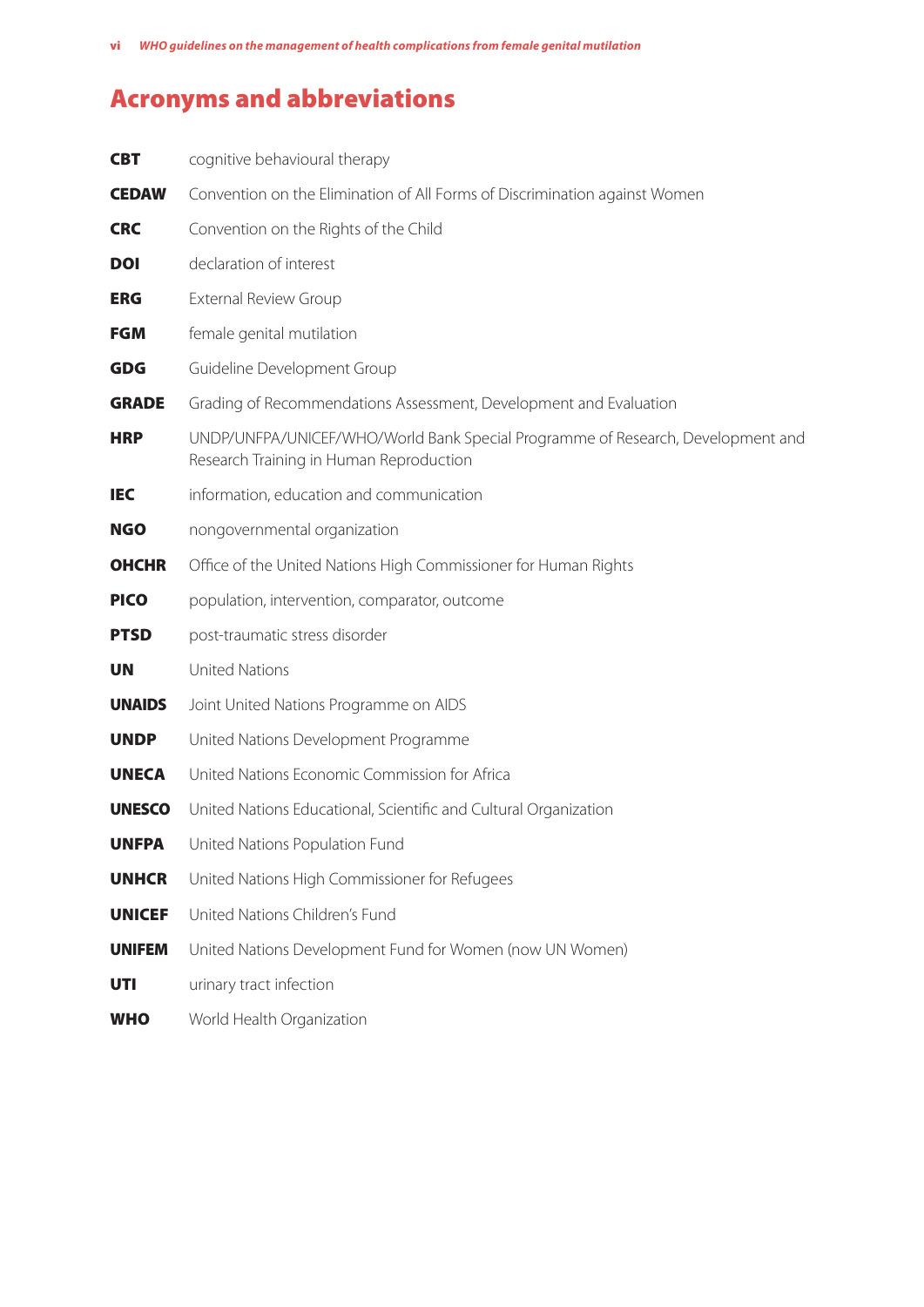# Glossary

### *Terms associated with female genital mutilation (FGM):*

#### Infibulation (type III FGM)

Narrowing of the vaginal orifice with the creation of a covering seal by cutting and appositioning the labia minora and/or the labia majora, with or without excision of the clitoris.

#### Deinfibulation

The practice of cutting open the narrowed vaginal opening in a woman who has been infibulated, which is often necessary for improving health and well-being as well as to allow intercourse or to facilitate childbirth.

#### Re-infibulation

The procedure to narrow the vaginal opening in a woman after she has been deinfibulated (i.e. after childbirth); also known as re-suturing.

#### Medicalization of FGM

Situations in which the procedure (including re-infibulation) is practised by any category of health-care provider, whether in a public or a private clinic, at home or elsewhere, at any point in time in a woman's life.

#### *Terms related to interventions:*

#### Cognitive behavioural therapy (CBT)

A type of psychological therapy based on the idea that feelings are affected by thinking and beliefs. If unchecked, these thoughts and beliefs can lead to unhelpful behaviours. CBT typically has a cognitive component (i.e. helping the person develop the ability to identify and challenge unrealistic negative thoughts) and a behavioural component.

#### Digital health

The use of information and communication technologies in support of health and health-related fields.

#### Health education

The provision of accurate, truthful information so that a person can become knowledgeable about the subject and make an informed choice.

#### Information, education and communication (IEC)

A public health approach aiming at changing or reinforcing health-related behaviours in a target audience, concerning a specific problem and within a pre-defined period of time, through communication methods and principles.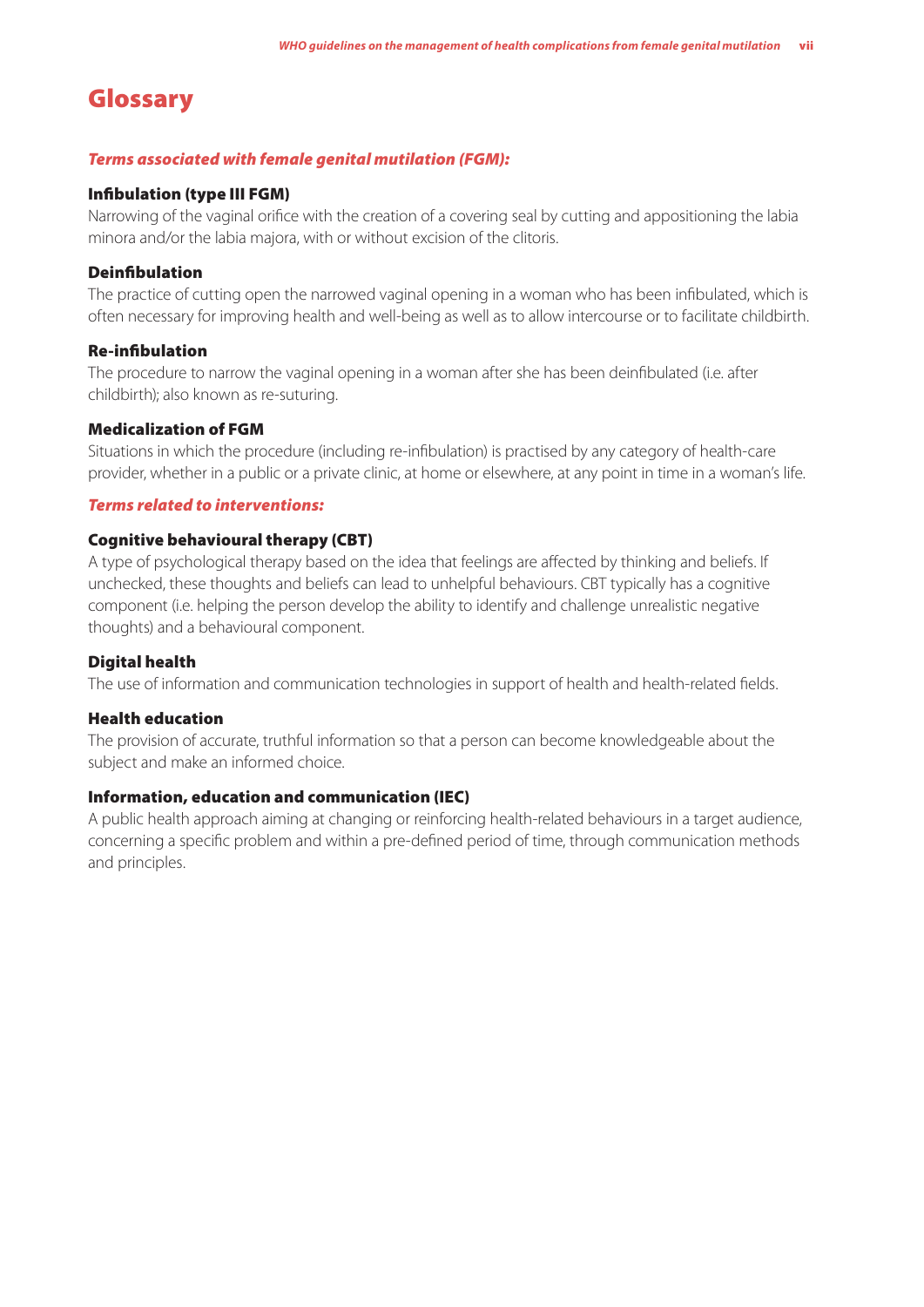# Executive summary

Female genital mutilation (FGM) comprises all procedures that involve the partial or total removal of external genitalia or other injury to the female genital organs for non-medical reasons. The procedure has no known health benefits. Moreover, the removal of or damage to healthy genital tissue interferes with the natural functioning of the body and may cause several immediate and long-term health consequences. Girls and women who have undergone FGM are therefore at risk of suffering from its complications throughout their lives. In addition, FGM violates a series of well-established human rights principles, including the principles of equality and non-discrimination on the basis of sex, the right to life when the procedure results in death, and the right to freedom from torture or cruel, inhuman or degrading treatment or punishment, as well as the rights of the child.

The practice – prevalent in 30 countries in Africa and in a few countries in Asia and the Middle East – is now present across the globe due to international migration. Health-care providers in all countries may therefore face the need to provide health care to this population. Unfortunately, health workers are often unaware of the many negative health consequences of FGM and many remain inadequately trained to recognize and treat them properly.

Recognizing the persistence of FGM despite concerted efforts to eradicate or abandon the practice in some affected communities, and acknowledging the 200 million girls and women living with or at risk of suffering the associated negative health consequences, these guidelines aim to provide up-to-date, evidence-informed recommendations on the management of health complications from FGM. This document also intends to provide standards that may serve as the basis for developing local and national guidelines and health-care provider training programmes.

# Target audience

These guidelines are intended primarily for health-care professionals involved in the care of girls and women who have been subjected to any form of FGM. This document also provides guidance for policy-makers, health-care managers and others in charge of planning, developing and implementing national and local health-care protocols and policies. The information contained in this document will also be useful for designing job aids and pre- and in-service professional training curricula in the areas of medicine, nursing, midwifery and public health for health-care providers caring for girls and women living with FGM.

# Guideline development methods

This document was developed using standard operating procedures in accordance with the process described in the *WHO handbook for guideline*  development, second edition.<sup>1</sup> In summary, the process involved: (i) identification of critical research questions and outcomes; (ii) commissioning of experts to conduct systematic reviews; (iii) retrieval of up-to-date evidence; (iv) quality assessment and synthesis of the evidence; (v) formulation of recommendations; and (vi) planning for the dissemination, implementation, impact evaluation and updating of the guidelines. The scientific evidence that informed the recommendations and best practice statements was synthesized using the Grading of Recommendations Assessment, Development and Evaluation (GRADE) methods.<sup>2</sup> For each priority research question, evidence profiles were prepared from existing or commissioned systematic reviews. Values and preferences of clients and health-care providers were assessed using evidence from qualitative reviews on the context and conditions of interventions used to manage health complications of FGM.<sup>3</sup> The recommendations and best practice statements were developed using a consensus-based approach by the Guideline Development Group (GDG), an international group of experts in the field of FGM, during a meeting at the

- WHO handbook for guideline development, 2nd ed. Geneva: World Health Organization; 2014.
- 2 Further information available at: http://www.gradeworkinggroup.org/
- 3 The GDG issued recommendations when the available evidence and ancillary criteria supported their development. When the available evidence is of low quality or weak but the contents of the recommended statement were based upon sound judgement and supported by human rights and equity principles, public or medical practices, and judged to have little to no risk of harm to health, best practice statements were issued.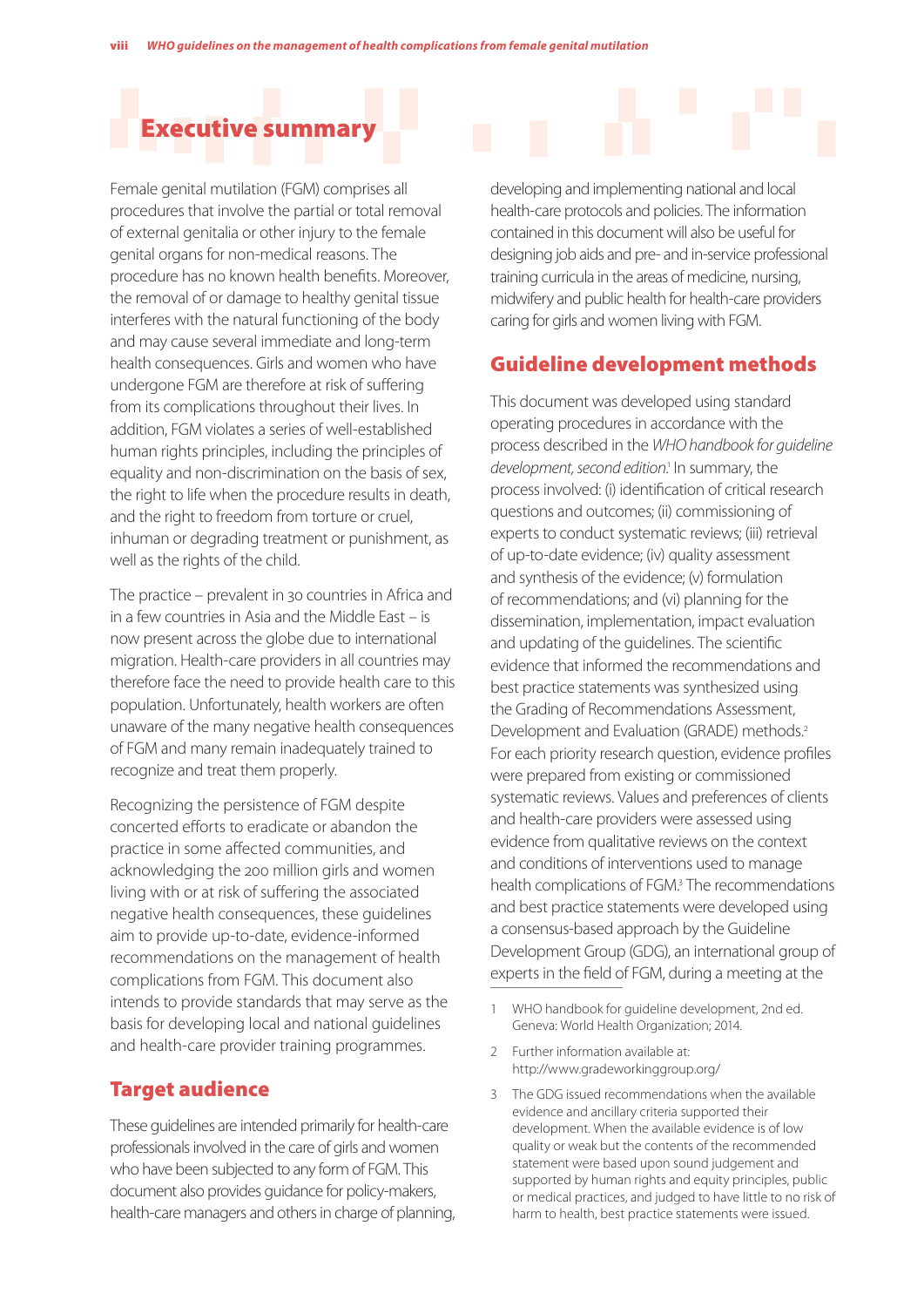World Health Organization (WHO) headquarters in Geneva on 1–2 September 2015.

# Guidance: recommendations and best practice statements

The guideline development process led to the adoption of three statements of "guiding principles", five recommendations and eight best practice statements, covering the use of deinfibulation, mental health, female sexual health, and information and education (see *Guidance summary* tables). For each recommendation and best practice statement the quality of the evidence was graded as "very low", "low", "moderate" or "high", based on the GRADE methods. When no evidence was identified for a recommendation or best practice statement, or only indirect evidence was available, this was indicated in the summary of the evidence.

Recommendations were considered as "strong" (two recommendations) or "conditional" (three recommendations), based on the available evidence, as well as considerations of the balance between benefits and harms, women's and health-care providers' preferences, human and other resource implications, priority of the problem, equity and human rights issues, and acceptability and feasibility

of the proposed intervention. Where there was a need for guidance, but no relevant research evidence was available, recommendations and best practice statements were agreed if they were supported by the public health or medical practice expertise of the members of the GDG. In order to ensure each recommendation and best practice statement could be understood and used as it was intended, the GDG offered further clarifications as needed, which are noted below the relevant recommendations and best practice statements where they are presented in full within the text of these guidelines.

Input from peer reviewers and a range of stakeholders, including colleagues working directly with girls and women living with FGM, was also sought and helped to further clarify the wording of the recommendations and best practice statements. Important knowledge gaps that need to be addressed through primary research were identified and included in the document.

The recommendations and best practice statements on the management of health complications from FGM are summarized in the table below. They will be reviewed and updated following identification of new evidence.

# Guidance summary

## Guiding principles

I Girls and women living with female genital mutilation (FGM) have experienced a harmful practice and should be provided quality health care.

II All stakeholders – at the community, national, regional and international level – should initiate or continue actions directed towards primary prevention of FGM.

III Medicalization of FGM (i.e. performance of FGM by health-care providers) is never acceptable because this violates medical ethics since (i) FGM is a harmful practice; (ii) medicalization perpetuates FGM; and (iii) the risks of the procedure outweigh any perceived benefit.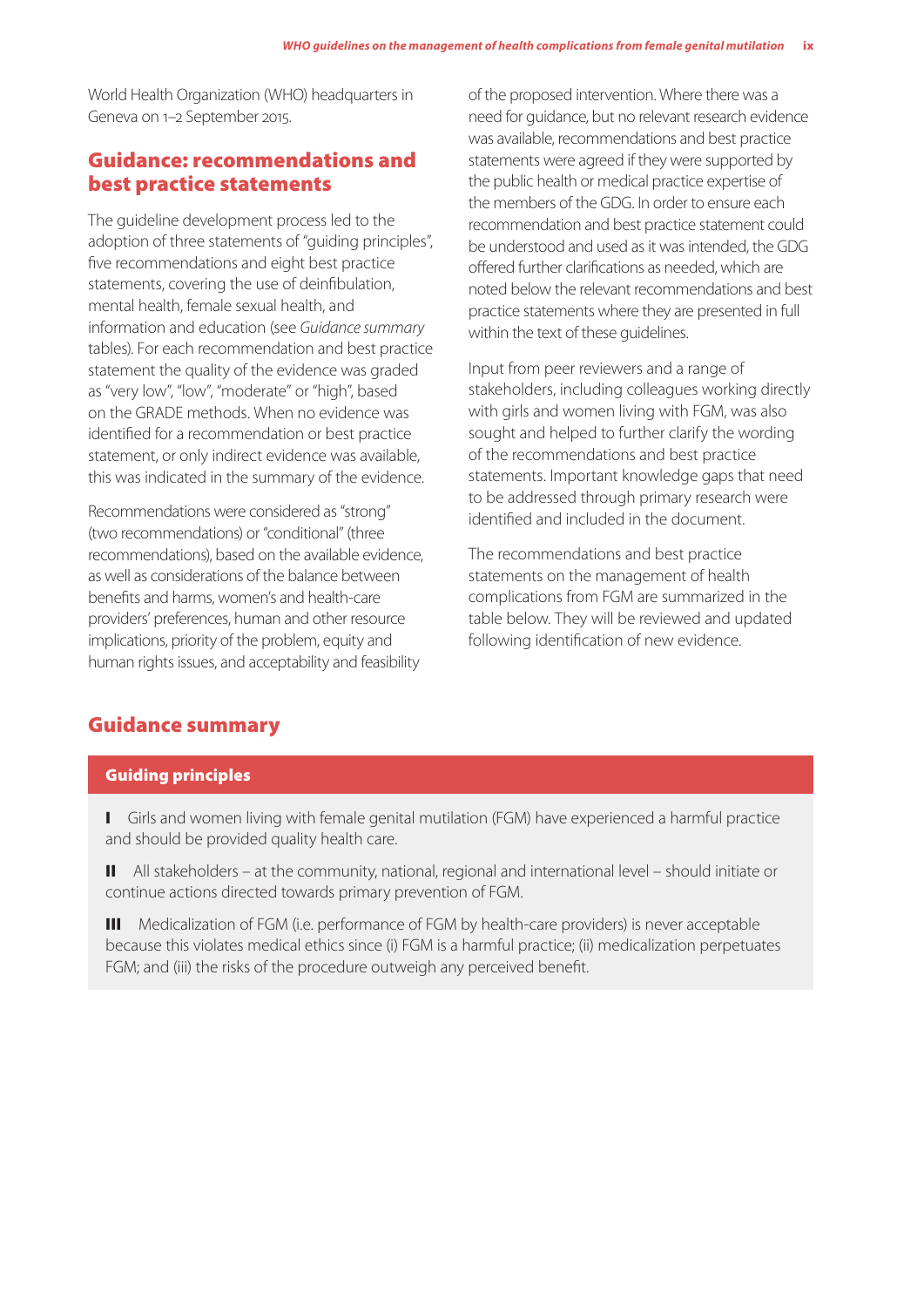#### Summary of the recommendations (R) and best practice statements (BP)

#### **DEINFIBULATION**

**R-1** Deinfibulation is recommended for preventing and treating obstetric complications in women living with type III FGM (strong recommendation; very low-quality evidence).

R-2 Either antepartum or intrapartum deinfibulation is recommended to facilitate childbirth in women living with type III FGM (conditional recommendation; very low-quality evidence).

**R-3** Deinfibulation is recommended for preventing and treating urologic complications – specifically recurrent urinary tract infections and urinary retention – in girls and women living with type III FGM (strong recommendation; no direct evidence).

**BP-1** Girls and women who are candidates for deinfibulation should receive adequate preoperative briefing (Best practice statement).

**BP-2** Girls and women undergoing deinfibulation should be offered local anaesthesia (Best practice statement).

#### MENTAL HEALTH

R-4 Cognitive behavioural therapy (CBT) should be considered for girls and women living with FGM who are experiencing symptoms consistent with anxiety disorders, depression or post-traumatic stress disorder (PTSD) (conditional recommendation; no direct evidence).

**BP-3** Psychological support should be available for girls and women who will receive or have received any surgical intervention to correct health complications of FGM (Best practice statement).

#### FEMALE SEXUAL HEALTH

R-5 Sexual counselling is recommended for preventing or treating female sexual dysfunction among women living with FGM (conditional recommendation; no direct evidence).

#### INFORMATION AND EDUCATION

**BP-4** Information, education and communication (IEC)<sup>4</sup> interventions regarding FGM and women's health should be provided to girls and women living with any type of FGM (Best practice statement).

BP-5 Health education<sup>5</sup> information on deinfibulation should be provided to girls and women living with type III FGM (Best practice statement).

**BP-6** Health-care providers have the responsibility to convey accurate and clear information, using language and methods that can be readily understood by clients (Best practice statement).

**BP-7** Information regarding different types of FGM and the associated respective immediate and long-term health risks should be provided to health-care providers who care for girls and women living with FGM (Best practice statement).

**BP-8** Information about FGM delivered to health workers should clearly convey the message that medicalization is unacceptable (Best practice statement).

<sup>4</sup> WHO defines information, education and communication (IEC) interventions as "a public health approach aiming at changing or reinforcing health-related behaviours in a target audience, concerning a specific problem and within a pre-defined period of time, through communication methods and principles". Source: Information, education and communication – lessons from the past; perspectives for the future. Geneva: World Health Organization; 2001.

<sup>5</sup> Health education is the provision of accurate, truthful information so that a person can become knowledgeable about the subject and make an informed choice. Source: Training modules for the syndromic management of sexually transmitted infections: educating and counselling the patient. Geneva: World Health Organization; 2007.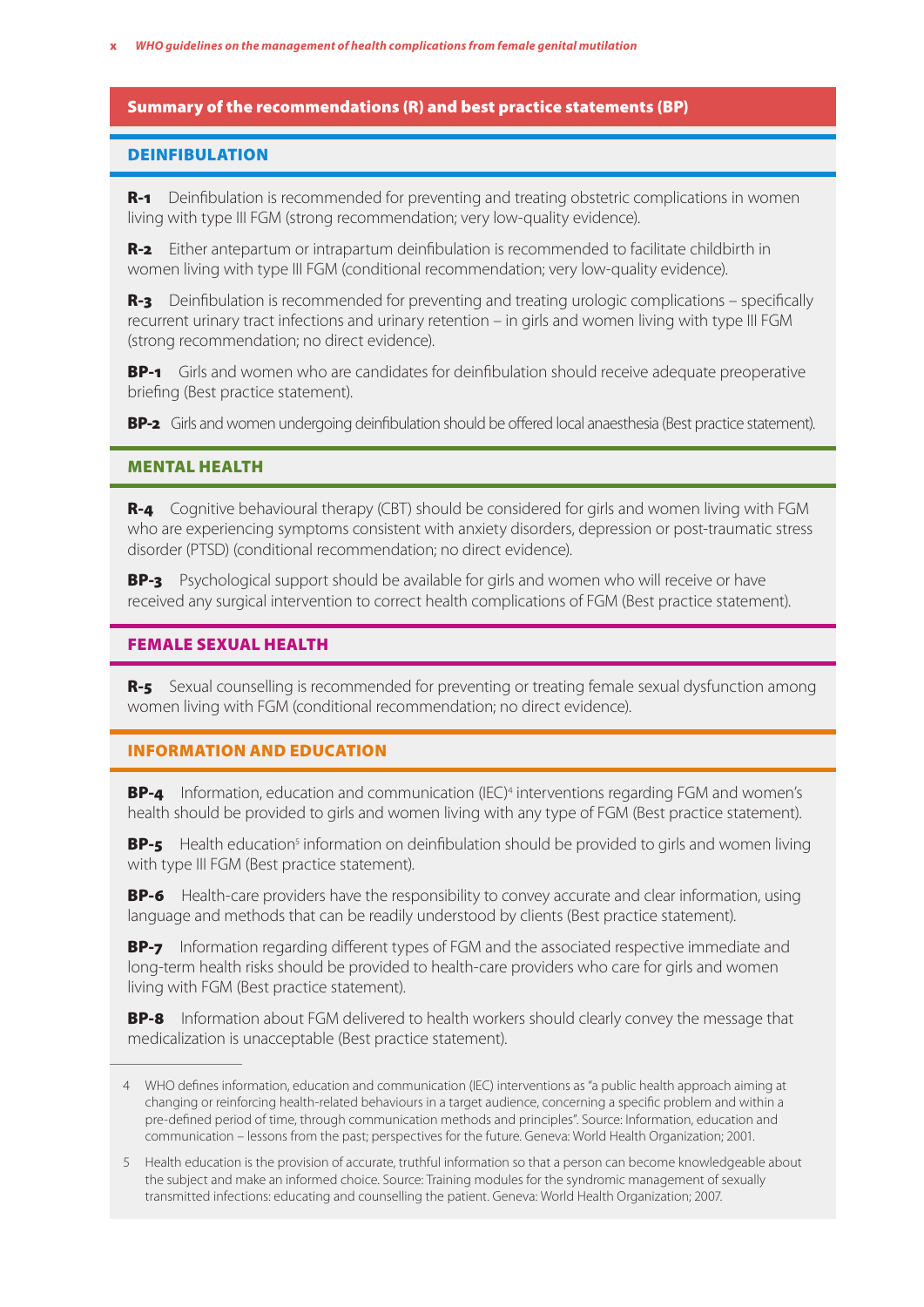# 1. Background

Female genital mutilation (FGM) comprises all procedures that involve the partial or total removal of external genitalia or other injury to the female genital organs for non-medical reasons *(1).* Although it is internationally recognized as a violation of human rights and legislation to prohibit the procedure has been put in place in many countries, to date the practice is still being reported in 30 countries in Africa and in a few countries in Asia and the Middle East *(1, 2)*. Some forms of FGM have also been reported in other countries, including among certain ethnic groups in Central and South America *(1)*. The rise in international migration has also increased the number of girls and women living in the various diaspora populations, including in Europe and North America, who have undergone or may undergo the practice *(3, 4)*.

It is estimated that over 200 million girls and women worldwide are living with the effects of FGM *(2)*, and despite efforts to eradicate the practice, every year some 3 million girls and women are at risk of FGM and are therefore exposed to the potential negative health consequences of this harmful practice *(4)*.

The World Health Organization (WHO), as part of its core mandate to provide assistance to Member States in achieving the goal of the highest attainable standard of health for all, issued in 2008 an interagency statement on eliminating FGM. The statement describes, among other things, the negative implications of the practice for the health and, very importantly, for the human rights of girls and women, and declared vigorous support for its abandonment *(1)*. The aspiration to alleviate the associated adverse health conditions and to restore violated human rights constitutes the cornerstone of these guidelines.

# 1.1 Types of FGM

WHO classifies FGM into four types *(1)*, as shown in Box 1.1. The first image shows unaltered female genitalia for comparison.

# 1.2 Reasons why FGM is performed

FGM is practised for a variety of sociocultural reasons, varying from one region and ethnic group to another. The primary reason is that it is part of the history and cultural tradition of the community. In many cultures, it constitutes a rite of passage to adulthood and is also performed in order to confer a sense of ethnic and gender identity within the community. In many contexts, social acceptance is a primary reason for continuing the practice. Other reasons include safeguarding virginity before marriage, promoting marriageability (i.e. increasing a girl's chances of finding a husband), ensuring fidelity after marriage, preventing rape, providing a source of income for circumcisers, as well as aesthetic reasons (cleanliness and beauty) *(5).* Some communities believe that FGM is a religious requirement, although it is not mentioned in major religious texts such as the Koran or the Bible. In fact, FGM predates Islam and is not practised in many Muslim countries, while it is performed in some Christian communities *(5).*

Whatever the reason provided, FGM reflects deep-rooted inequality between the sexes. This aspect, and the fact that FGM is an embedded sociocultural practice, has made its complete elimination extremely challenging. As such, efforts to prevent and thus eventually eradicate FGM worldwide must continue, in addition to acknowledging and assisting the existing population of girls and women already living with its consequences whose health needs are currently not fully met.

# 1.3 Health risks from FGM

FGM has no known health benefits, and those girls and women who have undergone the procedure are at great risk of suffering from its complications throughout their lives. The procedure is painful and traumatic *(1)*, and is often performed under unsterile conditions by a traditional practitioner who has little knowledge of female anatomy or how to manage possible adverse events *(6)*. Moreover, the removal of or damage to healthy genital tissue interferes with the natural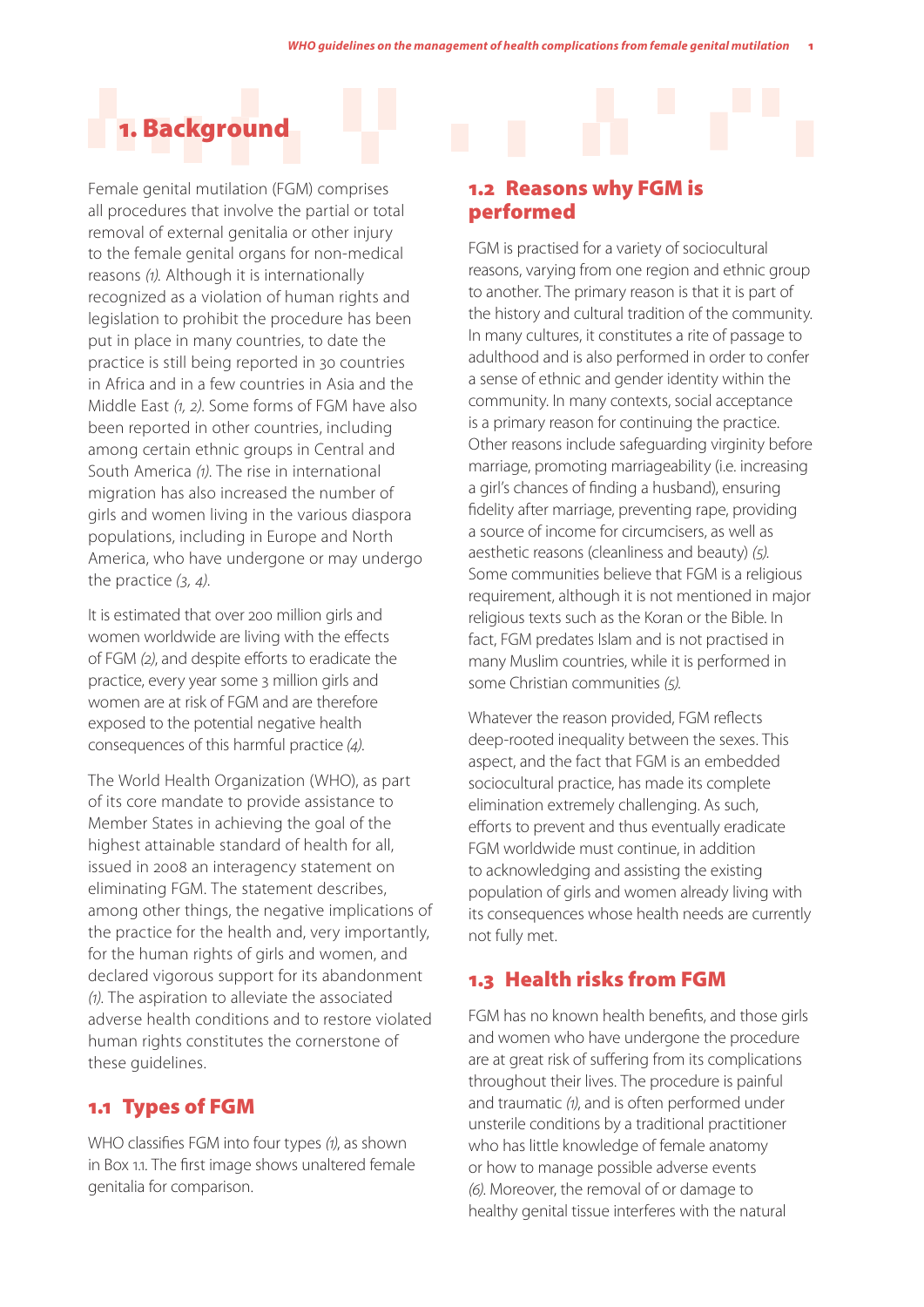# Box 1.1: Types of FGM<sup>\*</sup>

# Unaltered female genitalia



Type I Partial or total removal of the clitoris (clitoridectomy) and/or the prepuce



\* Abdulcadir J, Catania L, Hindin MJ, Say L, Petignat P, Abdulcadir O. Female Genital Mutilation: A visual reference and learning tool for healthcare professionals. 2016 (under review).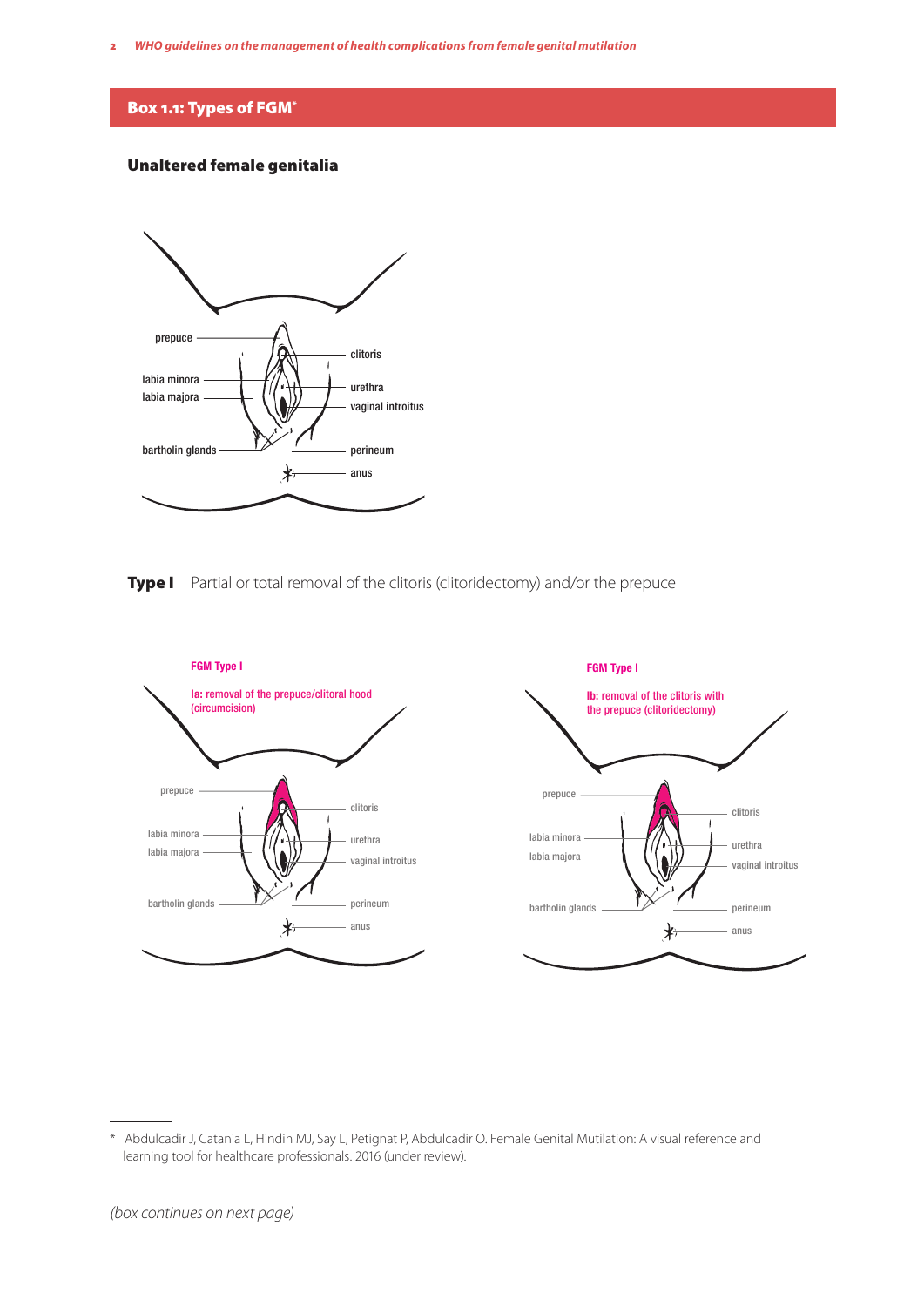# Box 1.1: Types of FGM

Type II Partial or total removal of the clitoris and the labia minora, with or without excision of the labia majora (excision)





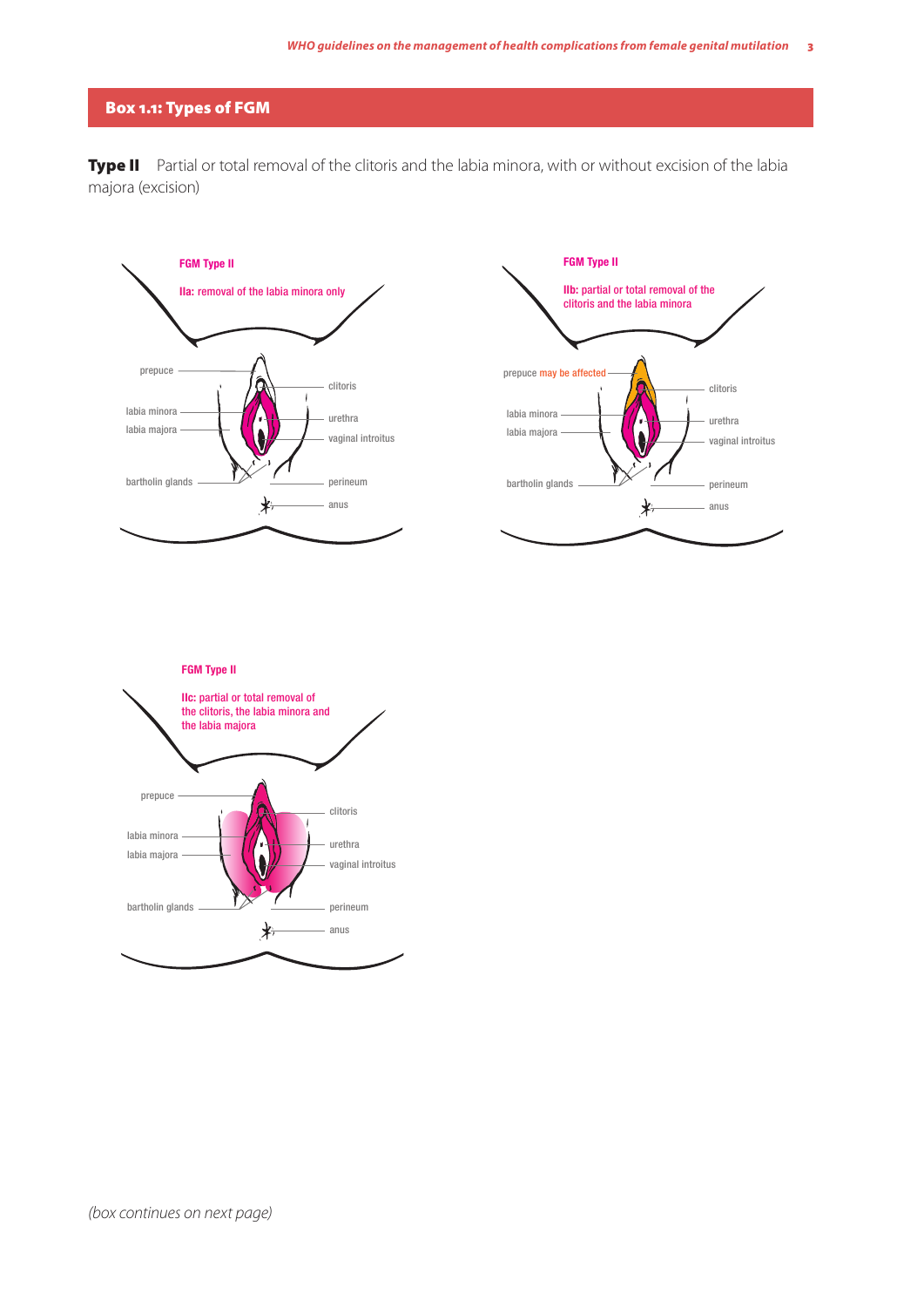#### 4 *WHO guidelines on the management of health complications from female genital mutilation*

#### Box 1.1: Types of FGM

**Type III** Narrowing of the vaginal orifice with the creation of a covering seal by cutting and appositioning the labia minora and/or the labia majora, with or without excision of the clitoris (infibulation)



**Re-infibulation** The procedure to narrow the vaginal opening in a woman after she has been deinfibulated (i.e. after childbirth); also known as re-suturing

**Type IV** All other harmful procedures to the female genitalia for non-medical purposes, for example: pricking, pulling, piercing, incising, scraping and cauterization

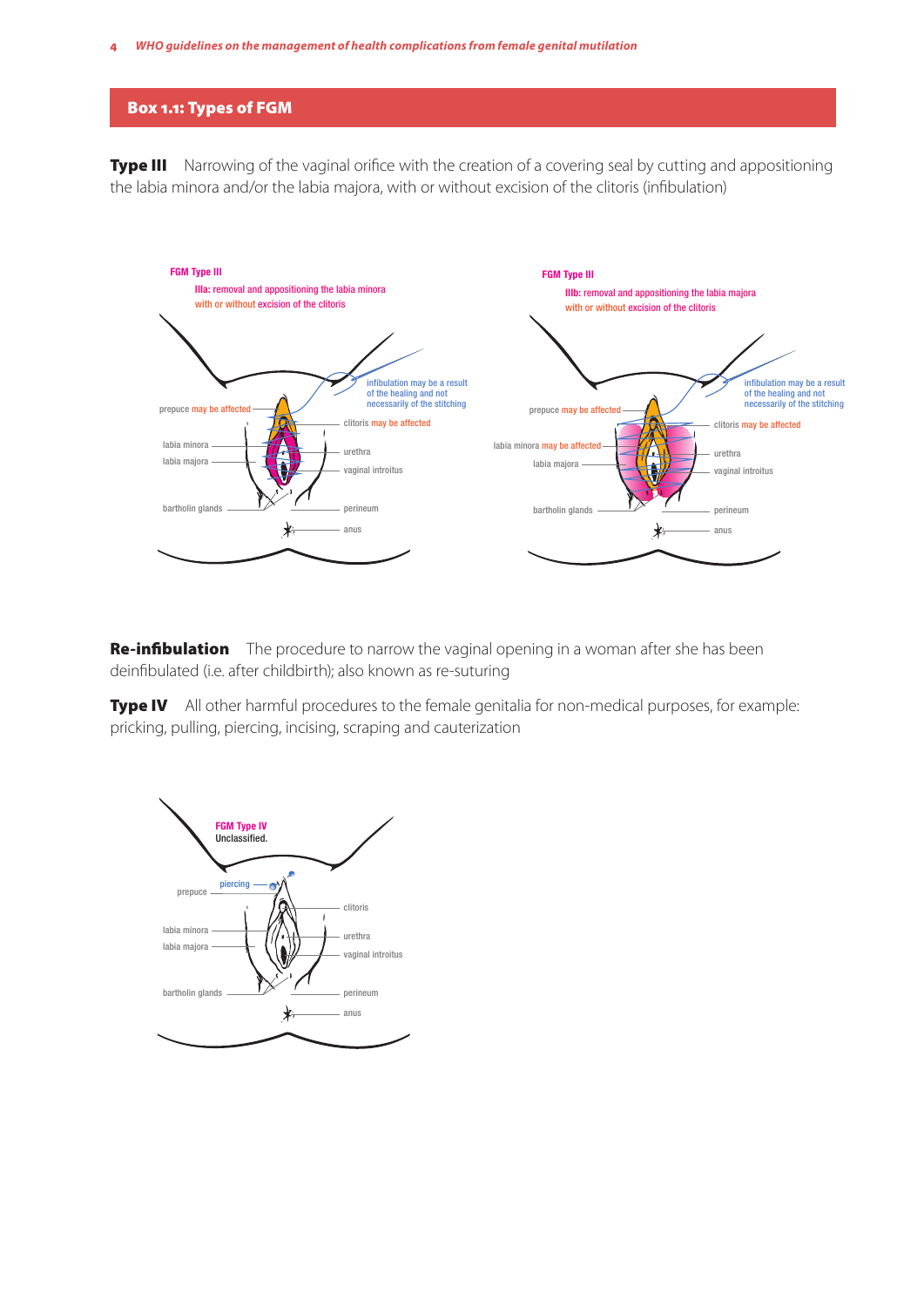functioning of the body and may cause several immediate and long-term genitourinary health consequences *(6–8)* (see Box 1.2). The evidence indicates that there might be a greater risk of immediate harms with type III FGM, relative to types I and II, and that these events tend to be considerably under-reported *(6)*.

Regarding the obstetric risks associated with FGM, a WHO study group that conducted an analysis on FGM in 2006 concluded that women living with FGM are significantly more likely than those who have not had FGM to have adverse obstetric outcomes, and that this risk seems to be greater with more extensive forms of the procedure *(9).* These adverse outcomes may also affect the health of the newborn *(10)* (see Box 1.2).

For many girls and women, undergoing FGM can be a traumatic experience that may leave a lasting psychological mark and cause a number of mental health problems *(11, 12)* (see Box 1.2).

Given that some types of FGM involve the removal of sexually sensitive structures, including the clitoral glans and part of the labia minora, some women report reduction of sexual response and diminished sexual satisfaction. In addition, scarring of the vulvar area may result in pain, including during sexual intercourse *(6, 11)* (see Box 1.2).

In addition to these health risks, a number of procedures and day-to-day activities may be hindered due to anatomical distortions, including gynaecological examinations, cytology testing, post-abortion evacuation of the uterus, intrauterine device (IUD) placement and tampon usage, especially in the case of type III FGM.

Providing exact data regarding the direct health impacts of FGM has been a challenging task due to the small sample sizes and methodological limitations of the available studies. Despite these limitations, over the past decade or so, evidence of the direct health impacts of FGM has accrued, enabling recent systematic reviews and metaanalyses to provide summaries of these health impacts. Box 1.2 contains a summary of all health risks related to FGM.

Although there is evidence showing that these adverse health outcomes are associated with FGM, and that many communities have started to acknowledge this association, in reality healthcare providers are still often unaware of the many negative health consequences and remain inadequately trained to recognize and treat them properly.

# 1.4 FGM and human rights

Recognizing the persistence of FGM despite concerted efforts to eradicate or abandon the practice in some affected communities, and recognizing the increased need for clear guidance on the treatment and care of women who have undergone FGM, WHO has developed these guidelines to include a focus on human rights and gender inequality *(13)*.

In December 2012, the Member States of the United Nations (UN) agreed in UN General Assembly resolution 67/146 to intensify efforts to eliminate FGM, as a practice that is "an irreparable, irreversible abuse that impacts negatively on the human rights of women and girls" *(14)*.

For the past several decades, a diverse group of scholars, advocates, legislators and health-care practitioners have offered differing views and ideas about how to best respond to this UN resolution. One consistent and powerful theme in these conversations is a call for common recognition of FGM as a denial of girls' and women's ability to fully exercise their human rights and to be free from discrimination, violence and inequality.

FGM violates a series of well-established human rights principles, norms and standards, including the principles of equality and non-discrimination on the basis of sex, the right to life when the procedure results in death, and the right to freedom from torture or cruel, inhuman or degrading treatment or punishment, as well as the rights of the child (see Box 1.3). As it interferes with healthy genital tissue in the absence of medical necessity and can lead to severe consequences for a woman's physical and mental health, FGM is also a violation of a person's right to the highest attainable standard of health *(1)*.

A variety of human rights treaties and agreements have also pronounced FGM to be a manifestation of violence against girls and women, and a practice that sustains unequal gender norms and stereotypes that contravene human rights. Human rights treaty monitoring bodies have consistently made clear that harmful practices like FGM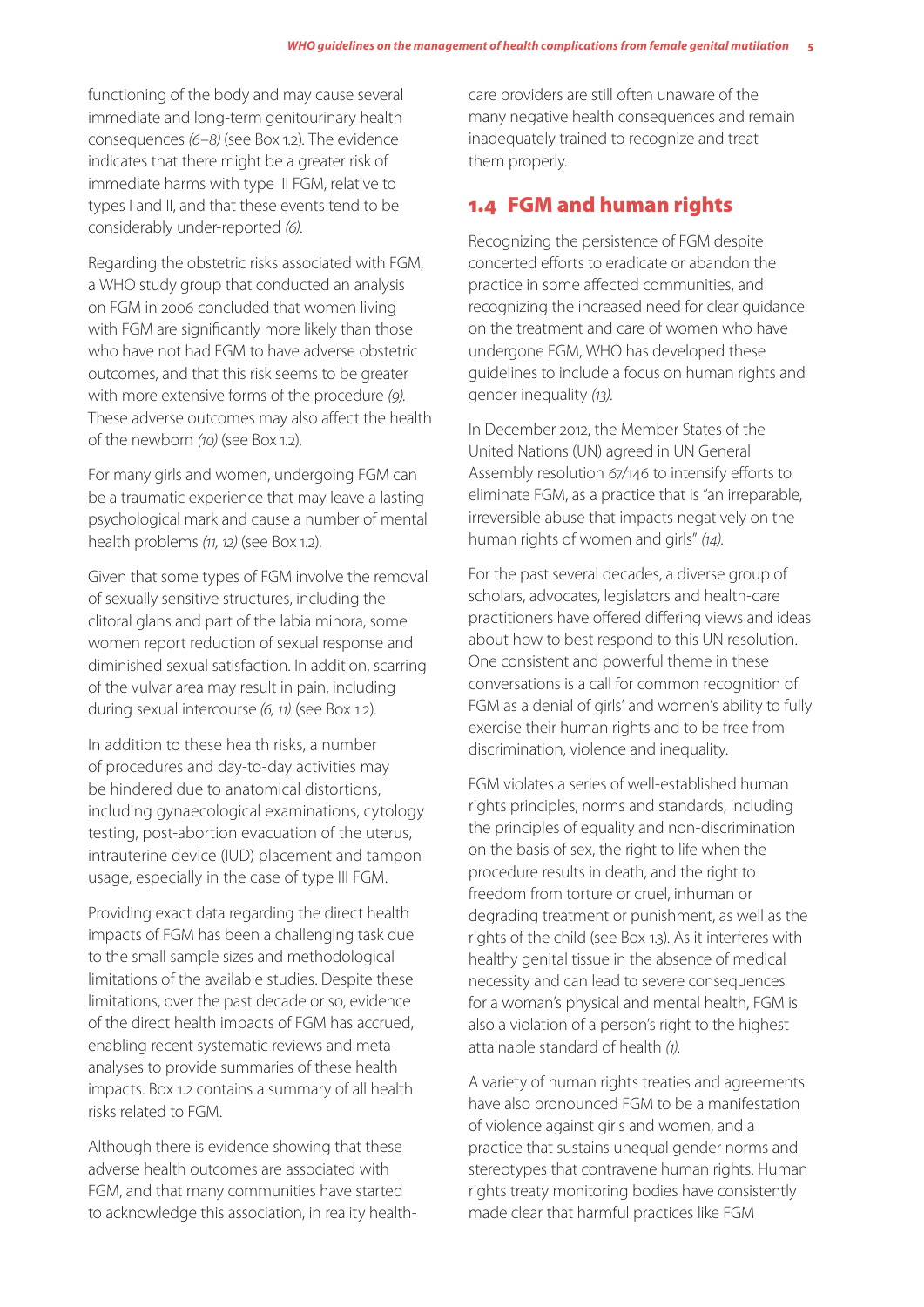#### 6 *WHO guidelines on the management of health complications from female genital mutilation*

| <b>Risk</b>                                        | <b>Remarks</b>                                                                                                                                          |  |  |
|----------------------------------------------------|---------------------------------------------------------------------------------------------------------------------------------------------------------|--|--|
| <b>IMMEDIATE RISKS (6, 8)</b>                      |                                                                                                                                                         |  |  |
| Haemorrhage                                        |                                                                                                                                                         |  |  |
| Pain                                               |                                                                                                                                                         |  |  |
| Shock                                              | Haemorrhagic, neurogenic or septic                                                                                                                      |  |  |
| Genital tissue swelling                            | Due to inflammatory response or local infection                                                                                                         |  |  |
| Infections                                         | Acute local infections; abscess formation; septicaemia; genital<br>and reproductive tract infections; urinary tract infections                          |  |  |
|                                                    | The direct association between FGM and HIV remains<br>unclear, although the disruption of genital tissues may<br>increase the risk of HIV transmission. |  |  |
| Urination problems                                 | Acute urine retention; pain passing urine; injury to<br>the urethra                                                                                     |  |  |
| Wound healing problems                             |                                                                                                                                                         |  |  |
| Death                                              | Due to severe bleeding or septicaemia                                                                                                                   |  |  |
| <b>OBSTETRIC RISKS (9, 10)</b>                     |                                                                                                                                                         |  |  |
| Caesarean section                                  |                                                                                                                                                         |  |  |
| Postpartum haemorrhage                             | Postpartum blood loss of 500 ml or more                                                                                                                 |  |  |
| Episiotomy                                         |                                                                                                                                                         |  |  |
| Prolonged labour                                   |                                                                                                                                                         |  |  |
| Obstetric tears/lacerations                        |                                                                                                                                                         |  |  |
| Instrumental delivery                              |                                                                                                                                                         |  |  |
| Difficult labour/dystocia                          |                                                                                                                                                         |  |  |
| Extended maternal hospital stay                    |                                                                                                                                                         |  |  |
| Stillbirth and early neonatal death                |                                                                                                                                                         |  |  |
| Infant resuscitation at delivery                   |                                                                                                                                                         |  |  |
| <b>SEXUAL FUNCTIONING RISKS (6, 11)</b>            |                                                                                                                                                         |  |  |
| Dyspareunia (pain during sexual<br>intercourse)    | There is a higher risk of dyspareunia with type III FGM<br>relative to types I and II (6).                                                              |  |  |
| Decreased sexual satisfaction                      |                                                                                                                                                         |  |  |
| Reduced sexual desire and arousal                  |                                                                                                                                                         |  |  |
| Decreased lubrication during sexual<br>intercourse |                                                                                                                                                         |  |  |
| Reduced frequency of orgasm or<br>anorgasmia       |                                                                                                                                                         |  |  |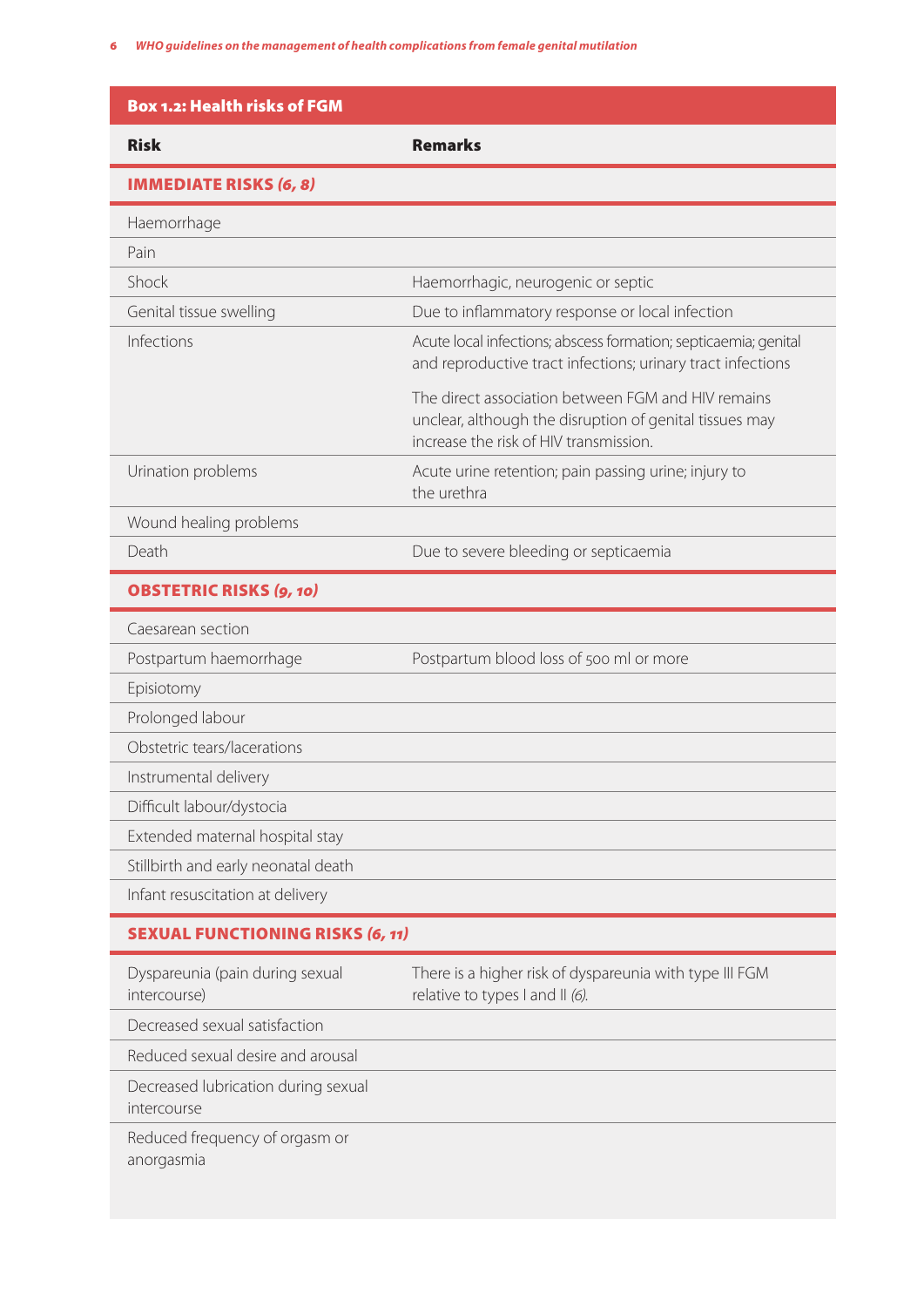| <b>Box 1.2: Health risks of FGM</b>   |                                                                             |  |  |  |  |
|---------------------------------------|-----------------------------------------------------------------------------|--|--|--|--|
| <b>Risk</b>                           | <b>Remarks</b>                                                              |  |  |  |  |
| <b>PSYCHOLOGICAL RISKS (12)</b>       |                                                                             |  |  |  |  |
| Post-traumatic stress disorder (PTSD) |                                                                             |  |  |  |  |
| Anxiety disorders                     |                                                                             |  |  |  |  |
| Depression                            |                                                                             |  |  |  |  |
| <b>LONG-TERM-RISKS (6, 8)</b>         |                                                                             |  |  |  |  |
| Genital tissue damage                 | With consequent chronic vulvar and clitoral pain                            |  |  |  |  |
| Vaginal discharge                     | Due to chronic genital tract infections                                     |  |  |  |  |
| Vaginal itching                       |                                                                             |  |  |  |  |
| Menstrual problems                    | Dysmenorrhea, irregular menses and difficulty in passing<br>menstrual blood |  |  |  |  |
| Reproductive tract infections         | Can cause chronic pelvic pain                                               |  |  |  |  |
| Chronic genital infections            | Including increased risk of bacterial vaginosis                             |  |  |  |  |
| Urinary tract infections              | Often recurrent                                                             |  |  |  |  |
| Painful urination                     | Due to obstruction and recurrent urinary tract infections                   |  |  |  |  |

constitute a form of discrimination based on sex, gender, age and other grounds *(19)*. Several regional human rights agreements also take up the issue, especially the Protocol on the Rights of Women in Africa ("the Maputo Protocol"), which mandates legal prohibition of harmful practices such as FGM *(20)*. For a comprehensive list of international and regional human rights treaties and consensus documents providing protection and containing safeguards against FGM, please see Annex 1.

The UN Convention on the Elimination of All Forms of Discrimination against Women (CEDAW) and the UN Convention on the Rights of the Child (CRC) further called for an end to the practice, as have a variety of other UN human rights treaty bodies *(19)*. They have clarified that states' "obligations to respect, fulfil and protect" the rights of girls and women require that they take action to ensure that girls and women can live free from harmful practices, such as FGM.

The obligation to **respect** requires states to refrain from interfering directly or indirectly with the enjoyment of rights. In the case of FGM, it may require states to ensure that the health system is

not used to perform this practice, as is the case with medicalization of FGM. The obligation to fulfil requires states to take appropriate legislative, administrative, budgetary, judicial and other actions to prevent and eliminate FGM. Finally, the obligation to **protect** requires states to ensure that third parties do not violate the rights of girls and women and that protective measures are in place, such as health, legal and social services. This means that states must set in place systems and structures to support "women and children who are victims of harmful practices" by ensuring access to "immediate support services, including medical, psychological and legal services", as well as emergency medical services *(19)*.

The right to health means that states must generate conditions in which everyone can be as healthy as possible. Despite some progress, governments face persistent challenges in meeting their international obligations within their national laws and policies related to FGM. These range from failing to fully implement and enforce existing laws, failing to foresee and address unintended consequences of laws and policies, and taking misguided actions that may increase the practice,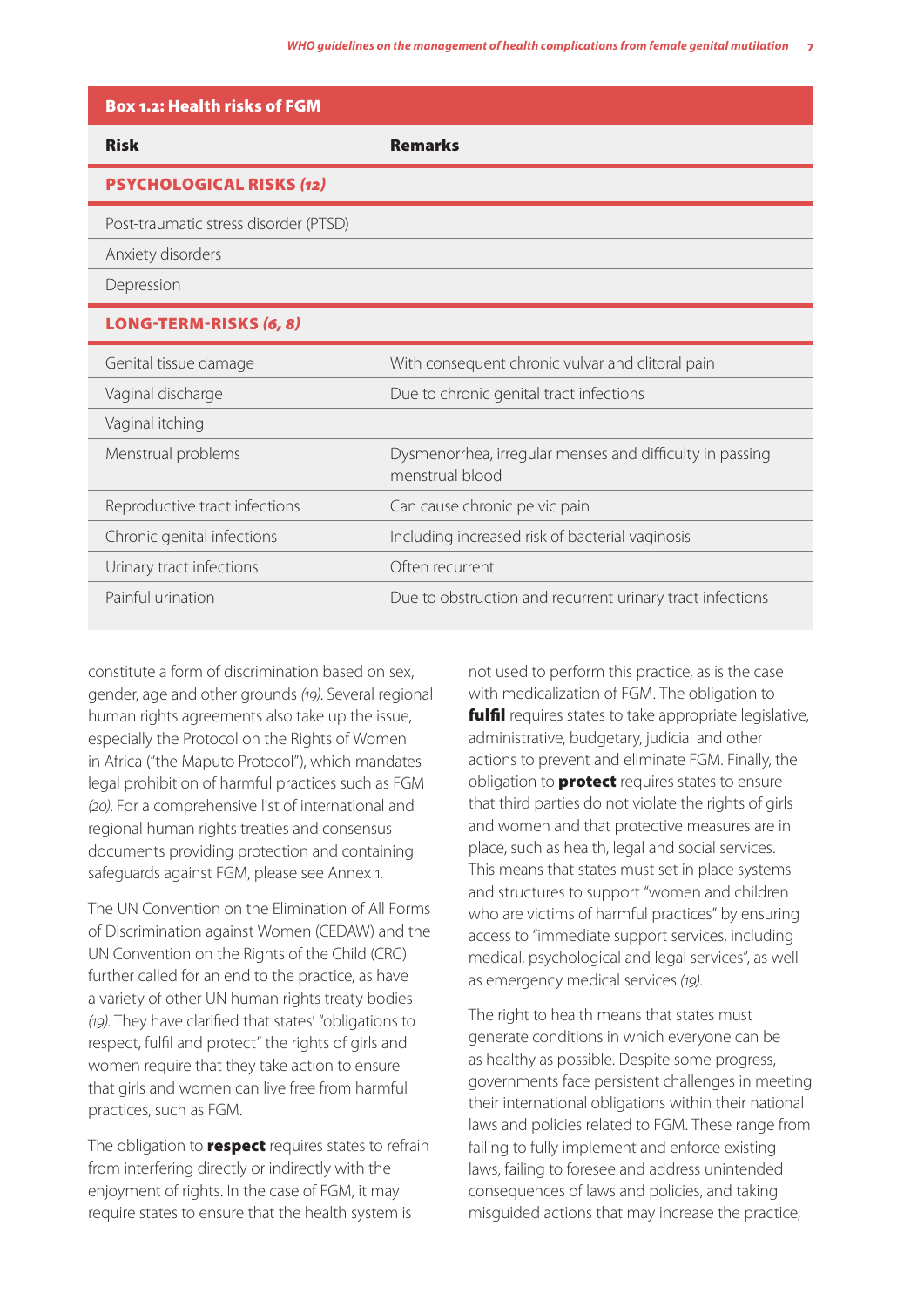such as the medicalization of FGM (see section 1.5), which is often instituted as a harm-reduction measure *(13)*. Health interventions targeted at women suffering from FGM-related complications can contribute, from within the health system, to the safeguarding and restoration of a number of health-related human rights. In order to achieve this, appropriate evidence-based clinical guidance accompanied by adequate training of healthcare providers is a key requirement. While the promotion and protection of human rights is ultimately the responsibility of governments, it is clear that health-care providers have a critical role to play in ensuring that efforts to eradicate FGM and provide care for women living with FGM are accomplished with the utmost attention and consideration of girls' and women's human rights *(13)*.

# 1.5 Medicalization of FGM

The medicalization of FGM refers to situations in which the procedure (including re-infibulation) is practised by any category of health-care provider, whether in a public or a private clinic, at home or elsewhere, at any point in time in a woman's life. This definition was first adopted by WHO in 1997 *(21)*, and reaffirmed in 2008 by 10 UN agencies in the interagency statement, *Eliminating female genital mutilation (1)*. The interagency statement strongly emphasizes that regardless of whether FGM is carried out by traditional or medical personnel, it represents a harmful and unethical practice, with no benefits whatsoever, which should not be performed under any circumstances.

Communities may be increasingly turning to health-care providers to perform the procedure for a combination of reasons. An important contributing factor is the fact that FGM has been addressed for years as a health issue, using what is known as the "health risk approach". This approach has involved locally respected health experts expressing concern about the health risks of FGM, in the form of a didactic and factual delivery of messages *(22)*. In several high-prevalence countries, this approach unfortunately did not result in individuals, families or communities abandoning the practice, but began to shift it from traditional circumcisers to modern health-care practitioners in the hope that this would reduce the risk of various complications *(21, 22)*. This brought to light the problem that although providing information

about the associated health risks of FGM is an important part of its elimination, it is not sufficient to eradicate a practice strongly based on cultural beliefs and deeply embedded in societal traditions.

As an additional side-effect of the "health risk approach" to FGM, some professional organizations and governments have increasingly supported less radical forms of cutting (e.g. the pricking of the clitoris), performed under hygienic and medically controlled conditions; such harmreduction strategies are an attempt to reduce the risk of severe complications arising from the procedure when carried out in precarious conditions.

These circumstances – paired with the fact that a number of health-care providers still consider certain forms of FGM not to be harmful and a large proportion of them are unable or unwilling to state a clear position when confronted with crucial issues like requests for performing FGM or reinfibulation *(5)* – have contributed to increasing the popularity of medicalized FGM across Africa and in the Middle East. In addition, the involvement of health-care providers in performing FGM is likely to confer a sense of legitimacy on the practice and could give the impression that the procedure is good for women's health, or at least that it is harmless *(21)*.

Efforts to stop this unintended consequence were initiated by WHO in 1979 at the first international conference on FGM, held in Khartoum, Sudan, where WHO established that it is unacceptable to suggest that performing less invasive forms of FGM within medical facilities will reduce health complications. Since then, this position has been endorsed by numerous other medical professional associations, international agencies, nongovernmental organizations (NGOs) and governments. The condemnation of medicalization of FGM was further highlighted and reiterated in the 2008 interagency statement on the elimination of FGM *(1)*. It has been recognized that stopping the medicalization of FGM is an essential component of the holistic, human-rights-based approach towards the elimination of the practice: when communities see that health-care providers have taken a stand in favour of the abandonment of the procedure and have refrained from performing it, this will foster local debate and questioning of the practice.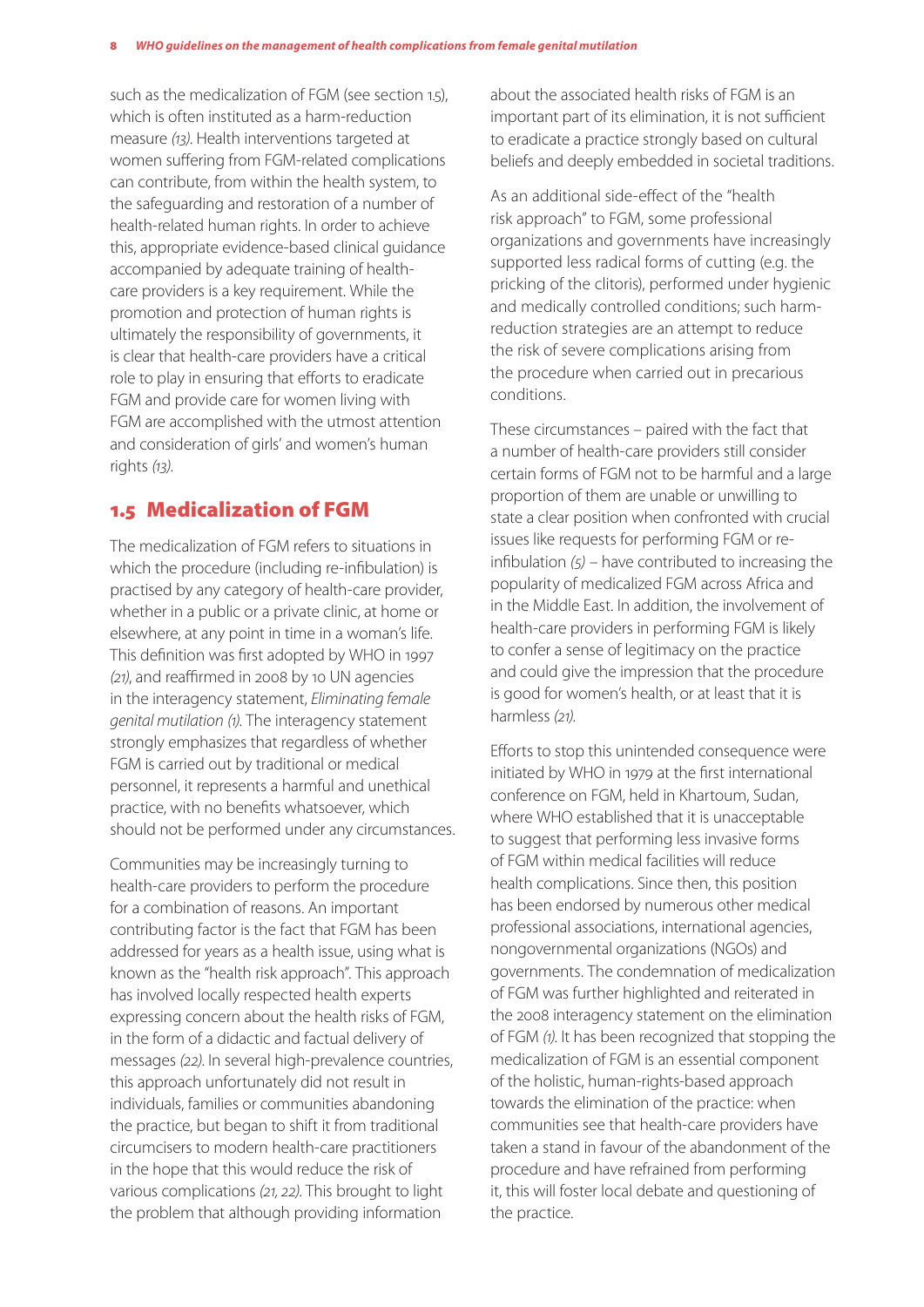#### Box 1.3: Human rights violated by the practice of FGM

| <b>HUMAN RIGHT</b>                                                                                                                                                           | <b>RATIONALE</b>                                                                                                                                                                                                                                                                                                                                                                                                                                                                                                                                                                                                                                                                                                                                                                                            |  |  |
|------------------------------------------------------------------------------------------------------------------------------------------------------------------------------|-------------------------------------------------------------------------------------------------------------------------------------------------------------------------------------------------------------------------------------------------------------------------------------------------------------------------------------------------------------------------------------------------------------------------------------------------------------------------------------------------------------------------------------------------------------------------------------------------------------------------------------------------------------------------------------------------------------------------------------------------------------------------------------------------------------|--|--|
| <b>Right to the highest</b><br>attainable standard of<br>health                                                                                                              | Because FGM can result in severe physical and mental harm and<br>because it constitutes an invasive procedure on otherwise healthy<br>tissue without any medical necessity, it is seen as a violation of the<br>right to health. The International Covenant on Economic, Social<br>and Cultural Rights recognizes the right of all human beings to the<br>"highest attainable standard of physical and mental health"(15).                                                                                                                                                                                                                                                                                                                                                                                  |  |  |
| <b>Right to life and physical</b><br>integrity, including<br>freedom from violence<br><b>Right to freedom</b><br>from torture or cruel,<br>inhuman or degrading<br>treatment | FGM can cause severe physical and mental damage, sometimes<br>resulting in death. As such, it interferes with a woman's right to<br>life and physical integrity and freedom from violence. The right to<br>physical integrity includes the right to freedom from torture, inherent<br>dignity of the person, the right to liberty and security of the person,<br>and the right to privacy. This category of rights is protected by<br>various human rights instruments including: the Universal Declaration<br>of Human Rights, Articles 1 and 3; the International Covenant on<br>Economic, Social and Cultural Rights, Preamble; the International<br>Covenant on Civil and Political Rights (ICCPR), Preamble and Article 9;<br>and the Convention on the Rights of the Child (CRC), Article 19 (15-18). |  |  |
| <b>Right to equality and</b><br>non-discrimination on<br>the basis of sex                                                                                                    | FGM perpetuates the fundamental discriminatory belief of the<br>subordinate role of girls and women, which fits within the definition of<br>discrimination against women. This refers to "any distinction, exclusion<br>or restriction made on the basis of sex which has the effect or purpose<br>of impairing or nullifying the recognition, enjoyment or exercise by<br>women, irrespective of their marital status, on a basis of equality of<br>men and women, of human rights and fundamental freedoms in the<br>political, economic, social, cultural, civil or any other field" (19).                                                                                                                                                                                                               |  |  |
| <b>Rights of the Child</b>                                                                                                                                                   | Because FGM is predominantly performed on girls under the age<br>of 18, the issue becomes fundamentally the protection of the<br>rights of children. The Convention on the Rights of the Child (CRC)<br>acknowledges the role of parents and families in making decisions<br>for children, but places the ultimate responsibility for protecting the<br>rights of a child in the hands of the government (Article 5). The CRC<br>also established the "best interests of the child" standard in addressing<br>the rights of children (Article 3). FGM is recognized as a violation of that<br>best interest standard and a violation of children's rights. In addition,<br>the CRC mandates governments to abolish "traditional practices<br>prejudicial to the health of children" (Article 24) (18).      |  |  |

On this basis, WHO has issued within these guidelines a guiding principle statement against the medicalization of FGM, aiming to stop this practice (see section 3.1). One fundamental measure needed to tackle this situation is the creation of protocols, manuals and guidelines to guide health-care providers in dealing with issues related to FGM, including what to do when faced

with requests from parents or family members to perform FGM on girls, or requests from women to perform re-infibulation after delivery. Technical knowledge about how to recognize and manage complications of FGM, including suitable obstetric care and how to counsel women on FGM-related issues, must be provided in order to emphasize the health-care provider's role as a caregiver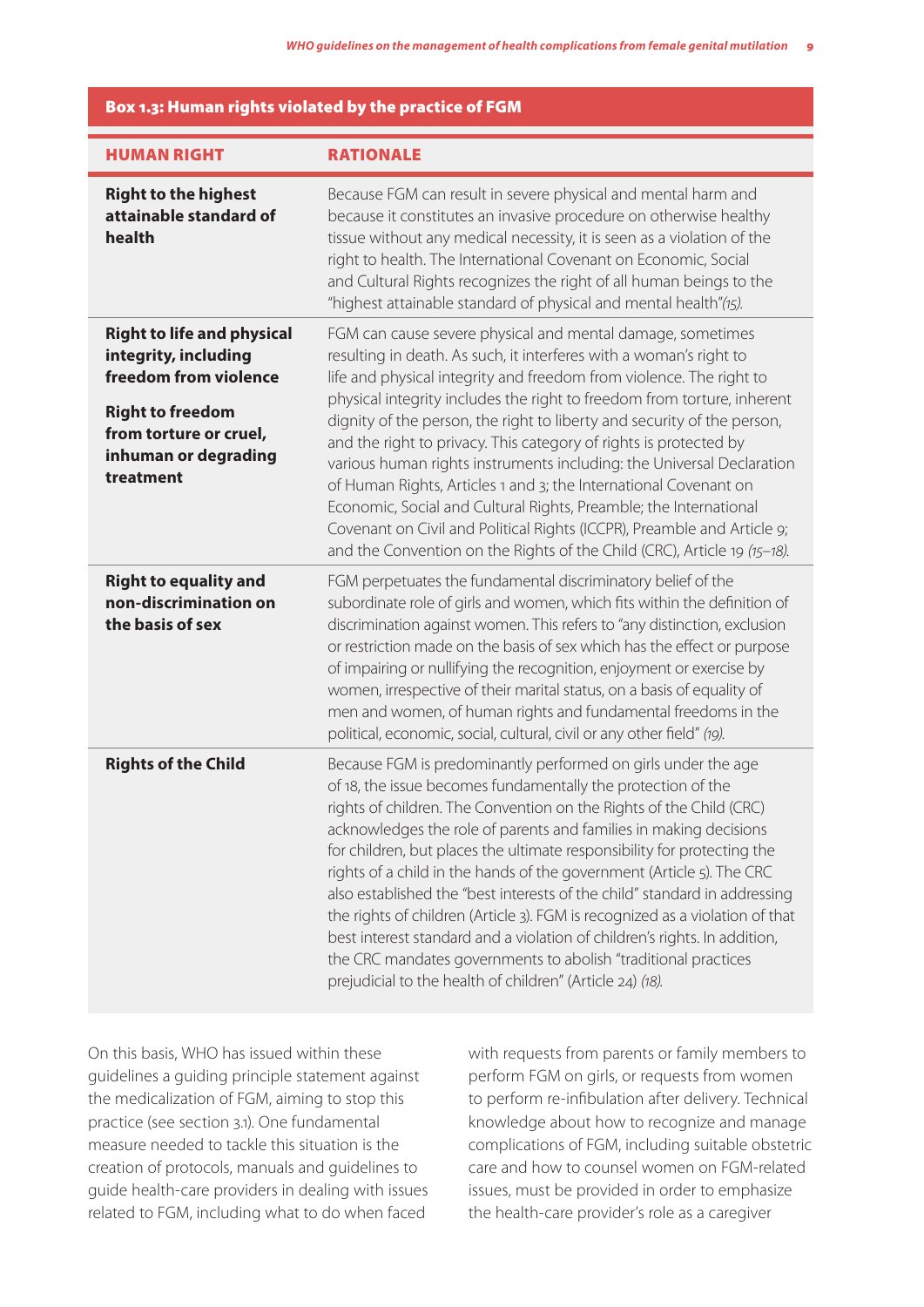rather than a perpetrator *(21)*. Therefore, adequate training becomes not only a preventive measure, but also an urgently needed tool for coping with the reality that millions of women have already undergone FGM and must live with its consequences.

In the course of developing these guidelines (see Methods, section 2.1), the Guideline Development Group (GDG) noted that an increasingly relevant issue related to FGM is female genital cosmetic surgery (FGCS). Although parallels may exist between FGM and FGCS procedures (which include labial reduction or vaginal tightening because of social, cultural and community norms that promote a particular aesthetic of female beauty and appropriate female bodies), critical differences are evident. FGM as described by the WHO classification *(1)* and referred to within this document is the result of a procedure that is performed on individuals without full informed consent, and who may face profound direct or indirect coercion to take part in these procedures, which are done in the absence of any potential medical benefit. The underlying reasons for performing FGM in the context discussed within these guidelines perpetuate deep-rooted inequality between the sexes and constitute human rights violations, as described above and noted in the 2009 UN report to the General Assembly on the Girl Child: FGM is "perpetrated without a primary intention of violence but is de facto violent in nature" *(23).*

Thus, although outside of the immediate scope of these guidelines, the GDG thereby differentiated FGM from FGCS. In the event that FGCS is requested by an individual who is fully autonomous and able to give consent, the individual should be given complete preoperative counselling, including a discussion of normal variation and physiological changes over the lifespan, as well as the possibility of unintended consequences of cosmetic surgery to the genital area. The lack of evidence regarding outcomes and the lack of data on the impact of subsequent changes during pregnancy or menopause should also be discussed and considered part of the informed consent process *(24).*

# 1.6 Objectives of the guidelines

#### *1.6.1 Why these guidelines were developed*

Following the publication of the 2008 interagency statement on elimination of FGM co-signed by WHO and nine UN partner agencies *(1)*, the UN General Assembly resolution 67/146 of December 2012, *Intensifying global efforts for the elimination of female genital mutilations*, called on Member States to:

. . . protect and support women and girls who have been subjected to female genital mutilations and those at risk, including by developing social and psychological support services and care, and to take measures to improve their health, including sexual and reproductive health, in order to assist women and girls who are subjected to the practice;

#### and to:

. . . develop, support and implement comprehensive and integrated strategies for the prevention of female genital mutilations, including the training of social workers, medical personnel, community and religious leaders and relevant professionals, and to ensure that they provide competent, supportive services and care to women and girls who are at risk of or who have undergone female genital mutilations, and encourage them to report to the appropriate authorities cases in which they believe women or girls are at risk *(14).*

Since the release of the interagency statement and the resolution, significant efforts have been made to counteract FGM, through (i) research to generate further evidence to inform both policy and health interventions; (ii) working with communities on prevention strategies; (iii) advocacy; and (iv) passing of laws. The last involves enabling legislation against FGM and focuses primarily on punitive measures against practitioners and community members who perform FGM, as well as parents who support or condone it. Laws against FGM exist in more than half of the countries where FGM is a traditional practice, as well as in many of the countries with communities of immigrants from countries where FGM is practised. While legal prohibitions create an important enabling environment for abandonment efforts, and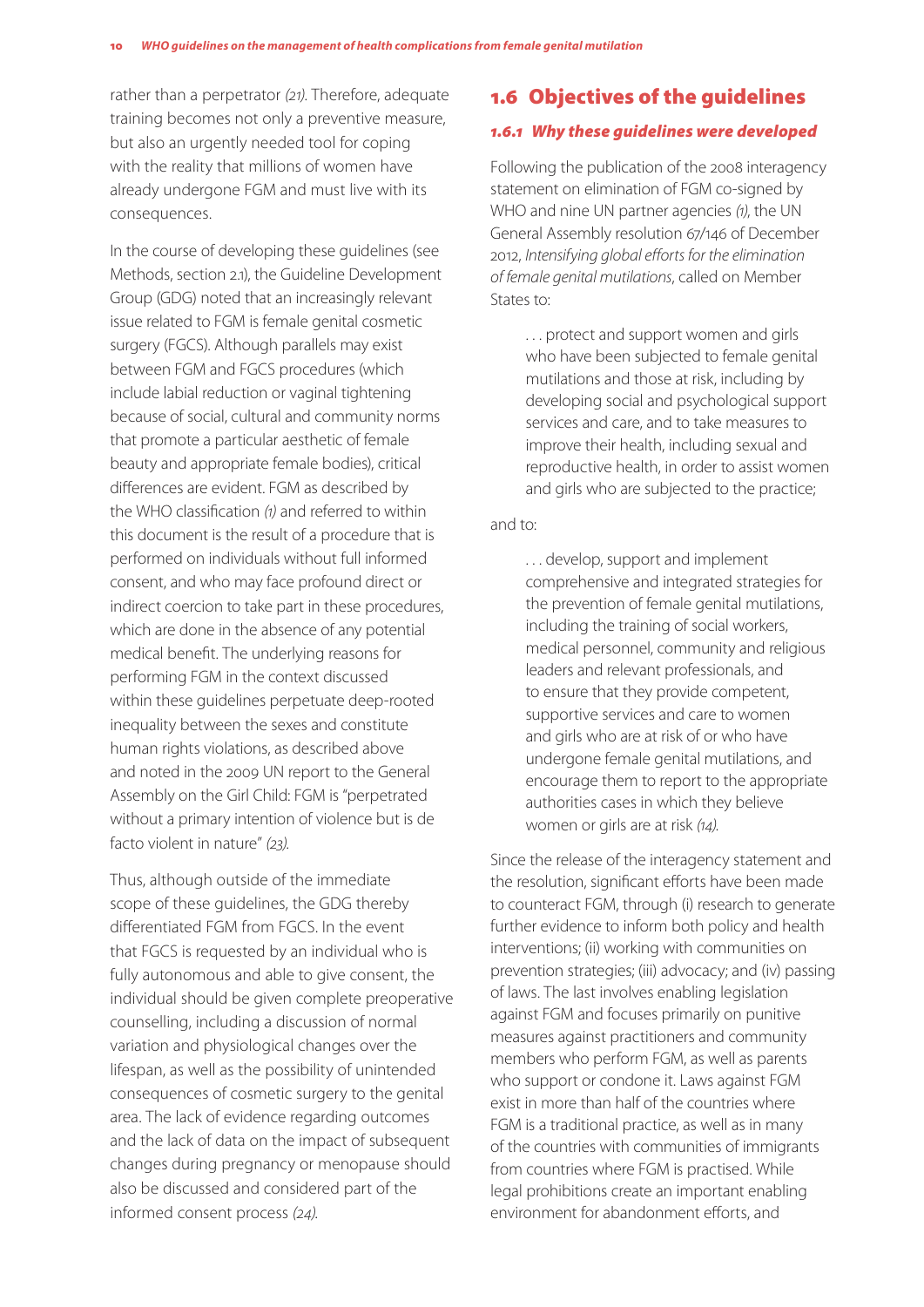criminal prosecutions can send a strong message against the practice, if these are not combined with education and community mobilization, they risk placing health-care practitioners in the position of enforcers of punitive policies, potentially damaging their relationships with their clients and limiting their capacity to engage in rights-based and gender-equality-promoting health practices *(13)*. A framework that includes preventive measures to promote abandonment, as well as punitive measures for those who engage in the practice, has been shown to have a positive effect when coupled with community-based work *(21).*

In spite of the positive signs resulting from these efforts, prevalence of the practice in many areas remains high and millions of women live today with the negative health consequences of FGM *(1)*. In this regard, the development of pertinent, evidence-based clinical guidelines for health workers is of key importance. First and foremost, guidelines help guide clinical decision-making and ensure the delivery of standardized, quality health services to girls and women currently suffering complications of FGM.

Secondly, guidelines serve as an important basis for both pre- and in-service medical training programmes, which are urgently needed not only in countries with a high prevalence of FGM, but also in high-income countries that are home to growing diaspora communities of people who have migrated from regions where FGM is widespread. As a result, health-care providers across the globe, many of whom have received little or no formal education on the issue of FGM, may find themselves ill-prepared to make sensitive enquiries about FGM and to treat and care for girls and women with FGM-related complications *(25)*.

Further, the development of guidelines offers a unique opportunity to systematically review the available evidence in specific areas of interest, and in this way to identify and target critical research gaps that are crucial to expanding our knowledge in any given scientific field.

Lastly, the technical knowledge conveyed within these guidelines on how to recognize and manage complications of FGM makes it clear that the procedure is inherently harmful to the health of girls and women and, what is more, that it is a violation of several human rights, including the human right to the highest attainable standard

of health. This is especially relevant with regard to the efforts to stop medicalization, placing the emphasis on the role of health workers as caregivers who must not also become perpetuators of a harmful practice.

### *1.6.2 Purpose of these guidelines*

The main purpose of these guidelines is to provide evidence-informed recommendations on the management of health complications associated with or caused by FGM.

The guidance provided covers selected topics related to FGM that were considered critically important by an international, multidisciplinary group of health-care providers, patient advocates and other stakeholders. These guidelines, therefore, do not include all reported FGM-related health conditions, but this should on no account be taken to indicate that those conditions are not also real or important.

Additionally, these guidelines, and in particular the knowledge gaps it identifies, may be used as a blueprint for the design of research protocols that could further enrich the scarce evidence currently available on the management of health conditions that may arise from FGM.

#### *1.6.3 Target audience*

These guidelines are intended primarily for healthcare professionals involved in the care of girls and women who have been subjected to any form of FGM. These health-care professionals may include, among others, obstetricians and gynaecologists, surgeons, general medical practitioners, midwives, nurses and other country-specific health cadres. Health-care professionals involved in the provision of mental health care and educational interventions, such as psychiatrists, psychologists and social workers, are also part of the target audience. This document also provides guidance for policy-makers, health managers and others in charge of planning, funding and implementing pre- and in-service professional training, and for those responsible for developing training curricula in the areas of medicine, nursing, midwifery and public health.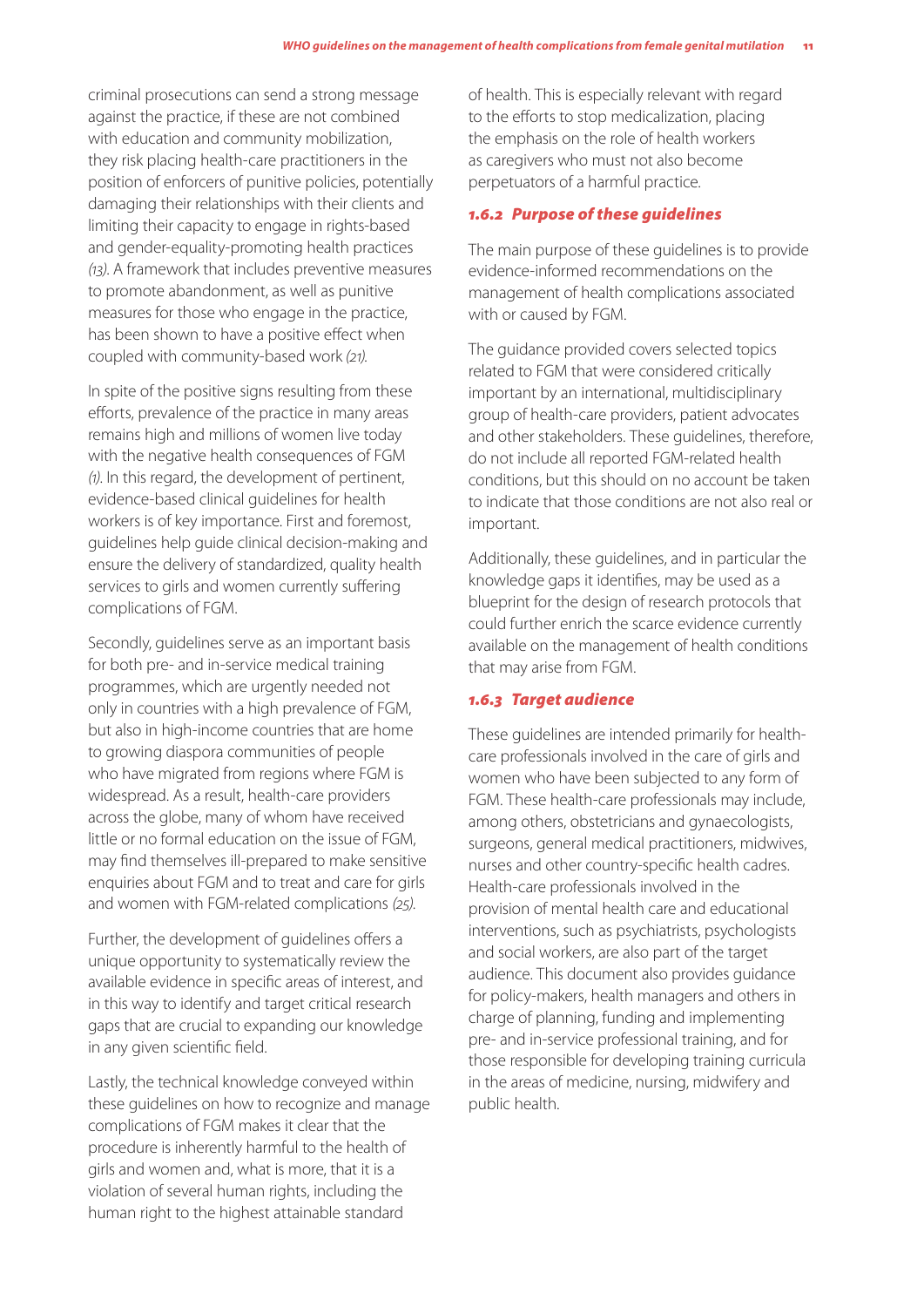# 2. Methods

This document was developed according to the standards and requirements specified in the *WHO handbook for guideline development, second edition (26).* In summary, the process included: (i) identification of critical research questions and outcomes; (ii) commission of systematic reviews to experts; (iii) retrieval of evidence; (iv) quality assessment and synthesis of the evidence; (v) presentation of the evidence using a structured approach; and (vi) formulation of recommendations.

# 2.1 Guideline contributors

The guideline development process was guided by three main groups (a detailed description of their roles is available in Annex 2). The WHO Steering Group, comprising a core group of WHO staff members and consultants from the Adolescents and at-Risk Populations team within the Department of Reproductive Health and Research, led the guideline development process. The Guideline Development Group (GDG), formed of 15 external (non-WHO) international stakeholders, including health-care providers, researchers, health programme managers, human rights lawyers and women's health advocates, advised on the content of the guidelines and formulated the evidence-based recommendations. Finally, an External Review Group (ERG) of relevant international stakeholders reviewed the final guideline document to identify any factual errors and commented on the clarity of the language, contextual issues and implications for implementation.

# 2.2 Declaration of interests by external contributors

All GDG members and other external contributors were required to complete a standard WHO Declaration of Interest (DOI) form before engaging in the guideline development process and taking part in any of the guideline meetings. Before finalizing experts' invitations to participate in the development of the guidelines, the WHO Steering Group reviewed all the DOI forms using the criteria for assessing the severity of a conflict

of interest in the *WHO handbook for guideline development (26)*. None of the meeting participants declared a conflict of interest that was considered significant enough to pose any risk to the guideline development process or to reduce its credibility. A summary of the DOI statements and how conflicts of interest were managed is included in Annex 3.

# 2.3 Identification of priority research questions and outcomes – scoping exercise

After an initial scoping review of the available literature, the WHO Steering Group identified and drafted a list of potential priority questions and outcomes related to health complications from FGM using the population, intervention, comparator, outcome (PICO) format. This preliminary list was then presented to the GDG during the first guideline development meeting held in Geneva, Switzerland, in February 2015. Based on the outputs of this meeting, an online scoping survey containing the updated list of potential research questions was prepared in order to obtain input. Survey participants were asked to rate the importance of the questions on a scale from 1 to 9 and to provide input on the selection and rating of the outcomes. In this context, questions that scored between 7 and 9 were ranked as "critical", while those with a score between 4 and 6 were considered as "important, but not critical". The questions that scored lower than 4 were not considered to be important for the purposes of these guidelines. A web annex containing the scoping survey and the complete list of questions is available upon request*.*

The survey was sent out electronically to international experts in the field of FGM nominated by members of the GDG. In an effort to include as many respondents as possible, a public link to the survey, was included on the Department of Reproductive Health and Research website. Provided that all 33 potential questions were ranked either as "critical" or "important, but not critical" by survey respondents, and given that the number of systematic reviews that could be commissioned was limited due to resources, the WHO Steering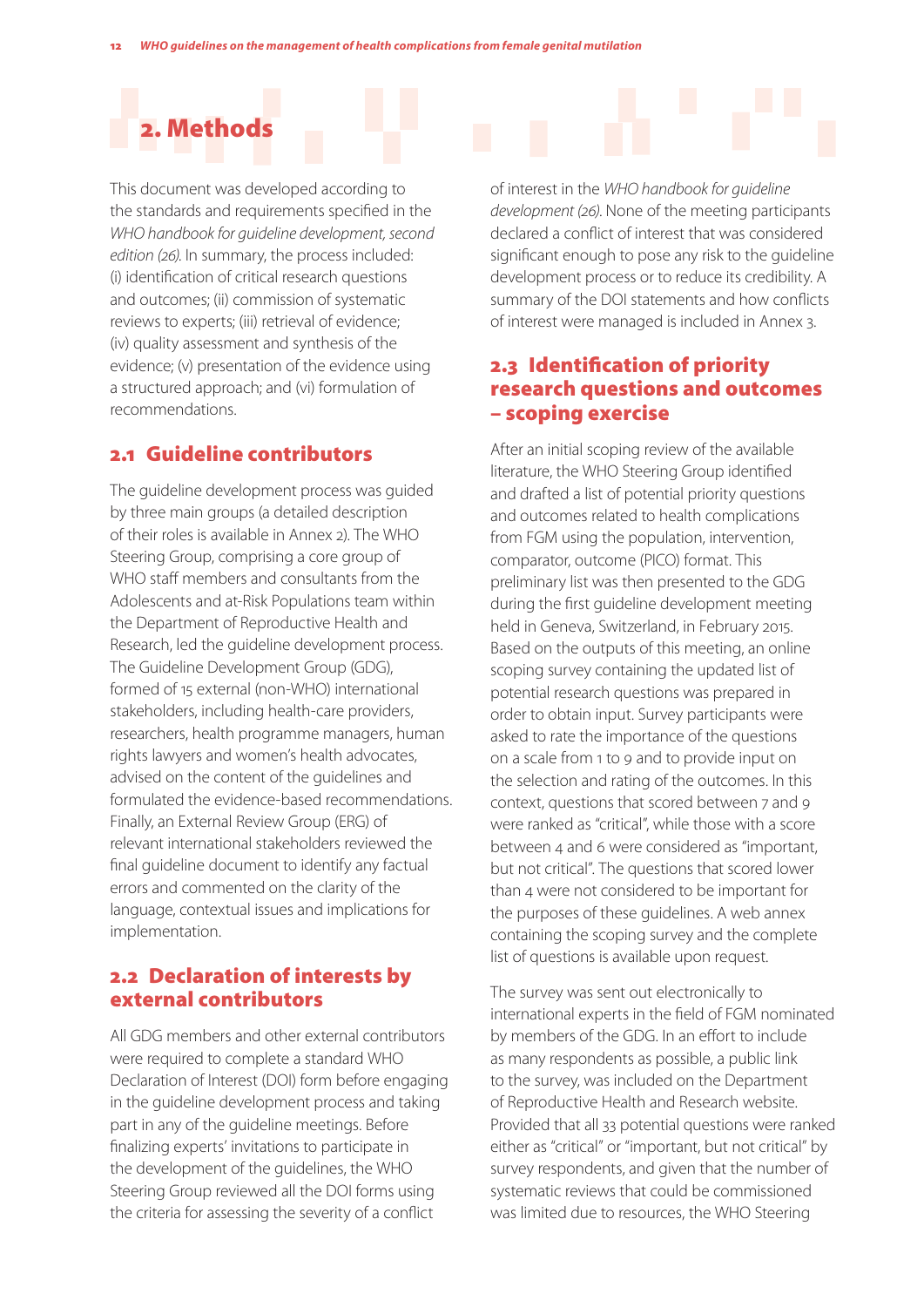Group agreed to include the 11 most highly rated questions in the scope of the guidelines.

Given that the initial search for articles performed by the systematic review team revealed a paucity of robust studies pertaining to almost all relevant research topics, the WHO Steering Group, in conjunction with the systematic review lead investigator and the guideline methodologist (see Annex 2), revised the list of questions in an effort to broaden their scope. Thus, complying with the priority topics selected by survey participants, a number of questions that shared the same intervention were identified and merged into a broader research question that included the common intervention and an expanded list of outcomes. Both the original and prioritized lists of research questions are available upon request.

# 2.4 Evidence retrieval

A systematic and comprehensive retrieval of evidence was conducted to identify published studies concerning the FGM-related health complications prioritized during the scoping exercise. None of the priority questions could be answered using an existing, recent systematic review (published less than two years prior) of currently available publications. Therefore, to inform the development of the recommendations, 10 new reviews were commissioned from an external team of systematic reviewers from the Nigerian Branch of the South African Cochrane Centre.

A standard protocol was prepared for each systematic review, containing the PICO question and the criteria for identification of studies, including search strategies, methods for assessing risk of bias and the plan for data analysis. The WHO Steering Group and the guideline methodologist reviewed and endorsed the protocols before the team of reviewers carried out each review. To identify relevant studies, systematic searches of several electronic databases were conducted, including MEDLINE, CENTRAL via CSRO, CINHAL Plus (EBSCOhost), Web of Science, SCOPUS, PILOT, African Index Medicus, LILACS, PsycINFO (EBSCOhost), POPLINE, WHOLIS via LILACS, ERIC (EBSCO host), NYAM Library, ClinicalTrials.gov, African Journals Online (AOL) and Pan African Clinical Trials Registry. The search strategies employed to identify the studies and the specific

criteria for inclusion and exclusion of studies were reported using the PRISMA Guidelines and flow diagram, and are described in the individual systematic reviews. There were no restrictions on language or publication dates.

# 2.5 Quality assessment, synthesis and grading of the evidence

The external team of systematic reviewers performed a quality assessment of the body of evidence using the Grading of Recommendations Assessment, Development and Evaluation (GRADE) methodology.<sup>6</sup> Following this approach, the quality of evidence for each outcome was rated as "high", "moderate", "low" or "very low", based on the following set of pre-established criteria: (i) limitations in the study design and execution; (ii) inconsistency of the results; (iii) indirectness; (iv) imprecision; and (v) publication bias *(26)*.

In the final step of the assessment process, GRADE profiler software was used to construct GRADE evidence profiles (or "summary of findings" tables) for each priority research question for which evidence was available; these tables include the assessments and judgements relating to the elements described above and the illustrative comparative risks for each outcome and are available in the Web Annex: GRADE tables?

# 2.6 Qualitative research and human rights evidence

To obtain evidence on the values and preferences of girls and women living with FGM and health workers who provide health care to this population, four additional systematic reviews of qualitative research were carried out by an external consultant in collaboration with the WHO Steering Group. These reviews focused on the contexts and conditions surrounding:

- **•** medical/surgical interventions
- psychological interventions
- counselling interventions and
- health information interventions.

<sup>6</sup> Further information available at: http://www.gradeworkinggroup.org/

<sup>7</sup> Available at: http://www.who.int/reproductivehealth/ topics/fgm/management-health-complications-fgm/en/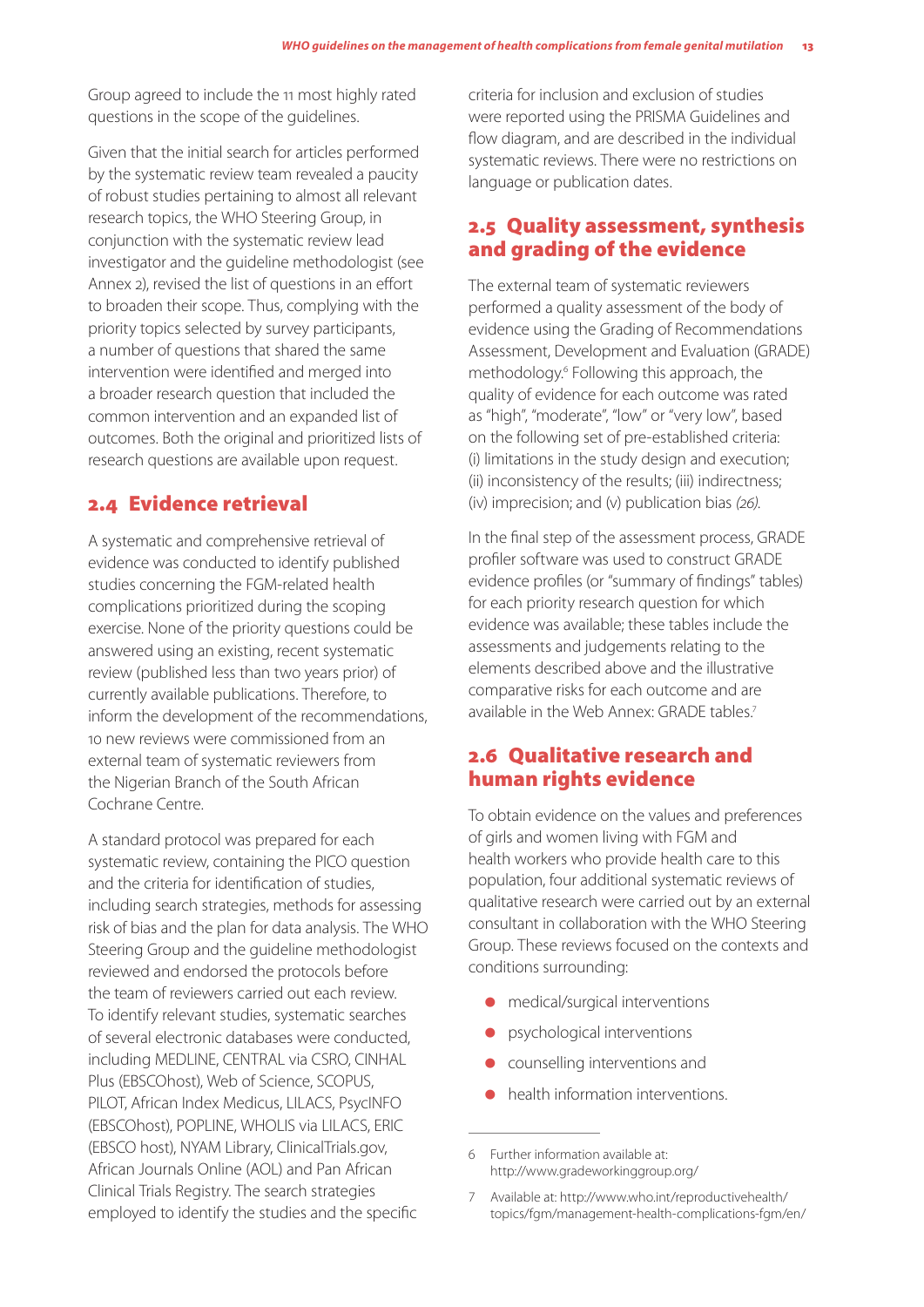Each of these four qualitative systematic reviews aimed to: (i) understand stakeholder experiences and perceptions of the interventions; (ii) identify and summarize contextual barriers and facilitators to implementation of the interventions; and (iii) explore how the context and conditions of implementation relate to the outcomes reported in the effectiveness reviews.

Given that the provision of health services to women living with FGM should be accomplished with the utmost care and consideration of girls' and women's human rights, two literature reviews were commissioned from an external group of human rights experts to better understand the public health and human rights/gender equality linkages that pertain to FGM. These two reviews sought to identify evidence on: (i) interventions to address and/or promote gender equality and human rights in the context of FGM programmes and policies; and (ii) how specific manifestations of gender inequality and neglect/violations of human rights affect and are affected by FGM.

The evidence obtained from the above-mentioned reviews helped inform the GDG about the values and preferences and human rights and equity issues, which constituted important considerations in deciding on the direction and strength of the issued recommendations.

# 2.7 Formulation of recommendations

Prior to the second guideline development meeting, which took place in September 2015, the guideline methodologist in conjunction with members of the WHO Steering Group formulated an initial draft statement for each priority question, which served as a blueprint for each of the finalized recommendations and some of the best practice statements. During the September meeting, all draft statements, evidence summaries and corresponding GRADE tables (where evidence was available) were presented to the GDG members. Before issuing a final recommendation or best practice statement, participants discussed the presented evidence and systematically reviewed each proposed draft statement considering a set of established criteria (see Box 2.1).

# Box 2.1. Factors considered while formulating each recommendation and best practice statement

Quality of the available evidence

Balance between benefits and harms

Values and preferences of girls and women living with FGM, and of health-care providers

Resource implications

Priority of the addressed health problem

Equity and human rights issues

Acceptability of the proposed intervention

Feasibility of the proposed intervention

Using each draft statement as a starting point, participants could decide to recommend, recommend against, or not make a final recommendation or best practice statement. Additionally, before issuing a final recommendation, the strength of each issued statement was agreed upon. The GDG's use of the different categories for the strength of a recommendation is explained in Annex 4.

Best practice statements were issued when the available direct evidence was of low quality or absent, and the contents of the recommended statement were based on sound practical judgement, in addition to being supported by human rights and equity principles, public health or medical practice, and when they were judged to carry little to no risk of harm to health.

The final adoption of each best practice statement and recommendation – and its strength – was decided by consensus, which was defined as the agreement of all the participants. Unanimous agreement was reached for all but one recommendation. This recommendation was put to vote and stood by simple majority. This situation was recorded as such in the text accompanying the recommendation. WHO staff at the meeting, external technical experts involved in the collection and grading of the evidence, and observers were not eligible to vote.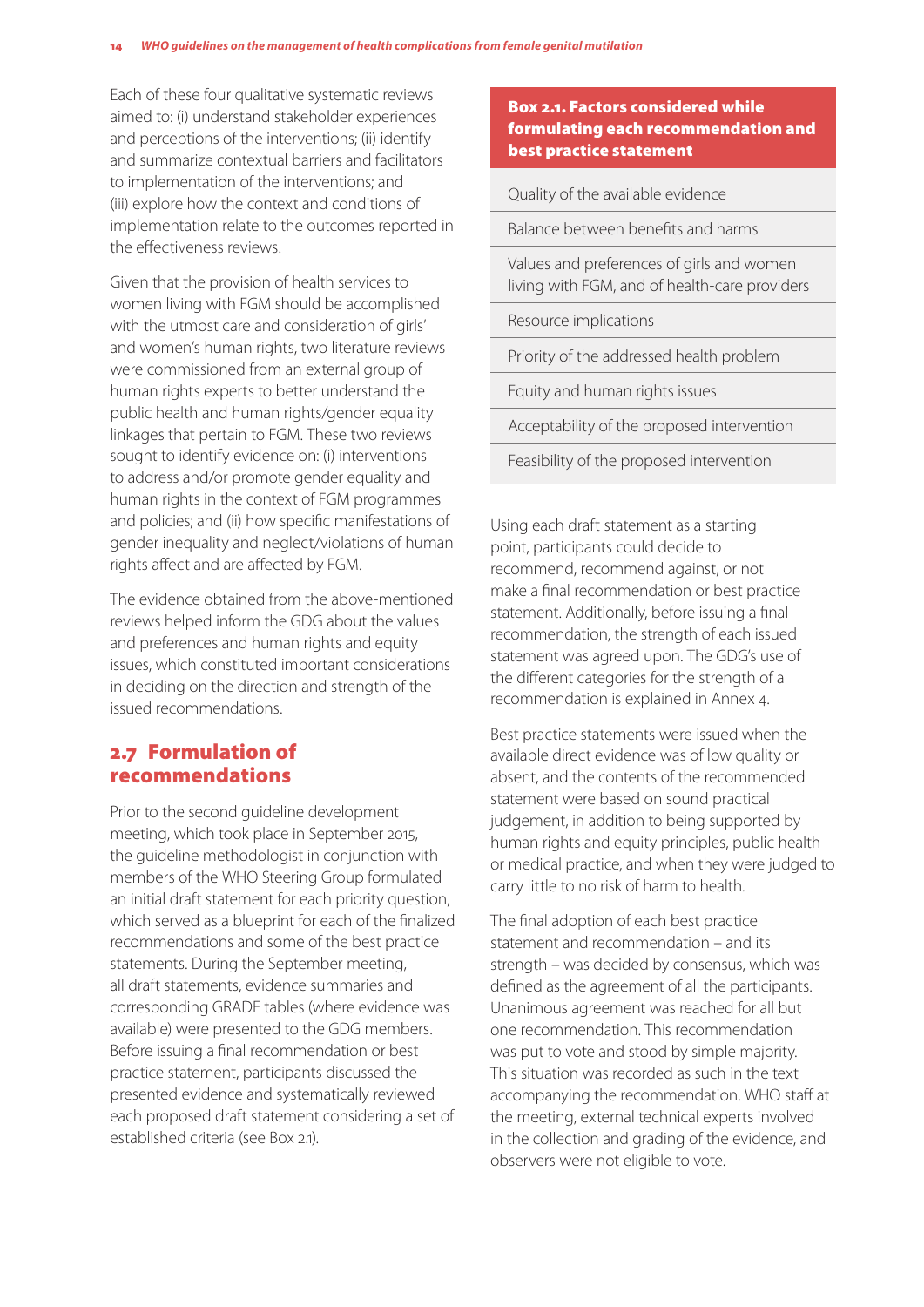# 2.8 Document preparation and peer review

Following the GDG meeting, members of the WHO Steering Group prepared a draft of the full guideline document containing all the recommendations and best practice statements formulated by the GDG as well as the key points of the deliberations and decisions of the meeting participants. The draft guidelines were then sent electronically to all GDG members for further comments before being sent to the External

Review Group (ERG) for peer review (for a full list of the ERG members, please see Annex 2). The WHO Steering Group carefully evaluated all the input from the ERG members, which was limited to correction of factual errors and language clarity, and provided responses to each of their comments and then sent these responses back to each external reviewer. No major disagreements arose during this process and no modifications were made to the direction, strength or content of the recommendations.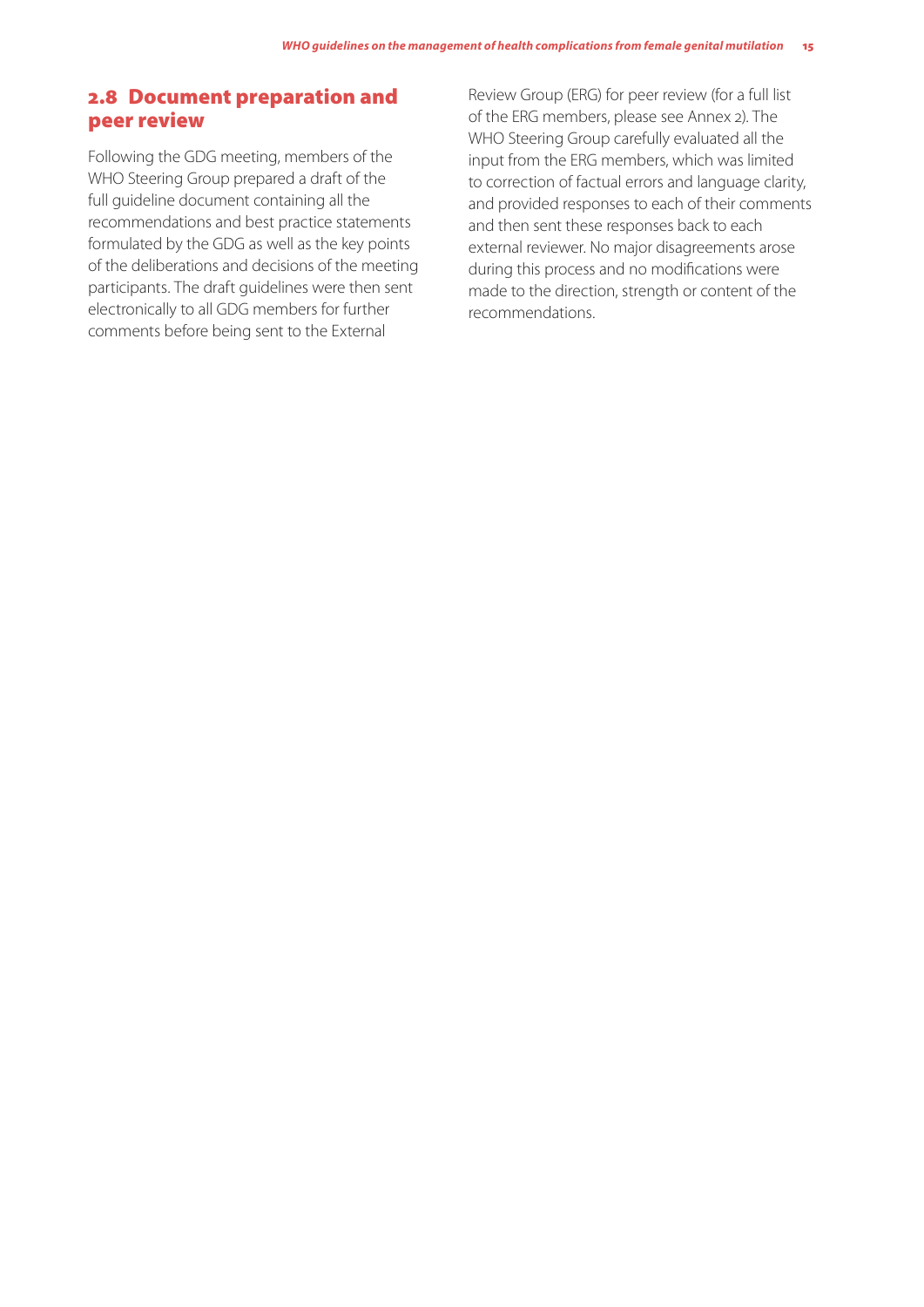

During the guideline development meeting in September 2015, the participants adopted three guiding principle statements, five recommendations and eight best practice statements covering health interventions for preventing and treating health risks of FGM.

# 3.1 Guiding principles

Decades of prevention work undertaken by local communities, governments, and national and international organizations have contributed to a reduction in the prevalence of FGM in some areas *(1)*. However, the overall rate of decline in prevalence of FGM has been slow. Therefore, all recommendations and best practice statements issued in these guidelines are framed by the following three guiding principles that reflect the stance of WHO and a wider group of UN agencies<sup>8</sup> and the Guideline Development Group (GDG) with regard to FGM and the need to end this harmful practice.

# Guiding principles

**I** Girls and women living with FGM have experienced a harmful practice and should be provided quality health care.

 $II$  All stakeholders – at the community, national, regional and international level – should initiate or continue actions directed towards primary prevention of FGM.

III Medicalization of FGM (i.e. performance of FGM by health-care providers) is never acceptable because this violates medical ethics since (i) FGM is a harmful practice; (ii) medicalization perpetuates FGM; and (iii) the risks of the procedure outweigh any perceived benefit.

# 3.2 Recommendations and best practice statements

The recommendations contained in these guidelines were issued after consideration of the existing evidence (when available) and its quality, in addition to a series of factors as mentioned in section 2: Methods (see Box 2.1).

In general, the quality of evidence was low across most recommendations and best practice statements, and for a number of topic areas no evidence was available. Despite the low quality or non-existence of the evidence, some interventions were endorsed and labelled as "best practice statements" if they were supported by the GDG's sound practical judgement. These statements were also required to carry little to no risk of harm to health, and be supported by internationally recognized human rights standards and principles.

The justification for each of these decisions was recorded, along with key issues that need to be considered for implementation. The corresponding research gaps identified in each topic area were also included. Where clinical recommendations were based on indirect evidence (i.e. evidence that was not directly from the population of women living with FGM), this was labelled accordingly.

# 3.2.1 Deinfibulation (recommendations 1–3 and best practice statements 1–2)

Deinfibulation is a minor surgical procedure carried out to re-open the vaginal introitus in women living with type III FGM. In order to achieve this, a trained health professional performs an incision of the midline scar tissue that covers the vaginal introitus until the external urethral meatus, and eventually the clitoris, are visible. The cut edges are then sutured, which allows the introitus to remain open. This procedure is performed to improve health and well-being, as well as to allow intercourse and/or to facilitate childbirth.

<sup>8</sup> OHCHR, UNAIDS, UNDP, UNECA, UNESCO, UNFPA, UNHCR, UNICEF, UN Women (formerly UNIFEM). See list of acronyms for full agency names.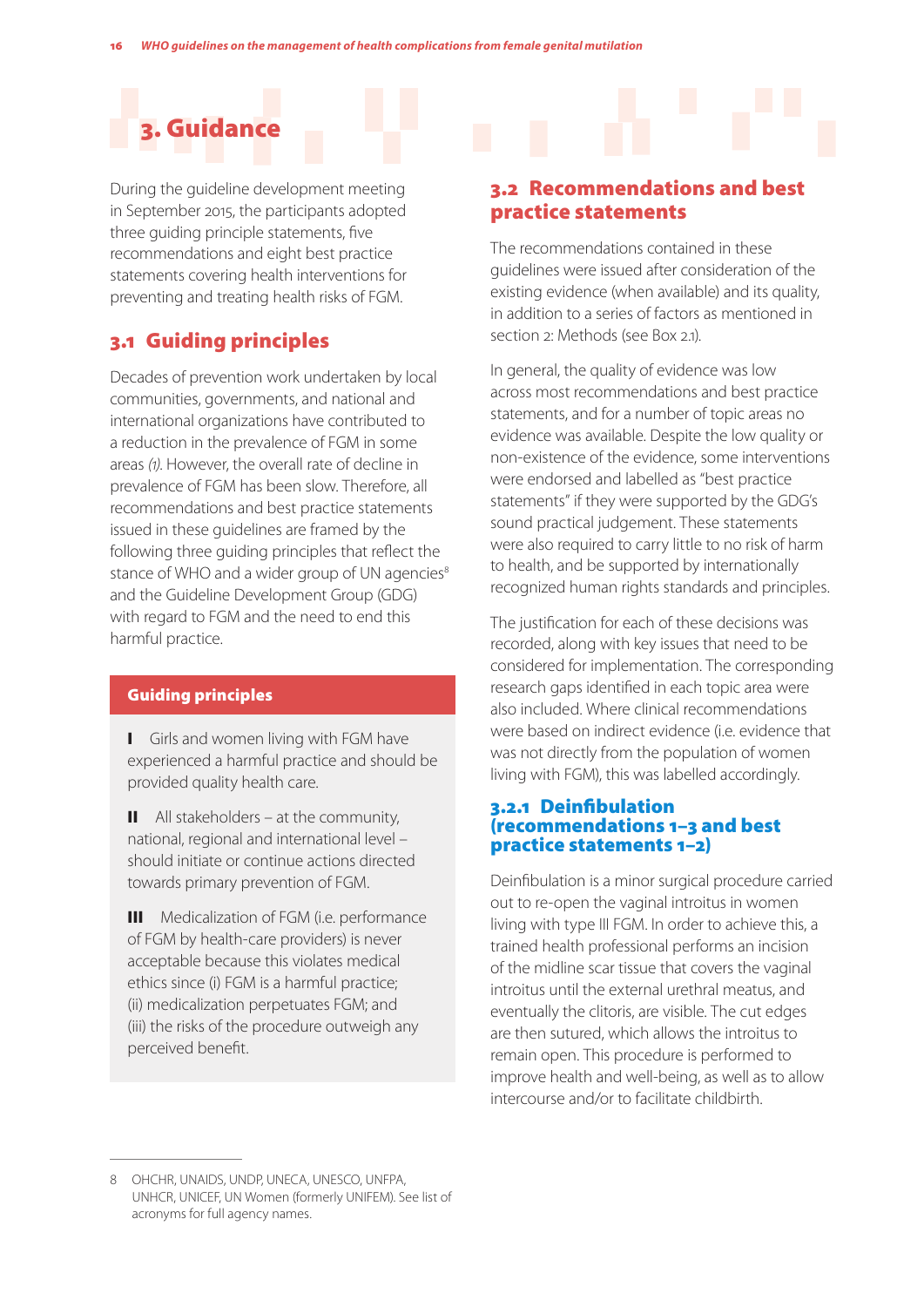Recommendation 1: Deinfibulation is recommended for preventing and treating obstetric complications in women living with type III FGM

#### **Strength of recommendation: Strong** (very low-quality evidence)

#### SUMMARY OF EVIDENCE (SEE WEB ANNEX: GRADE TABLES)

The evidence was extracted from a systematic review investigating the effects of deinfibulation for preventing and treating obstetric complications in women with type III FGM *(27).* The review included four case–control studies: two conducted in the United Kingdom *(28, 29)* and two in Saudi Arabia *(30, 31).*

Two studies compared women with type III FGM. One group had deinfibulation during labour and the other laboured and delivered without deinfibulation *(28, 29).* The studies found better obstetric outcomes among women who underwent deinfibulation during labour, compared with women who remained infibulated. Caesarean section and postpartum haemorrhage rates were statistically significantly lower in women with deinfibulation (very low-quality evidence).

Two studies compared women with type III FGM who underwent deinfibulation during labour to women who had never undergone FGM (therefore, non-infibulated) *(30, 31).* Both groups had similar rates of episiotomy and duration of second stage of labour. Rouzi et al. (2001) further showed, when comparing women with deinfibulation to women who had not undergone FGM, that their mean amount of blood loss, length of maternal hospital stay (in days), and rates of caesarean section, vaginal lacerations, and newborns' Apgar scores at 1 and 5 minutes were not statistically different (very lowquality evidence).

Additional evidence from a WHO collaborative prospective study carried out in six African countries shows a potentially causal, dose-response risk between increasingly extensive types of FGM and adverse obstetric and neonatal outcomes, with greater risk for adverse reproductive health outcomes with FGM types II and III *(9).* The evidence further suggests that FGM does not impact fetal development (no association between FGM and birth weight), but has an impact on delivery, with higher rates of fresh stillbirths among women living with FGM *(9*)*.*

# RATIONALE

Considering the potential dose–response relationship described between the types of FGM and the risk of obstetric complications, and based on the clinical benefits described within the evidence reviews, which in addition show that when using women who were never infibulated as controls, performing deinfibulation during vaginal delivery is a management option that does not increase the likelihood of superimposed obstetric complications, the GDG recommended reversing type III FGM through deinfibulation for preventing and treating obstetric complications.

#### In addition the GDG noted:

Based on the causal relationship between type III FGM (infibulation) and a number of health complications identified by the WHO collaborative prospective study carried out in six African countries *(9)*, deinfibulation can be considered as a surgical procedure that can re-open the narrowed introitus, restoring the anatomy of the pelvic outlet (to the extent possible). This may contribute to a reduction of overall health-care costs by encouraging a trial of labour (rather than using history of FGM alone as the indication for caesarean section), or avoiding severe perineal injury due to spontaneous lacerations or episiotomy performed at the time of delivery. Both caesarean section and repair of third- and fourth-degree lacerations require significantly higher levels of surgical skill and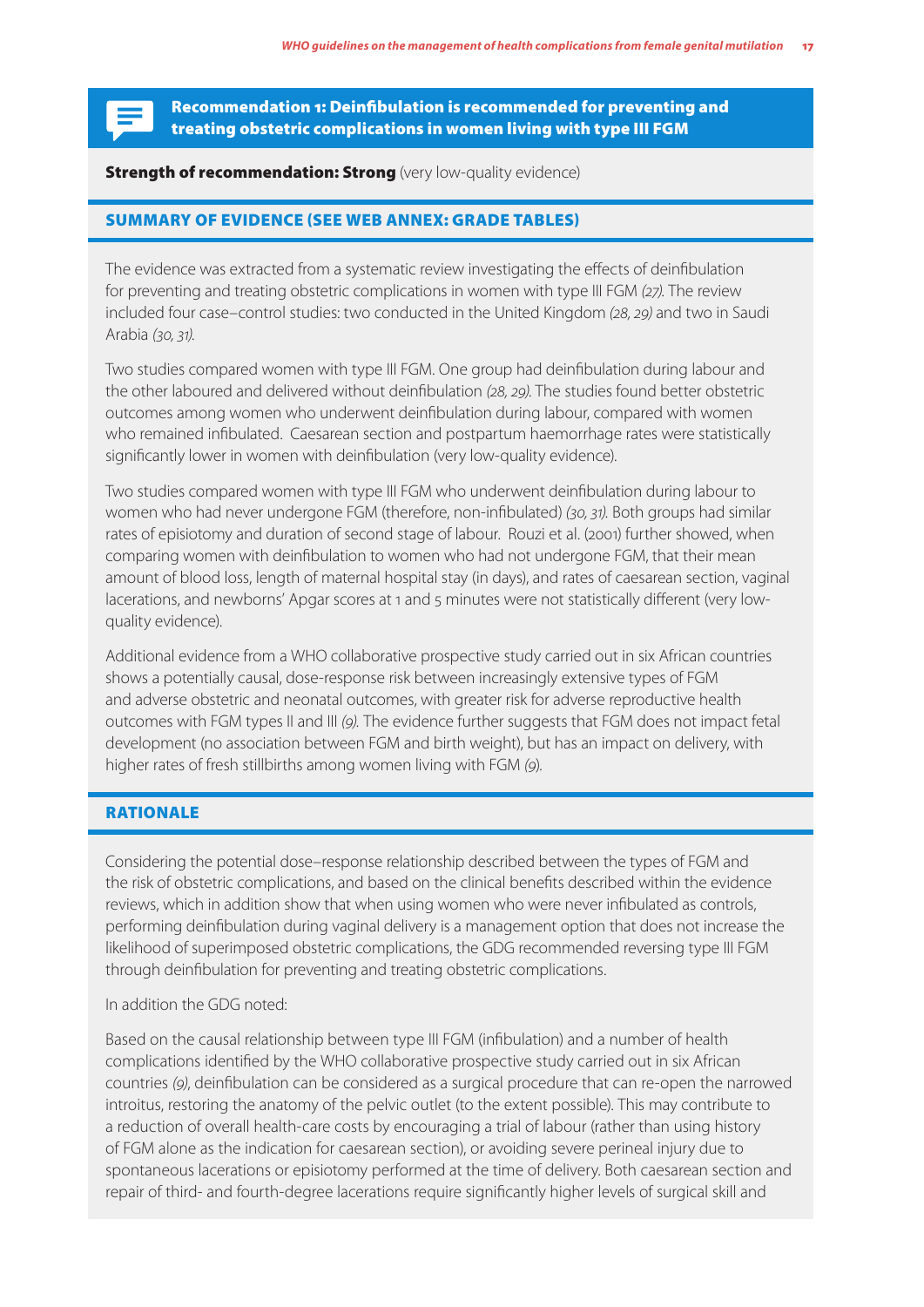may themselves have longer-term adverse outcomes resulting in higher health-care costs (e.g. care and management of urinary incontinence due to pelvic floor instability, conditions that may arise as a result of perineal lacerations).

In addition to being medically unnecessary, FGM interferes with healthy genital tissue and can lead to severe consequences for a woman's physical and mental health. Its practice has therefore been considered by international and regional human rights bodies as a violation of a person's right to the highest attainable standard of health. When performed with informed consent, restoring the anatomy and physiology (to the extent possible) through deinfibulation may therefore be seen as a necessary part of upholding a woman's right to health and ensuring access to health-care goods and services needed by women to enjoy the full extent of this right.

#### IMPLEMENTATION REMARKS

Providers conducting deinfibulation must be adequately trained on how to carry out this surgical procedure. Nonetheless, the relatively simple nature of this surgical procedure would allow for the training of mid-level health workers to perform deinfibulation, with the consequent reduction of the required human and financial resources.

Available qualitative evidence shows that the lack of knowledge among health workers regarding deinfibulation is not only an important reason why providers may avoid performing deinfibulation, even in contexts in which it has been requested, but it also affects women who describe the providers' inexperience as a significant source of fear *(32)*. The GDG therefore noted that adequate health-care provider training is a crucial and urgently needed step in the implementation of this recommendation.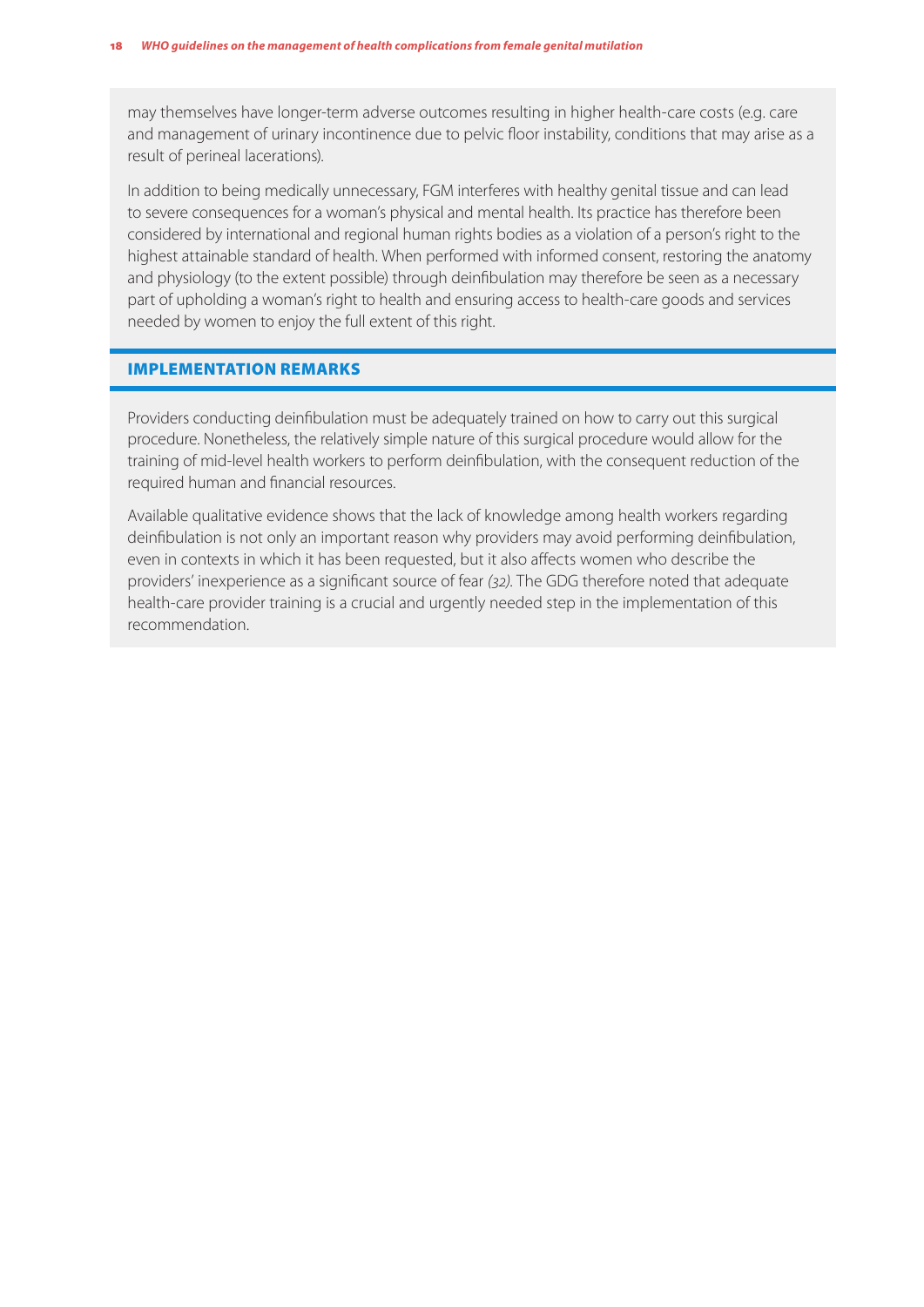# Recommendation 2: Either antepartum or intrapartum deinfibulation is recommended to facilitate childbirth in women living with type III FGM, depending on the context

# **Strength of recommendation: Conditional** (very low-quality evidence)

Given that both antepartum and intrapartum deinfibulation appear to be comparable in terms of obstetric outcomes, the decision about the timing of the procedure should be based on the following contextual factors:

- preference of the woman
- access to health-care facilities
- place of delivery
- health-care provider's skill level.

### SUMMARY OF EVIDENCE (SEE WEB ANNEX: GRADE TABLES)

Evidence on the timing of deinfibulation for childbirth in women with type III FGM was extracted from a systematic review investigating the effects of antepartum or intrapartum deinfibulation on the outcomes of childbirth *(33).* The review included five retrospective, observational studies: two conducted in the United Kingdom *(29, 35)*, two in Saudi Arabia *(30, 31)*, and one in Sweden *(34).* 

The analysis was limited to the two case–control studies *(29, 35)* that directly compared the timing of deinfibulation – antepartum and intrapartum. The findings show that duration of labour, perineal lacerations, postpartum haemorrhage, and rates of episiotomy were not significantly different based on the timing of deinfibulation (very low-quality evidence).

## RATIONALE

According to the available evidence, obstetric outcomes appear comparable irrespective of the timing of deinfibulation – antepartum or intrapartum – between women living with type III FGM who are deinfibulated and women who present in labour with no infibulation (low certainty).

Given the above, and due to the paucity of direct evidence on women's preferences regarding the timing of deinfibulation, members of the GDG considered that the decision should be founded on the following contextual factors.

- 1. Preference of the woman: Women should be consulted on their preferences. For example, if a client places high importance on the postoperative aesthetic results, antepartum deinfibulation should be preferred in order to allow adequate healing time and optimal aesthetic results.
- 2. Access to health-care facilities: In settings where women may encounter unintended delays while reaching health-care facilities due to difficult access, antepartum deinfibulation should be preferred.
- 3. Place of delivery: Given that deinfibulation should be carried out by a trained health-care provider, in contexts where home deliveries are common, antepartum deinfibulation should be prioritized. The same applies to settings where the health-care facility has a high patient load.
- 4. Health-care provider's skill level: Anatomical conditions like tissue oedema and distortion during labour may pose difficulties for less-experienced health-care professionals performing intrapartum deinfibulation. In this case, antepartum deinfibulation should be preferred. In settings with experienced, well-trained providers, intrapartum deinfibulation is an acceptable procedure.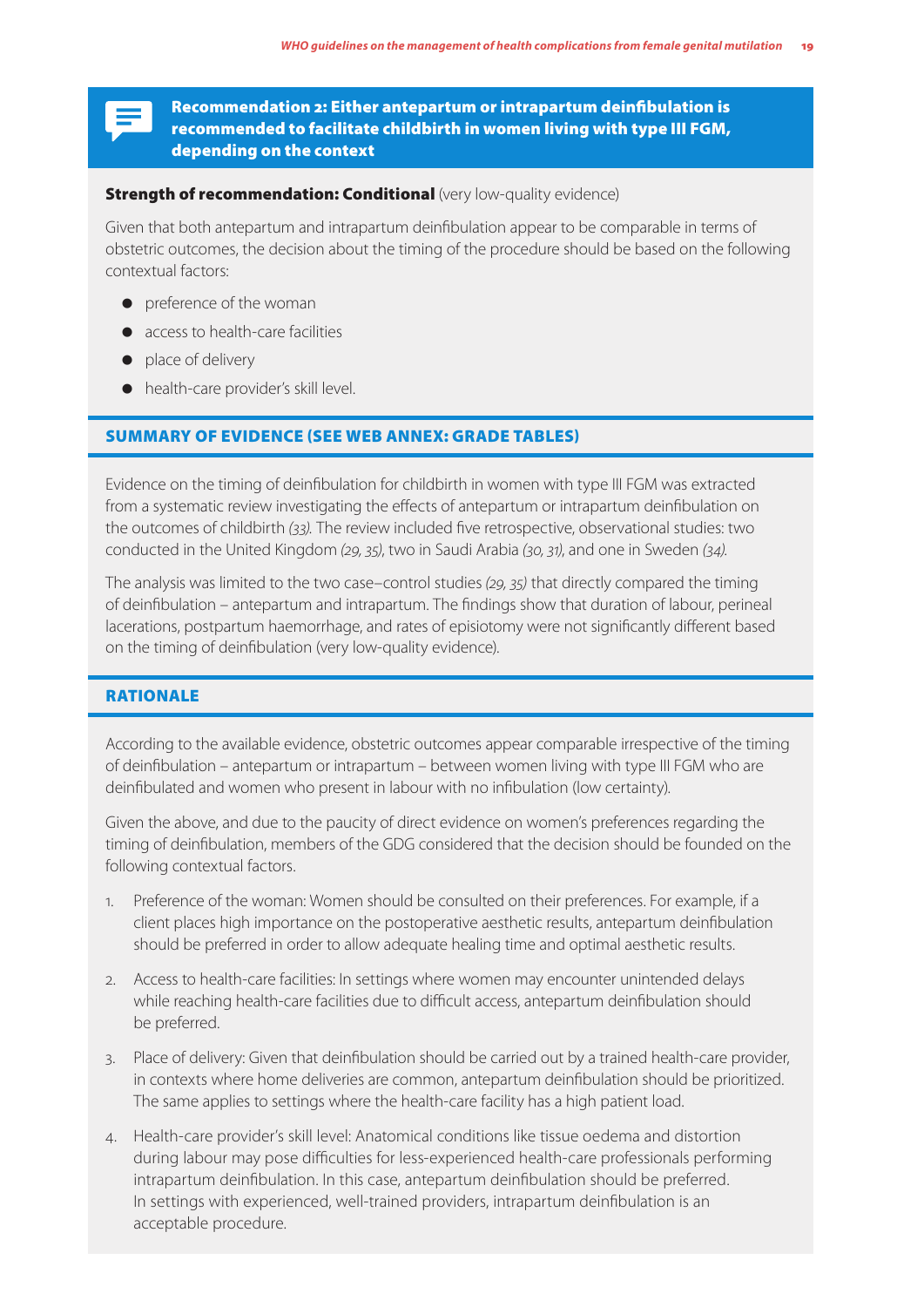#### IMPLEMENTATION REMARKS

The available qualitative evidence suggests a lack of clarity on the responsibility for various tasks along the care continuum among health-care providers caring for women living with FGM *(32)*, which may represent a barrier to identifying women who are in need of deinfibulation to prevent FGM-related obstetric risks. In this regard, the GDG emphasized the importance of establishing a clear referral pathway, in particular for pregnant women living with type III FGM, and encouraged efforts to define the roles and responsibilities of health-care personnel within the client continuum of care from antenatal care to the postpartum period.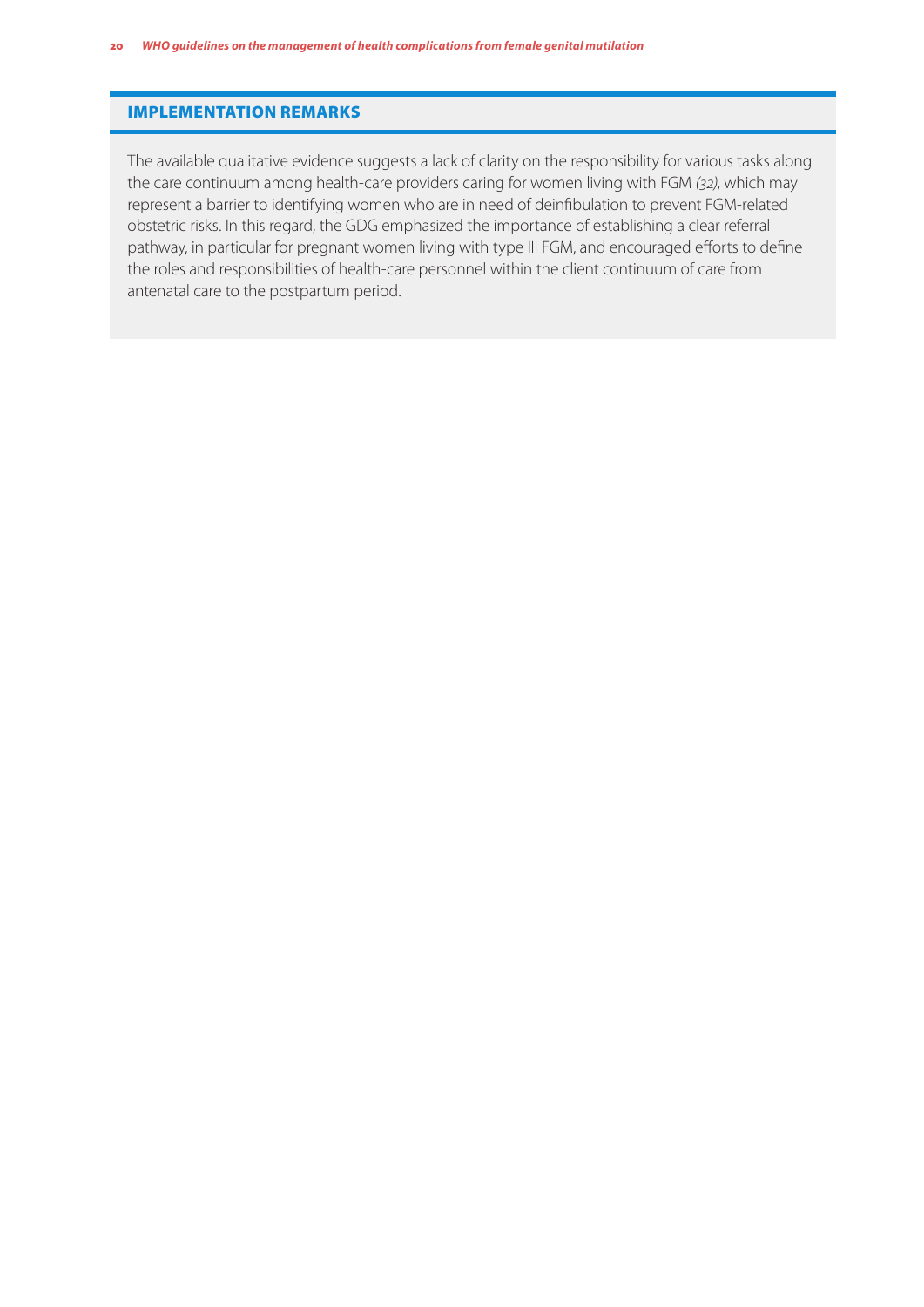Recommendation 3: Deinfibulation is recommended for preventing and treating urologic complications – specifically recurrent urinary tract infections and urinary retention – in girls and women living with type III FGM

The GDG could not reach consensus regarding the strength of this recommendation. Therefore, it was put to the vote: among 12 of the 14 attending GDG members who were eligible and opted to vote on this topic, 11 voted for "strong" while 1 voted for "conditional".<sup>9</sup>

**Strength of recommendation: Strong** (no direct evidence)

#### SUMMARY OF EVIDENCE

A systematic review investigating the effects of deinfibulation on the prevention or treatment of recurrent urinary tract infections (UTIs) and urinary retention among women who have undergone type III FGM (infibulation) was carried out to help inform this recommendation *(36)*. The authors found no studies that met the inclusion criteria; therefore direct evidence on the effects of deinfibulation on restoring normal function is at present not available.

# RATIONALE

Additional evidence from a systematic review that explored the effects of FGM on physical health outcomes confirms that reduced urinary flow beneath the infibulation scar can result in symptoms of urinary obstruction, which may lead to recurrent UTIs due to stasis of urine, conditions which commonly appear in this population *(6)*.

Based on the above evidence and the clinical experience of medical practitioners within the GDG, the group further emphasized that several urological conditions normally treated with low-complexity medical procedures among women with no FGM (i.e. catheterization for acute urinary retention or prior to elective and/or emergency caesarean section) cannot easily be treated with these same procedures in the presence of type III FGM (infibulation). This may turn health conditions of low complexity into serious, potentially fatal situations that could be averted if deinfibulation was performed in a timely manner. Thus, despite the lack of direct evidence on the effects of deinfibulation on restoring normal function, the GDG relied on expert opinion and recommended deinfibulation for treating urinary conditions among girls and women living with type III FGM. With this recommendation, the GDG aimed to prevent severe negative health outcomes due to complications related to urological conditions in the context of infibulation.

The GDG further endorsed this intervention, based on the fact that FGM violates a series of well-established human rights principles, norms and standards, including the principles of equality and non-discrimination on the basis of sex, the right to life and bodily integrity, the right to the highest attainable standard of health and the right to freedom from torture or cruel, inhuman or degrading treatment or punishment. Therefore, based on the human rights argument addressed in recommendation No. 1, the GDG also highlighted that the restoration of the anatomy and physiology (to the extent possible) through deinfibulation should be seen not only as a treatment for urological health complications, but also as an attempt to reinstate a violated human right, in particular the right to the highest attainable standard of health.

### IMPLEMENTATION REMARKS

Providers conducting deinfibulation must be adequately trained on how to carry out this surgical procedure. The training of mid-level health workers to perform deinfibulation represents an acceptable approach that can lower the costs of the intervention and increase access to the procedure.

<sup>9</sup> The GDG member who voted for a conditional recommendation did so given the urgent need for robust studies that directly examine deinfibulation for the treatment of urologic conditions in this population.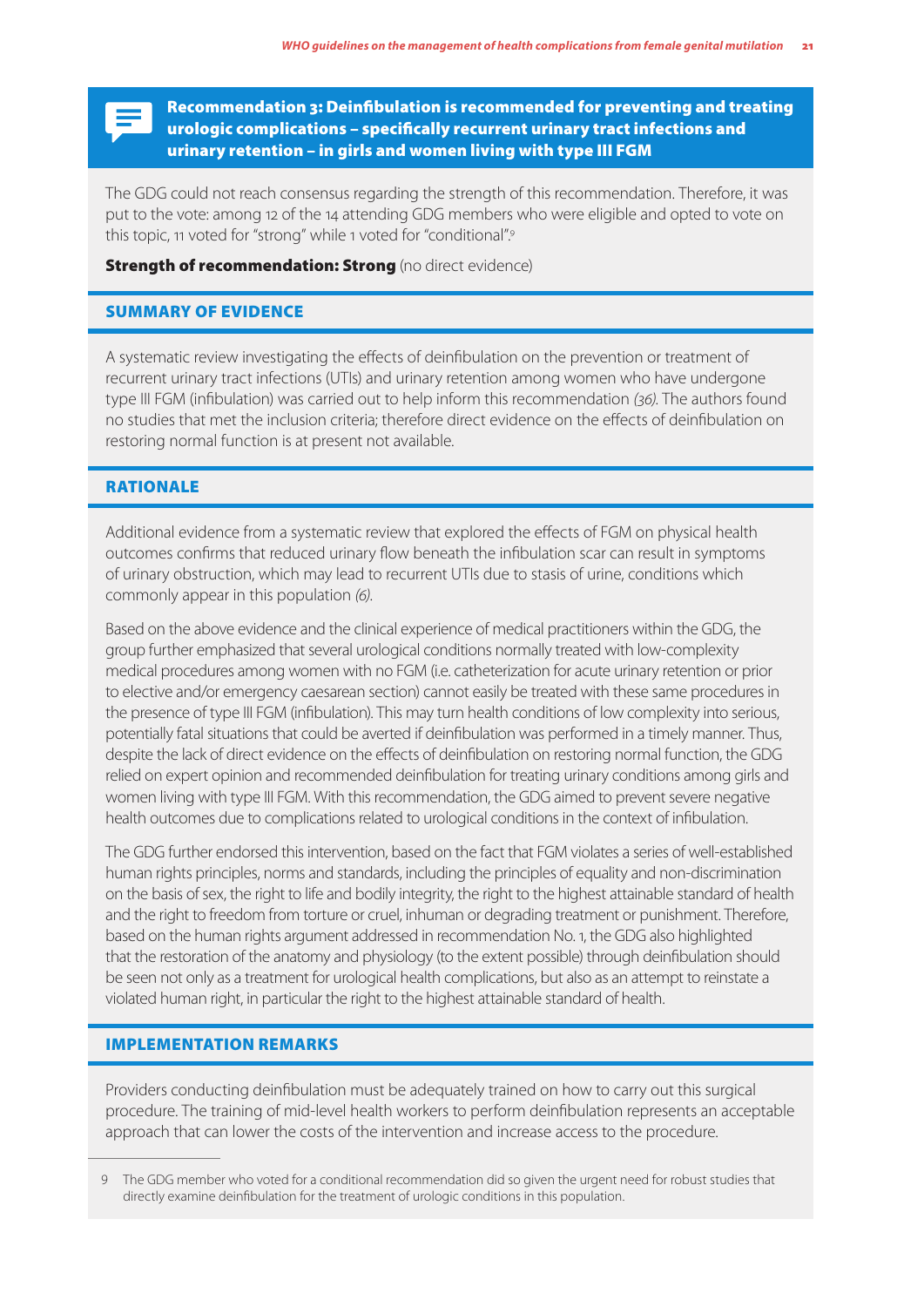Best practice statement 1: Girls and women who are candidates for deinfibulation should receive adequate preoperative briefing

Evidence on values and preferences of women who underwent deinfibulation suggests that some women may report initial discomfort with the postoperative appearance of deinfibulated labia *(32)*. Therefore, in addition to obtaining preoperative consent, when counselling women with a history of FGM, health-care personnel should always provide balanced, unbiased counselling on expected benefits and potential risks associated with a procedure in a clear preoperative briefing. In the context of deinfibulation, this briefing should include information regarding the anatomical and physiological changes that can be expected after deinfibulation (i.e. faster micturition, increased vaginal discharge).

# Best practice statement 2: Girls and women undergoing deinfibulation should be offered local anaesthesia

As with any other surgical procedure, the GDG noted that irrespective of the timing, deinfibulation should be carried out under local anaesthesia. However, given that local anaesthesia may not be readily available in some low-resource settings, in situations in which deinfibulation may be critical for the progression of labour or in the event of a life-threatening condition, deinfibulation should be carried out regardless of the unavailability of local anaesthesia. For example, this may be done to relieve obstructed second stage of labour to deliver the fetal head, similar to performing an episiotomy.

# Research implications

Recognizing the importance of deinfibulation in preventing complications and improving birth outcomes for women with type III FGM, research is needed on how to ameliorate the practice around deinfibulation among different cadres of providers in a range of clinical settings and cultural contexts. Many providers are not well informed about how and when to deinfibulate women, and there are many gaps in evidence on how to improve practice in this regard.

Some specific research gaps identified include the following:

- Research to understand the factors that promote uptake of or act as barriers to deinfibulation is urgently needed, in particular regarding:
	- women's knowledge and acceptance of the deinfibulation procedure
	- male partners' views and knowledge on the surgical procedure
	- content and quality of existing deinfibulation training programmes for health-care providers.
- Additional research is needed regarding urological consequences, not only to understand the risk of urological complications among women with type III FGM, but also to understand the effects of deinfibulation on urologic outcomes, particularly on recurrent UTIs and urinary retention. Establishing whether women with type III FGM are at an increased risk of urological complications can be done through retrospective studies and will be an important step in justifying the need for deinfibulation to reduce urological complications. In addition, evaluating long-term clinical outcomes of women who have undergone deinfibulation will provide much needed evidence on the role of deinfibulation in improving health and reducing urological complications of women with type III FGM.
- There is a need for additional research to determine how to best inform women on deinfibulation options during pregnancy or childbirth, which will inform how to improve uptake of deinfibulation. In particular, research is needed to compare deinfibulation outcomes not only between the ante- and intrapartum periods, but also among different time points within the antepartum phase.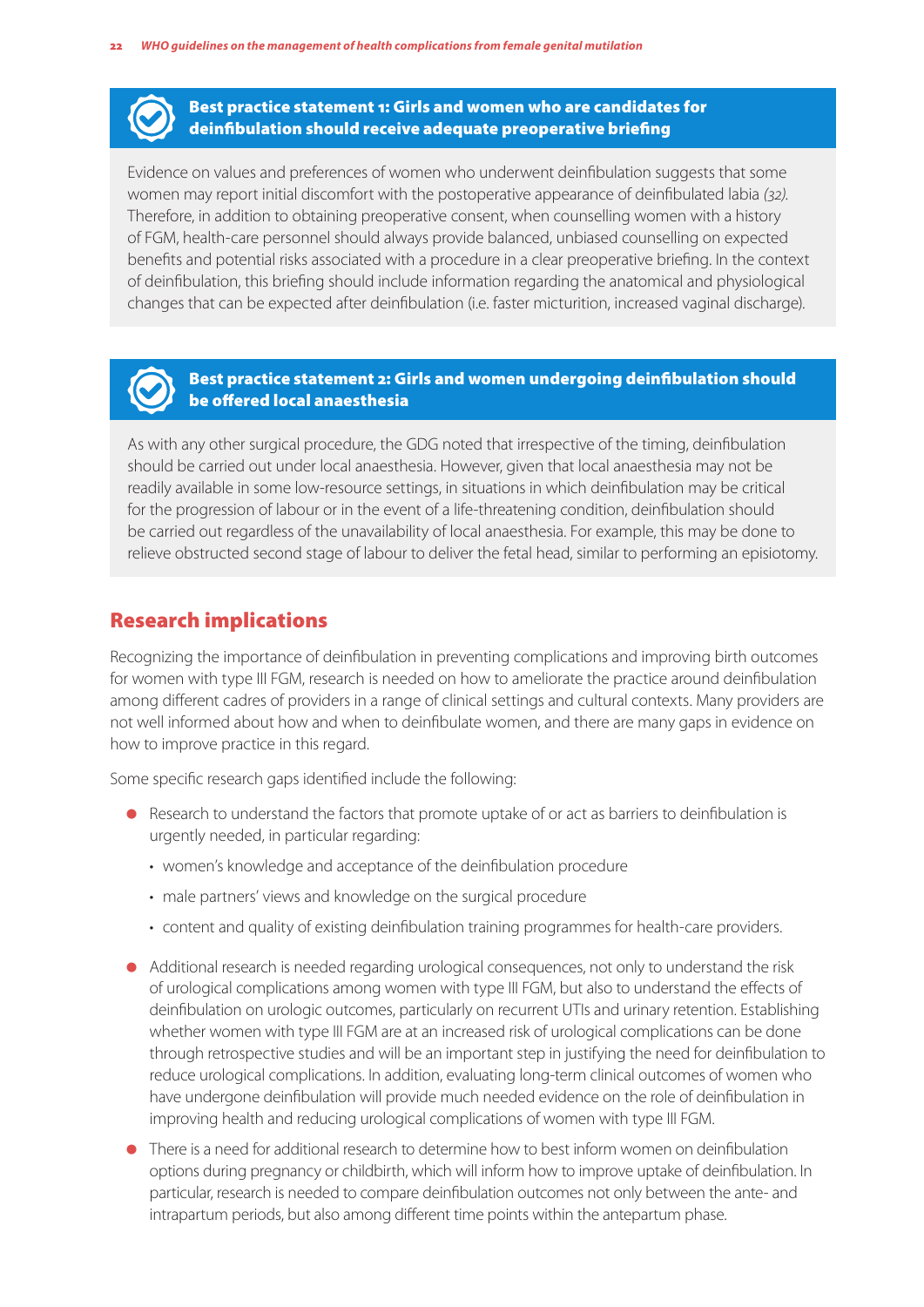# 3.2.2 Mental health (recommendation 4 and best practice statement 3)

Girls and women living with FGM are more likely to have a psychiatric diagnosis than women without FGM *(11)*. This has been further detailed in several studies that have documented depression and

anxiety disorders including post-traumatic stress disorder (PTSD) among this population, following the FGM procedure *(12, 37–41)*. These data suggest that FGM and its associated health risks are psychological stressors that can lead to a variety of negative psychiatric outcomes, including the above-mentioned conditions.



#### **Strength of recommendation: Conditional (no direct evidence)**

CBT may be considered provided that:

- a psychiatric diagnosis of anxiety disorder, depression or PTSD has been established, and
- $\bullet$  it is offered in contexts where individuals are competent (i.e. trained and supervised) to provide the therapies.

In resource-constrained settings, stress management may be the most feasible treatment option *(42).* Further information available at: http://www.who.int/mental\_health/emergencies/mhgap\_module\_ management\_stress/en/

#### SUMMARY OF EVIDENCE

A systematic review investigating the effects of CBT for PTSD, depression or anxiety disorders in girls and women living with FGM was conducted to help inform this recommendation *(43)*. The authors found no studies that met the inclusion criteria and therefore direct evidence could not be used for this recommendation.

### RATIONALE

CBT represents an evidence-based treatment that can effectively reduce or resolve symptoms of PTSD, depression and anxiety disorders associated with other conditions, including survivors of torture and war and victims of sexual violence *(44–46)*. Given existing evidence on the beneficial effects of psychological treatment with CBT for these disorders in other populations, the GDG agreed it would be reasonable to assume that this intervention can also benefit girls and women living with FGM. As the indirect evidence refers only to these three psychiatric conditions, the GDG felt a conditional recommendation was warranted and noted that it should apply exclusively to girls and women living with FGM with a confirmed psychiatric diagnosis and be delivered by adequately trained individuals.

From a human rights point of view, the right to the highest attainable standard of health, as recognized under international and regional standards, includes the right to a state of complete physical, mental and social well-being. The right has been interpreted to include:

[T]he creation of conditions which would assure to all medical service and medical attention in the event of sickness, both physical and mental, including the provision of equal, timely access to basic preventive, curative, rehabilitative health services . . . which would also include appropriate mental health treatment and care *(47)*.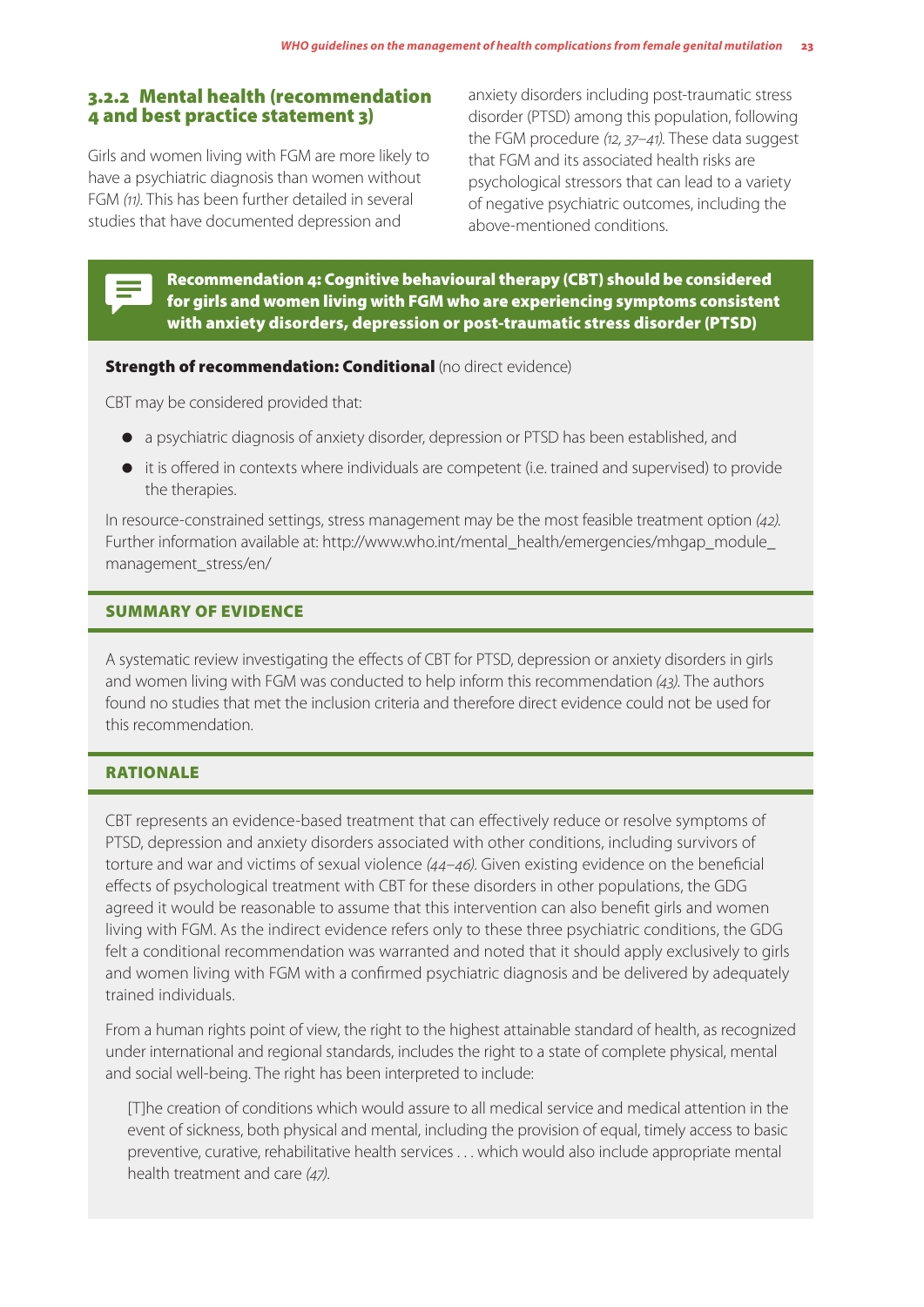#### IMPLEMENTATION REMARKS

Regarding the feasibility of this intervention, and in particular the shortage of health-care personnel adequately trained to deliver CBT in most low- and middle-income countries, the GDG recommended consulting the *Assessment and management of conditions specifically related to stress: mhGAP intervention guide module,* which contains a number of interventions for clients presenting with PTSD that can be safely delivered by community health workers, including psycho-education and alternative stress management techniques (e.g. breathing exercises, progressive muscle relaxation) *(42).* Further information available at: http://www.who.int/mental\_health/emergencies/mhgap\_module\_ management\_stress/en/

Additionally, the GDG discussed evidence from supplementary studies that support the use of Internetbased CBT (i.e. psychological self-help programmes mediated via the Internet) as an efficacious treatment for individuals with a confirmed primary diagnosis of PTSD *(48)*. Because web-based programmes can be accessed anonymously and anywhere a computer is available, these services have the potential to surmount stigma, as well as geographical and financial barriers to accessing mental health treatment *(49)*, making them a plausible therapeutic option for this population.



Best practice statement 3: Psychological support should be available for girls and women who will receive or have received any surgical intervention to correct health complications of FGM

Available qualitative evidence on values and preferences of girls and women living with FGM from two studies conducted in Gambia and among migrant populations in Norway and the Netherlands shows that women may experience several negative psychological outcomes secondary to the performance of FGM, including anxiety, fear, sense of betrayal, pain and anger *(50)*. This is additionally supported by evidence from a meta-analysis which shows that women living with FGM have a higher risk of having a psychiatric diagnosis compared to women with no FGM *(11)*. The former explains why psychological support interventions may be especially needed among this population, particularly in the context of stressful life events that may remind the client of the initial trauma caused by the FGM procedure, such as surgical procedures to correct FGM-related complications.

There is no direct evidence on the effect of psychological interventions on post-operative outcomes for girls/women undergoing a procedure to manage health complications associated with FGM. As a result, the GDG considered indirect evidence on the effects of psychological interventions on recovery from surgery in other populations, including abdominal and hernia surgeries *(51–52)*. The GDG noted the benefits of psychological support in terms of postoperative pain, recovery and psychological wellbeing, when offered as an adjunct to surgical procedures.

Supported by the indirect evidence and the fact that psychological support includes activities that range from special programmes to quite simple, inexpensive modifications of – or additions to – required medical procedures, including the provision of procedural information or emotional support, the GDG considered that the intervention should be available to women undergoing surgical procedures to correct complications from FGM.

From a human rights perspective, the GDG strongly emphasized that the right to the highest attainable standard of health includes the right to a state of both complete physical and mental health, together with social well-being *(47)*. This recommendation would therefore stand in accordance with the realization of the right to health of girls and women living with FGM.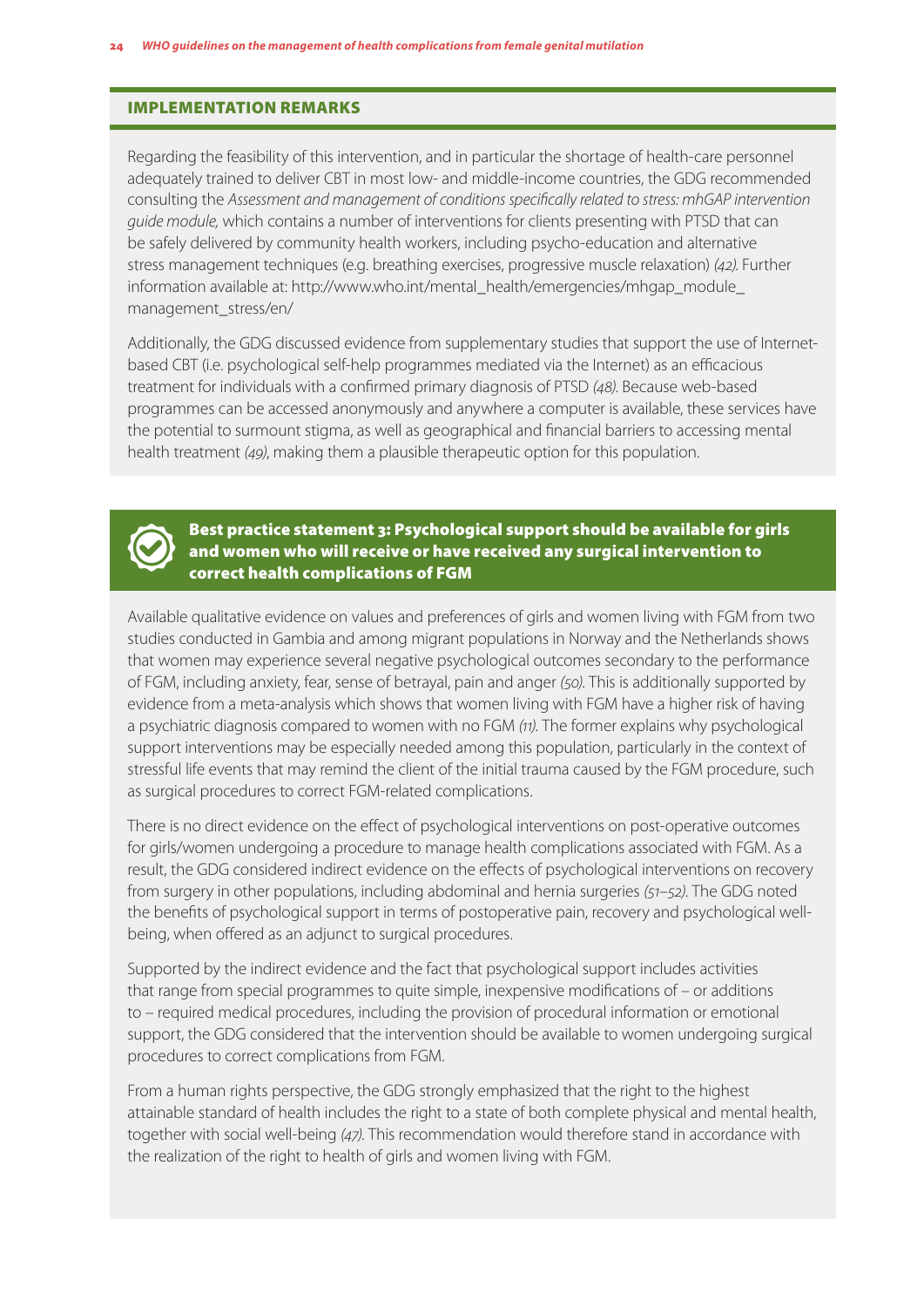#### POLICY AND PROGRAMMATIC REMARKS

Regarding the human resources needed to provide psychological support in the context of surgical procedures to correct health complications from FGM, the GDG acknowledged that delivering mental health interventions can rely heavily on health personnel rather than on technology or equipment, and that most low- and middle-income countries have insufficient trained and available human resources. In this regard, based on guidance on task shifting from the Mental Health Gap Programme (mhGAP) *(53)*, the GDG suggested that some of the priority interventions can be delivered by community health workers, after specific training and with the necessary supervision. Further information available at: http://www.who.int/mental\_health/emergencies/mhgap\_module\_management\_stress/en/ *(42).*

# Research implications

The increased risk of adverse mental health effects from FGM suggests that women with FGM may need additional psychological support in general and when seeking surgical intervention related to complications from FGM. However, there is a need for additional epidemiological research to demonstrate the influence of FGM on specific mental health effects. In addition, there is a need for evidence regarding what type of psychological intervention would be the most helpful to girls and women living with FGM.

Development and testing of the content of psychological support and health education as well as modes of delivery of such interventions are important steps in developing evidence-based best practice. Whether psychological support is provided by lay providers, psychologists or other providers, the content and delivery will vary. Some outcomes that can be assessed through interventions research using experimental or

quasi-experimental designs include reduced emotional distress, improved coping mechanisms, improved understanding of anatomy and health risks associated with FGM, as well as understanding the risks and benefits of a surgical procedure to address the health complications of FGM.

In particular, further research is needed to examine the effectiveness of CBT for treating PTSD and depression symptoms among girls and women living with FGM. Specific outcomes that can be measured include reduced PTSD symptomatology, improved functioning, reduced emotional distress and depression.

In addition, more evidence is needed on modes of delivering CBT (i.e. through trained healthcare providers or community-health workers or through self-help programmes via the Internet, where appropriate) in order to determine the effectiveness and acceptability of different delivery methods.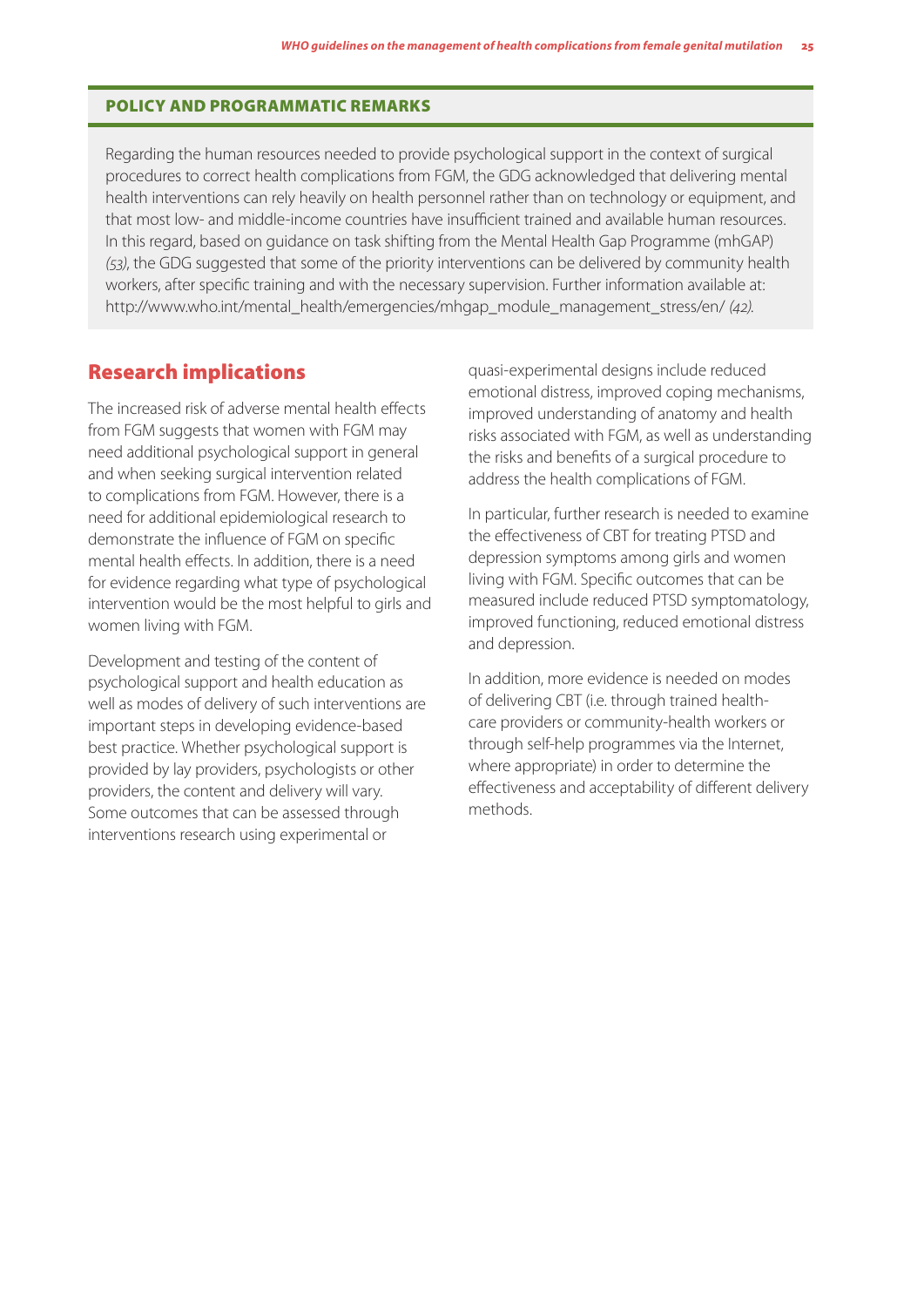# 3.2.3 Female sexual health (recommendation 5)

The achievement of the highest attainable standard of health also comprises the right to sexual health. Sexual health is widely understood as a state of physical, emotional, mental and social well-being in relation to sexuality and it encompasses not

only certain aspects of reproductive health – such as being able to control one's fertility through access to contraception and abortion, and being free from sexually transmitted infections (STIs), sexual dysfunction and sequelae related to sexual violence or FGM – but also the possibility of having pleasurable, safe sexual experiences, free of coercion, discrimination and violence *(54)*.

# Recommendation 5: Sexual counselling is recommended for preventing or treating female sexual dysfunction among women living with FGM

#### **Strength of recommendation: Conditional** (no direct evidence)

This is conditional because there is a general lack of direct evidence regarding the use of sexual counselling specifically among women living with FGM, and it is anticipated that this topic will be highly sensitive.

#### SUMMARY OF EVIDENCE

A systematic review investigating the effects of sexual counselling for treating or preventing sexual dysfunction in women living with FGM was conducted to help inform this recommendation *(55)*. The authors found no studies that met the inclusion criteria and therefore direct evidence could not be used.

#### RATIONALE

Current evidence from a systematic review that looked at the effects of FGM on the sexual functioning of women substantiates the proposition that a woman whose genital tissues have been partly removed is more likely to experience increased pain and reduction in sexual satisfaction and desire *(56)*. In this regard, the GDG underlined that surgery alone – in particular clitoral reconstruction – does not treat all aspects of sexual dysfunction that may occur among women living with FGM *(57)*, and other medical interventions such as the use of genital lubricants have not been extensively studied. What is more, studies show that the use of gels may not be acceptable among women and their partners, depending on personal sexual practices and the degree to which men exercise influence in determining whether and how these products are used *(58).* Given the above, and in recognition that women's sexuality is multifactorial and depends, among other things, on the interaction of anatomic, cognitive and relational factors, the GDG noted that offering treatment alternatives for sexual dysfunction – in this case sexual counselling – to this population should be seen as a priority.

Based on clinical experience and indirect evidence that supports sexual counselling as an effective treatment for sexual dysfunction in other populations, including patients with breast cancer and cardiovascular disease *(59–62)*, the GDG considered the intervention to be beneficial, provided it is adequately adapted to different countries and cultural contexts. The GDG agreed that in order to avoid unintended adverse effects, like intimate partner violence or social stigma, characteristics such as client's age, marital status and potential inclusion of the male partner must be taken into consideration when offering sexual counselling to women living with FGM.

Additionally, according to General Recommendation No. 24 on Article 12 of the Convention on the Elimination of All Forms of Discrimination against Women (CEDAW), parties should ensure, without prejudice or discrimination, the right to sexual health information, education and services for all girls and women *(63, 64)*. In this regard, offering sexual counselling helps promote the fulfilment of the right of girls and women living with FGM to a healthy sexual life.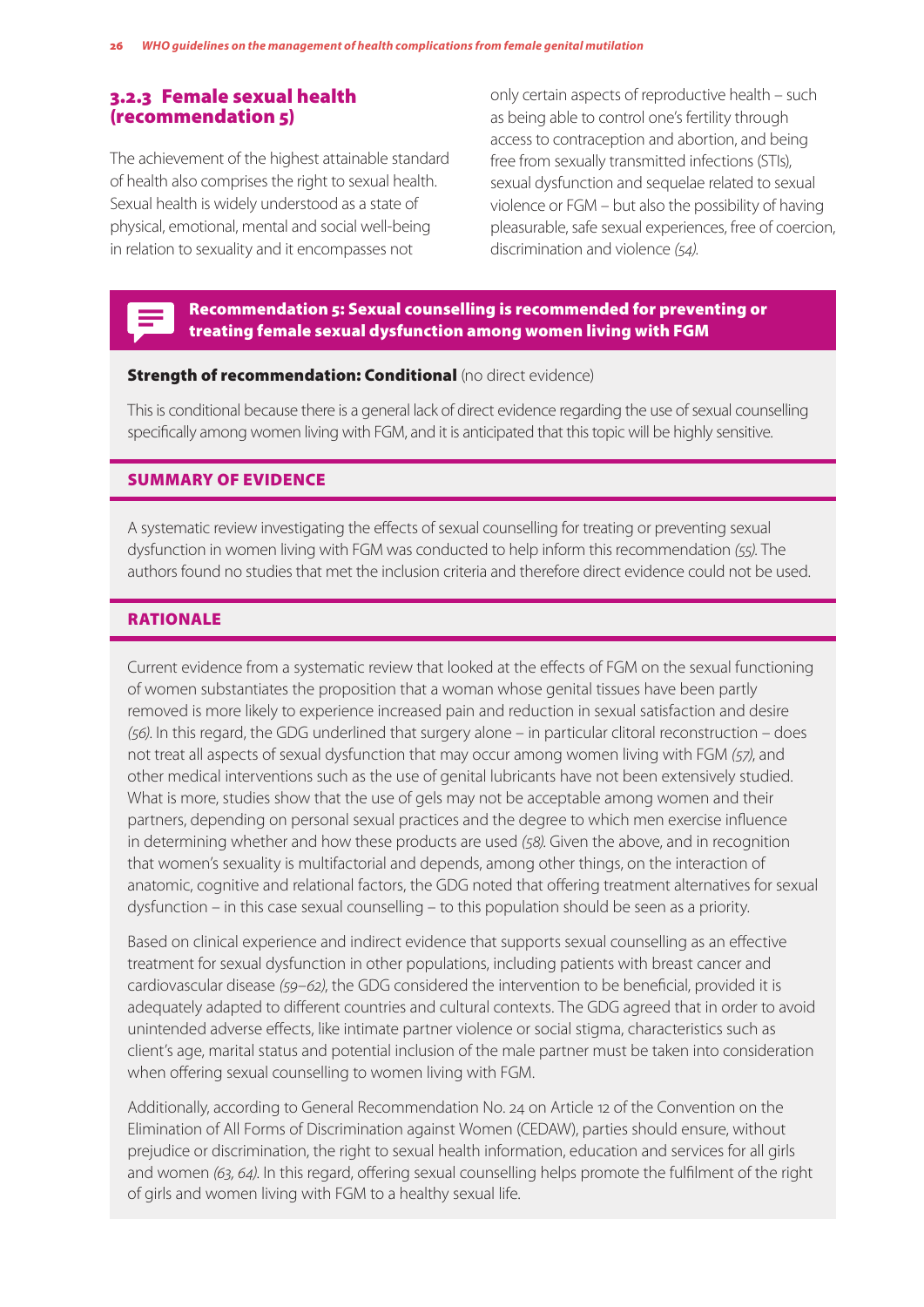# Research implications

Establishing whether FGM increases risks of pain during intercourse and other forms of sexual dysfunction is an important step in developing interventions. In addition, more research is needed to investigate the efficacy of sexual counselling interventions in treating sexual dysfunction among women living with FGM.

Studies are needed on the efficacy of available surgical and non-surgical treatment options for girls and women with FGM experiencing both acute and chronic vulvar and clitoral pain (see also section 3.3.1).

In addition, there is a need for research to assess the efficacy of sexual therapy independent of and in conjunction with clitoral reconstruction in improving sexual health among women living with FGM.

# 3.2.4 Information and education (best practice statements 4–8)

Best practice statement 4: Information, education and communication (IEC) interventions regarding FGM and women's health should be provided to girls and women living with any type of FGM

WHO defines IEC interventions as "a public health approach aiming at changing or reinforcing healthrelated behaviours in a target audience, concerning a specific problem and within a pre-defined period of time, through communication methods and principles" *(65)*.

In this regard, a recent systematic review that included five studies conducted in African countries *(66)* investigated the effects of providing information and education interventions involving FGM and health-related topics to girls and women living with any type of FGM (see Web Annex: GRADE tables). The review concluded that IEC interventions appear to have positive effects on girls and women living with FGM and other community members by reducing:

- $\bullet$  the willingness of women to recommend FGM for their daughters;
- the shyness among women to discuss FGM; and
- new cases of FGM among girls aged 5–10 years, two years after women and men attended educational sessions.

This systematic review identified a number of IEC interventions that were carried out within communities with high prevalence of FGM such as:

- participatory educational modules on women's health, basic hygiene, problem-solving and human rights issues *(67–70)*;
- targeted advocacy against FGM *(67, 71)*;
- mass media campaigns to stimulate and publicize dialogue around FGM and its associated harmful effects *(67, 71)*; and
- community-based initiatives to mobilize groups to create public declarations against FGM *(68)*.

It was noted, however, that programmes that empower women, particularly adolescent girls and young women, by encouraging them to learn about their bodies and to exercise their rights, remain extremely rare *(72)*. According to UN estimates, the vast majority of adolescents and young people lack access to information and education about their bodies and about the negative consequences associated with FGM *(73)*.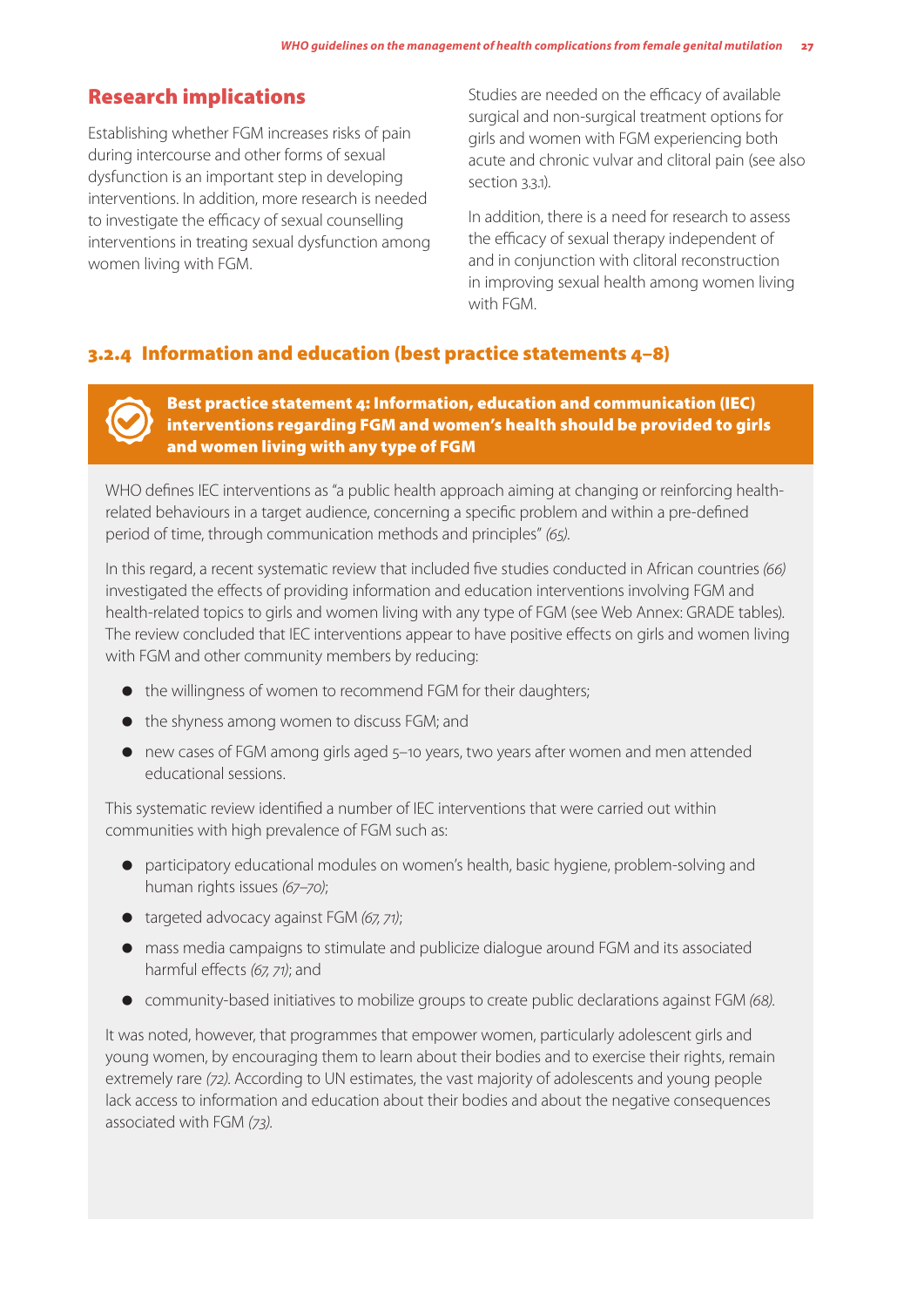Therefore, supported by the evidence and the fact that the provision of education and information to girls and women is in line with international human rights, norms and standards and constitutes an important measure for reducing inequalities, the GDG agreed that this type of educational intervention should be encouraged and further developed in countries where FGM is either practised or present. The GDG noted that although specific IEC interventions cannot be recommended at present, due to the paucity of evidence, this should constitute an important research priority.

However, the GDG emphasized the importance of ensuring adequate content of the IEC interventions in order to avoid unintended adverse effects, such as recreating trauma, particularly among girls and women diagnosed with PTSD.

Therefore, educational interventions should be:

- evidence-informed and scientifically accurate
- **•** non-prejudicial
- non-judgemental
- **•** sensitive and respectful
- non-stereotypical
- $\bullet$  based on adolescents' evolving capacities (when provided to this group).

# POLICY AND PROGRAMMATIC REMARKS

The GDG noted that well-designed, effective IEC programmes can be resource-intensive, mainly due to the human resources required to implement them and the time required for effective knowledge shifting to occur. Although these associated costs will vary depending on the nature of the intervention, ways of lowering expenditures should be sought during the design of such programmes. This may include adapting existing programmes to local contexts and using innovations, including digital health strategies, for example.

# Best practice statement 5: Health education and information on deinfibulation should be provided to girls and women living with type III FGM

Health education is the provision of accurate and truthful information so that a person can become knowledgeable about a subject and make an informed decision *(74)*. In the case of deinfibulation for girls and women living with type III FGM, health education aims to provide scientific, non-coercive information to help clients understand the surgical procedure, its benefits and also its potential associated complications.

Health education on deinfibulation should contain the following:

- a description of the surgical procedure;
- $\bullet$  health benefits of deinfibulation;
- potential immediate and long-term adverse surgical outcomes;
- anatomical and physiological changes clients may experience after the procedure;
- **•** information on adequate postoperative care; and
- information about the health consequences of re-infibulation and the benefits of not re-infibulating.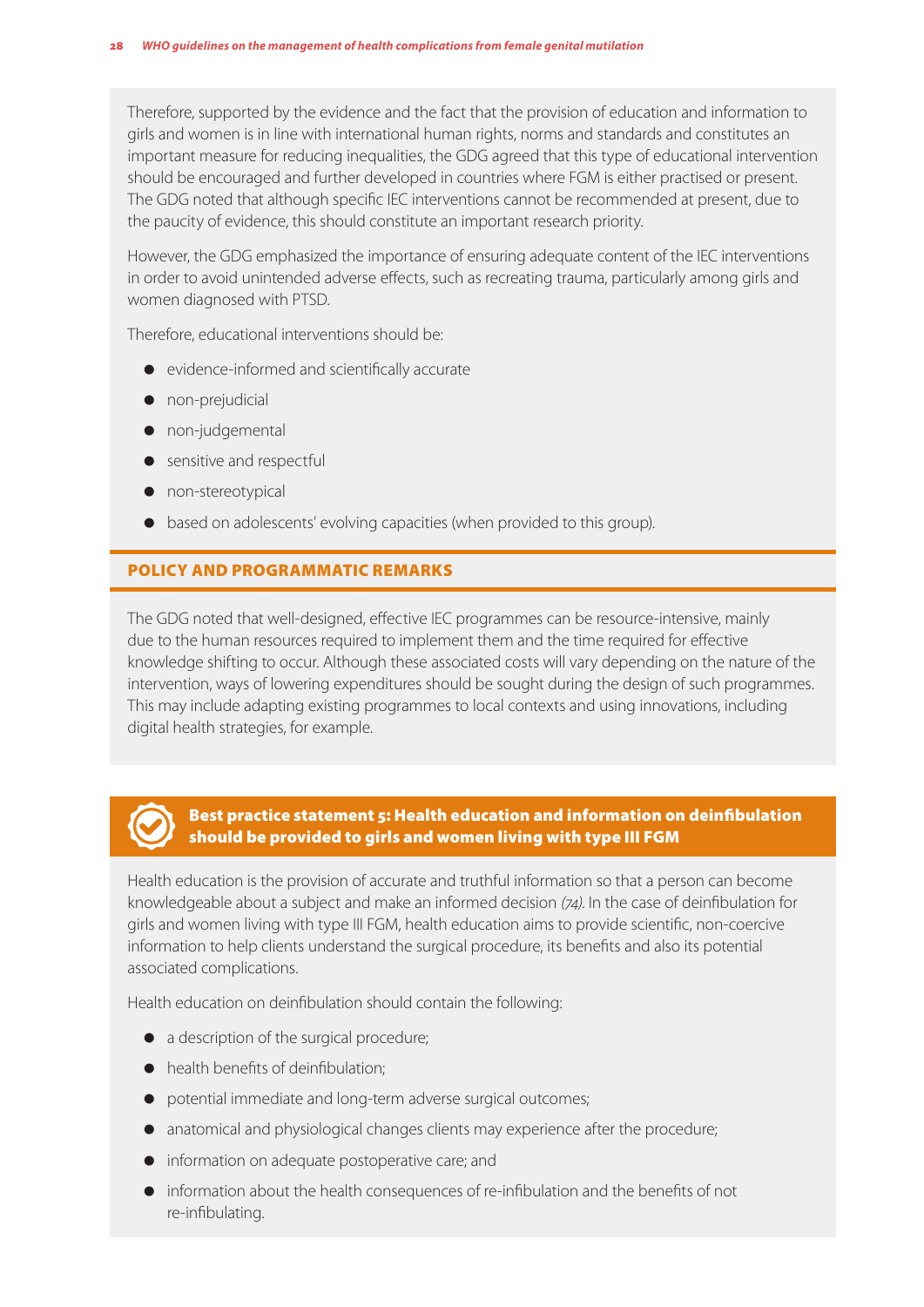The GDG emphasized that providing health education and information on deinfibulation to women living with FGM may serve two purposes. Firstly, to guarantee the client's principle of autonomy, expressed through free, full and informed decision-making, which is a central theme in medical ethics, and is embodied in human rights law. Respecting autonomy in decision-making requires that any counselling, advice or information provided by health workers or other support staff be non-directive, enabling individuals to make decisions that are best for themselves *(63)*.

Secondly, informing girls and women about the health effects of deinfibulation and also the implications of re-infibulation may contribute to reducing the requests for re-infibulation, a procedure that has been increasingly banned in several countries. This was supported by available evidence extracted from a systematic review investigating the impact of counselling before deinfibulation on client satisfaction and the rate of requests for re-infibulation among women with type III FGM *(75)*  (see Web Annex: GRADE tables). The only study meeting the inclusion criteria was an abstract from a prospective case–control study *(76).* This study reported reduced rates of requests for re-infibulation among women with type III FGM post-delivery after receiving antenatal counselling prior to deinfibulation, although these results did not reach statistical significance (very low-quality evidence).

# POLICY AND PROGRAMMATIC REMARKS

Available qualitative evidence indicates that the fact that women may delay seeking care and may be ashamed to publicly discuss problems related to FGM represents a potentially important barrier to the intervention *(77)*. Consequently, the GDG emphasized the importance of developing strategies for reaching out to this population, in addition to designing health education programmes that are easily accessible and provide a welcoming environment.



Best practice statement 6: Health-care providers have the responsibility to convey accurate and clear information, using language and methods that can be readily understood by clients

Individuals have the right to be fully informed by appropriately trained personnel *(63)*. This signifies that health-care providers have the responsibility to convey accurate, clear information, using language and methods that can be readily understood by the client (e.g. with the assistance of an interpreter if necessary) together with proper, non-coercive counselling, in order to facilitate full, free and informed decision-making *(78)*.



Best practice statement 7: Information regarding different types of FGM and the associated respective immediate and long-term health risks should be provided to health-care providers who care for girls and women living with FGM

Caring for girls and women living with FGM requires knowledgeable health-care providers, adequately trained to identify, treat or refer clients who may present with a range of health complications due to different types of FGM. Although evident, this requirement is in many cases not fulfilled, as expressed by the available qualitative evidence discussed by the GDG.

Evidence from a knowledge, attitudes and practices (KAP) study on FGM carried out among Flemish midwives *(79)* and a systematic review on context and conditions surrounding health information interventions on FGM highlighted the emotional distress experienced by health-care professionals caring for women with FGM, mainly due to lack of provider training and skills to manage the care of these clients *(80)*. Providers also mentioned a feeling of low competence in handling discussions about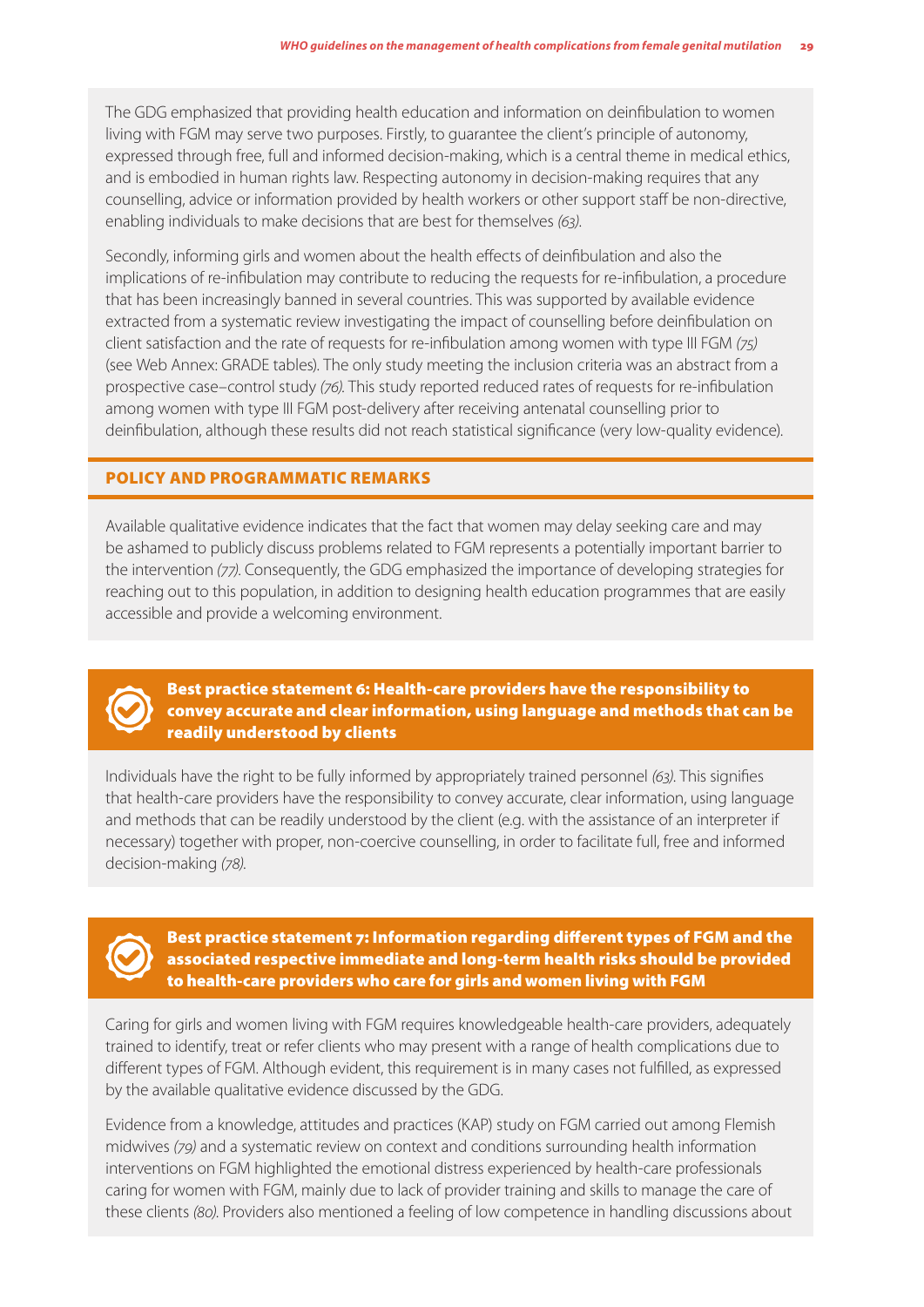FGM with women, and openly indicated their need for more information on the subject. Consequently, women report experiences of poor communications with health workers, which are exacerbated by their own feelings of shyness while discussing FGM. These studies therefore indicate that both providers and clients need informational interventions and that the provision of knowledge may offer mutual benefits for both client and provider.

In addition, the GDG discussed available evidence extracted from a systematic review investigating the effects of providing information about the consequences of FGM to health-care providers caring for girls and women living with FGM *(81)* (see Web Annex: GRADE tables). The only study that could be included was a controlled before-and-after study conducted in Mali that reported statistically significant improvement of providers' ability to name any type of FGM after attending training sessions that involved the provision of information on female anatomy, FGM and the prevalence of FGM in Mali and other regions *(82)*. A positive trend was observed with regard to the effects of the training on health-care providers' knowledge about immediate and long-term risks of FGM, although these results did not reach statistical significance (very low-quality evidence)*.*

The GDG concluded that improving health-care providers' abilities to correctly identify and record the different types of FGM, in addition to adequately recognizing the associated health complications, constitutes a fundamental step towards improving the quality of health care, with the additional benefit of strengthening the capacity of monitoring FGM.

# POLICY AND PROGRAMMATIC REMARKS

The GDG stressed that regular, ongoing capacity-building programmes on FGM should be seen as a priority for health personnel, both in high-FGM-prevalence countries and countries that are home to diaspora communities affected by FGM. Unfortunately, despite a few encouraging examples in some African countries *(83, 84)*, FGM is rarely covered in detail in the training curricula of nurses, midwives, doctors and other health-care professionals. The GDG suggested this best practice statement could serve as a cornerstone for the development of core curricula for both academic and in-service training in an effort to fill gaps in professional education.

Finally, in order to lower the possible costs associated with the intervention, as for best practice statement No. 4, the GDG encouraged considering the adaptation of existing programmes to local contexts and the use of emerging innovations, including digital health strategies, for example.



# Best practice statement 8: Information about FGM delivered to health workers should clearly convey the message that medicalization is unacceptable

The GDG expressed concern about increased medicalization being a potential unintended effect of providing information about FGM to health workers. To avoid this, all provided information should:

- **•** specifically address medicalization and its risks;
- contain scientifically accurate and evidence-based content;
- also target non-medical staff, who in certain settings perform some health-care tasks; and
- be delivered in local languages (i.e. proper translations) in order to ensure adequate comprehension.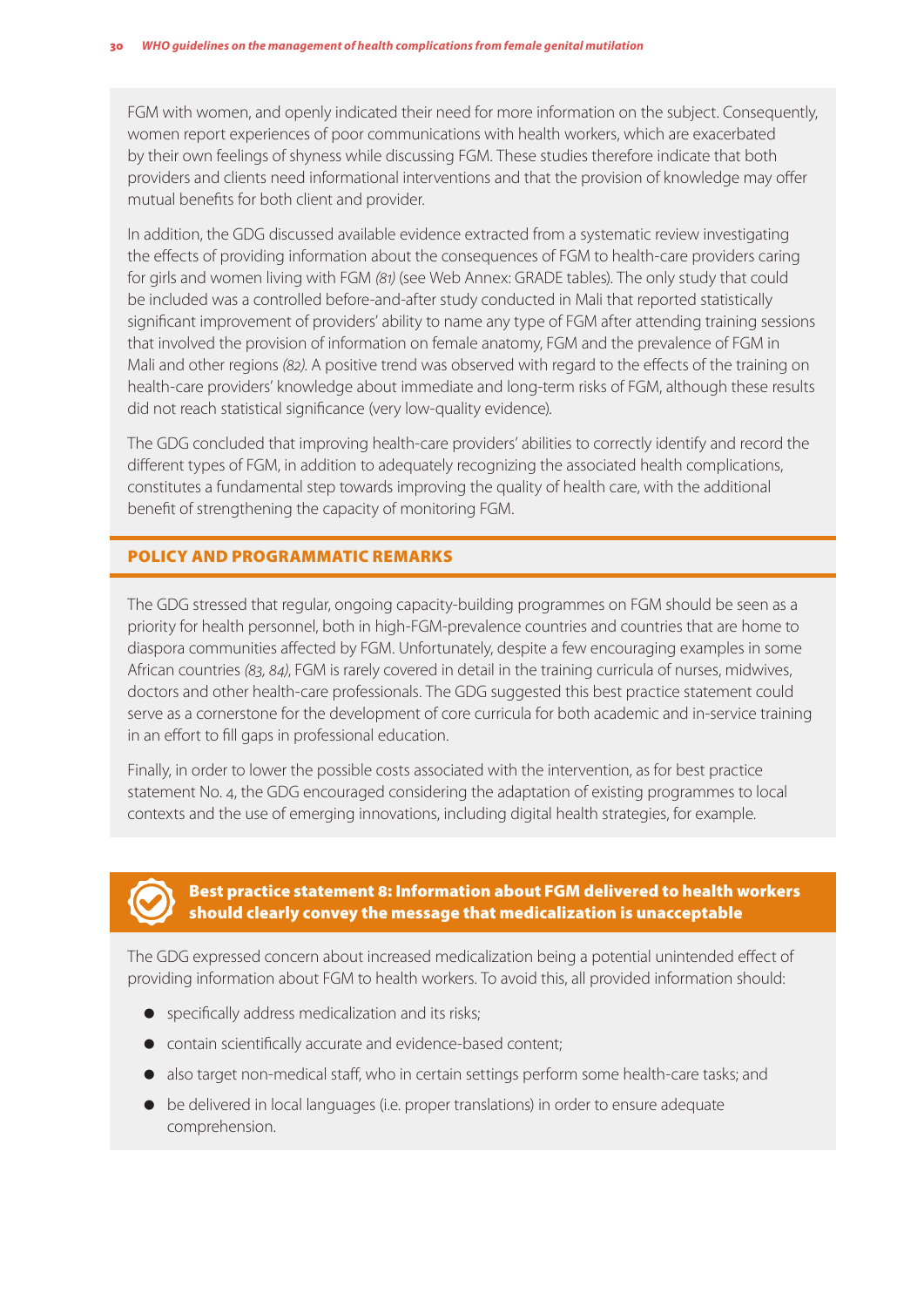# Research implications

There is a need for more rigorous evaluation of training and education interventions aimed at clients and providers.

For example, while there are several promising community-based IEC interventions aimed at improving knowledge, changing norms and reducing FGM, the lack of rigorous evaluations of the effectiveness, acceptability and sustainability of these interventions has resulted in a knowledge gap. Evidence is needed on whether a particular programme or approach has achieved its intended outcomes before it can be recommended or scaled up. Incorporating an evaluation component into existing programmes and/or testing communitybased interventions through experimental or quasiexperimental research designs is an important step in designing evidence-based IEC programmes to reduce FGM in communities with a high prevalence of FGM.

In addition, training and education aimed at providers should assess how to improve providers' knowledge about types of FGM and health consequences, their attitudes regarding FGM, and their manner of interacting with clients.

Further, more rigorous evaluations are needed on how education interventions aimed at health-care providers impact clients' experiences and their interactions with providers. This can be done by assessing client satisfaction during an evaluation or through more experimental research designs in which client outcomes are compared among those treated by providers who received specialized training and those who did not.

Health education surrounding surgical intervention is a necessary component in informed care, but evidence on outcomes of these health education sessions is crucial for improving the content and delivery of these health education interventions for clients. In particular, two key outcomes were identified as research priorities by the GDG – client satisfaction and the rate of requests for re-infibulation. Additional outcome measures that can be explored include impact of health education interventions on women's knowledge about anatomy, health effects of FGM, and health benefits of deinfibulation. There is also a need for evidence on how male partner involvement in the health education process can impact women's satisfaction with services, and their rate of requests for re-infibulation.

# 3.3 Interventions for which no recommendations were issued

In addition to the topics covered by the recommendations and best practice statements issued and included in these guidelines, the GDG discussed the results of two additional systematic reviews during the guideline development meeting. These reviews investigated the effects of surgical and non-surgical interventions for the treatment of vulvar pain (vulvodynia) and clitoral pain, and the safety and efficacy of clitoral reconstruction in girls and women girls living with FGM.

Due to lack of evidence (in the case of interventions for treating vulvodynia and clitoral pain) and safety concerns (in the case of clitoral reconstruction), the GDG decided not to issue any recommendations regarding these interventions at present and strongly encouraged further research in these areas.

Nonetheless, in recognition of the clinical importance of vulvodynia and clitoral pain and the increasing interest and advertisement for clitoral reconstruction as a strategy to restore sexual pleasure and female identity, the GDG considered it relevant to include a brief discussion of both topics within these guidelines, as provided in this section.

### *3.3.1 What are the treatment alternatives for vulvodynia and clitoral pain in girls and women with any type of FGM?*

A systematic review investigating the effects of surgical and non-surgical interventions for the treatment of vulvodynia and clitoral pain in girls and women living with FGM was presented to help inform this discussion. The authors found no studies that met the inclusion criteria therefore direct evidence was not available.

Given the current lack of direct evidence in this topic, the GDG agreed that vulvodynia and clitoral pain should be alleviated based on clinical judgement and client preferences. Some available treatment alternatives include:

- use of water-soluble lubricants during sexual intercourse
- $\bullet$  easing pressure on the vulvar area (i.e. avoid activities like bicycling)
- **·** local anaesthetics (i.e. lidocaine gel).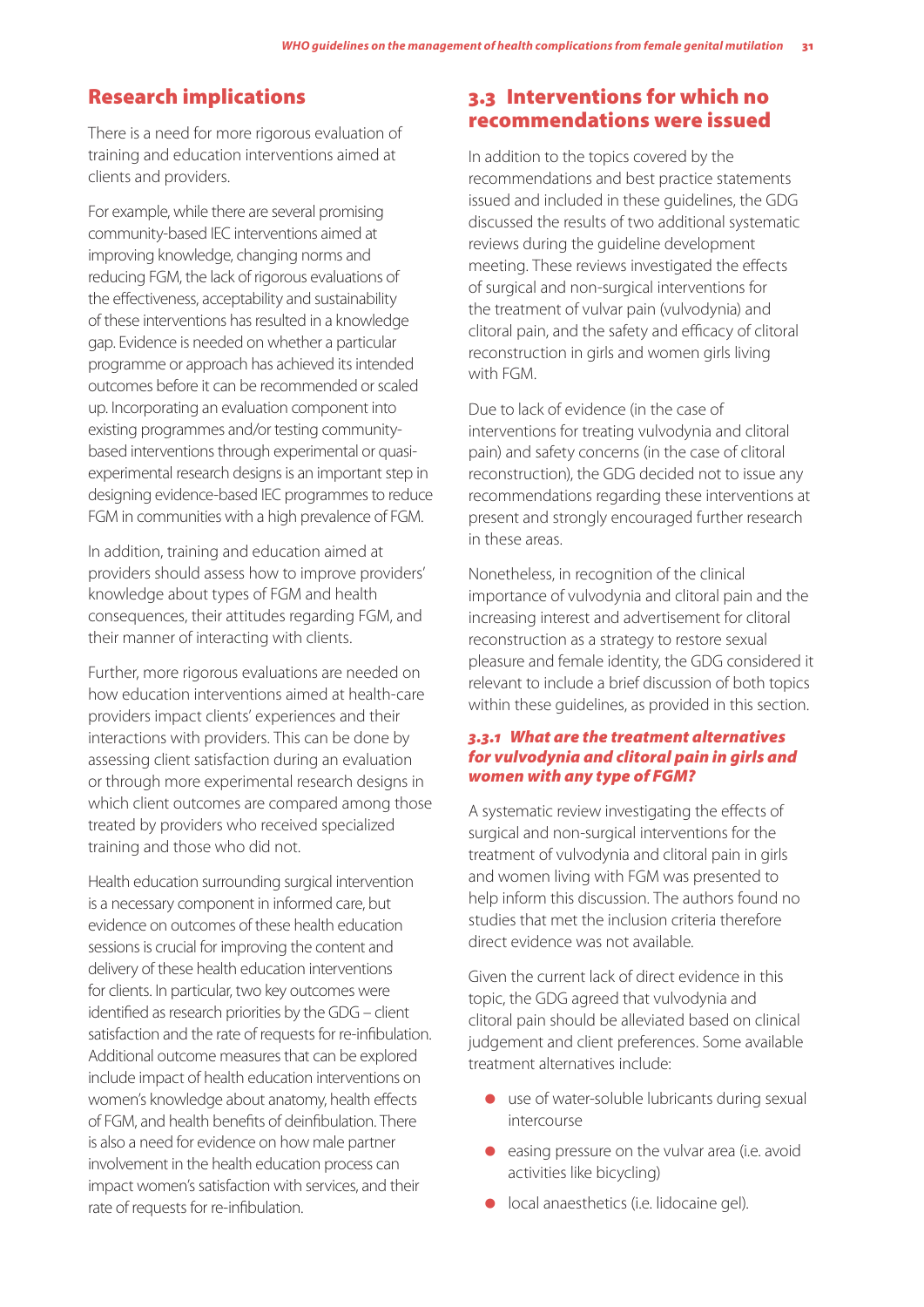In addition, the GDG emphasized that several potential adverse events are associated with surgical interventions (i.e. pain, additional scarring and bleeding) and stated that unless a clear direct cause for pain (e.g. scar tissue, clitoral neuroma, abscess, cyst) is identifiable, surgical procedures should be avoided.

In the case of asymptomatic women living with FGM who request surgery, the GDG expressed strong reservations about performing any kind of surgical intervention and agreed that in situations where interventions are performed on the basis of clinical judgement, the management of these cases should always start with the least invasive procedure available.

## *3.3.2 What is the role of clitoral reconstruction?*

The GDG discussed available evidence from a systematic review that examined the safety and efficacy of clitoral reconstruction in women who had undergone FGM *(57)*.

The evidence for all measured outcomes was rated as being of very low quality; all studies presented serious risk of bias due to participant selection, high loss to follow-up and the use of non-validated scales for assessing clitoral function (see Web Annex: GRADE tables).

One case–control study carried out in Egypt reported improved sexual function at six months after surgery *(85)*, and three additional prospective cohort studies carried out in France and Burkina Faso described slight or real improvement in clitoral pleasure postoperatively *(86–88)*. None of the above-mentioned studies used validated scales for measuring the described outcomes. One study showed at least slight improvement in chronic vulvar pain symptoms and dyspareunia among women at one year of follow-up *(87)*.

Three studies reported complication rates that fluctuated between 5.3% and 23.6% *(86–88)*. These complications included postoperative readmission rates up to 5.3% and reoperation rates between 3.7% and 4.2%. One study reported reduced clitoral response in 12 out of 53 women who had experienced regular orgasms preoperatively *(87)*.

The available evidence shows that reconstructive clitoral surgery may improve chronic clitoral pain as well as dyspareunia symptoms among women who have had clitoral tissue excised or damaged due to FGM. While these results may appear promising, the GDG expressed considerable apprehension regarding the methodological limitations of the included studies, in particular the large or unknown loss to follow-up and the use of non-validated scales for measuring clitoral function, in addition to the unacceptably high rates of reported complications. The GDG also stated concern regarding the possibility of further damage to neighbouring structures such as the urethra and the clitoral neurovascular bundle, with the consequent deterioration of clitoral function as reported in two of the included studies.

The GDG further cautioned that endorsing clitoral reconstruction in the absence of conclusive evidence of benefit could lead to the exploitation of expectations that cannot be met for many women living with the consequences of this harmful practice, who in recent years have increasingly taken interest in the procedure as a potential means of improving their sexual wellbeing. It was also noted that a recommendation in favour of this procedure could not be implemented equitably because the procedure is not yet available in the majority of countries with a high prevalence of FGM.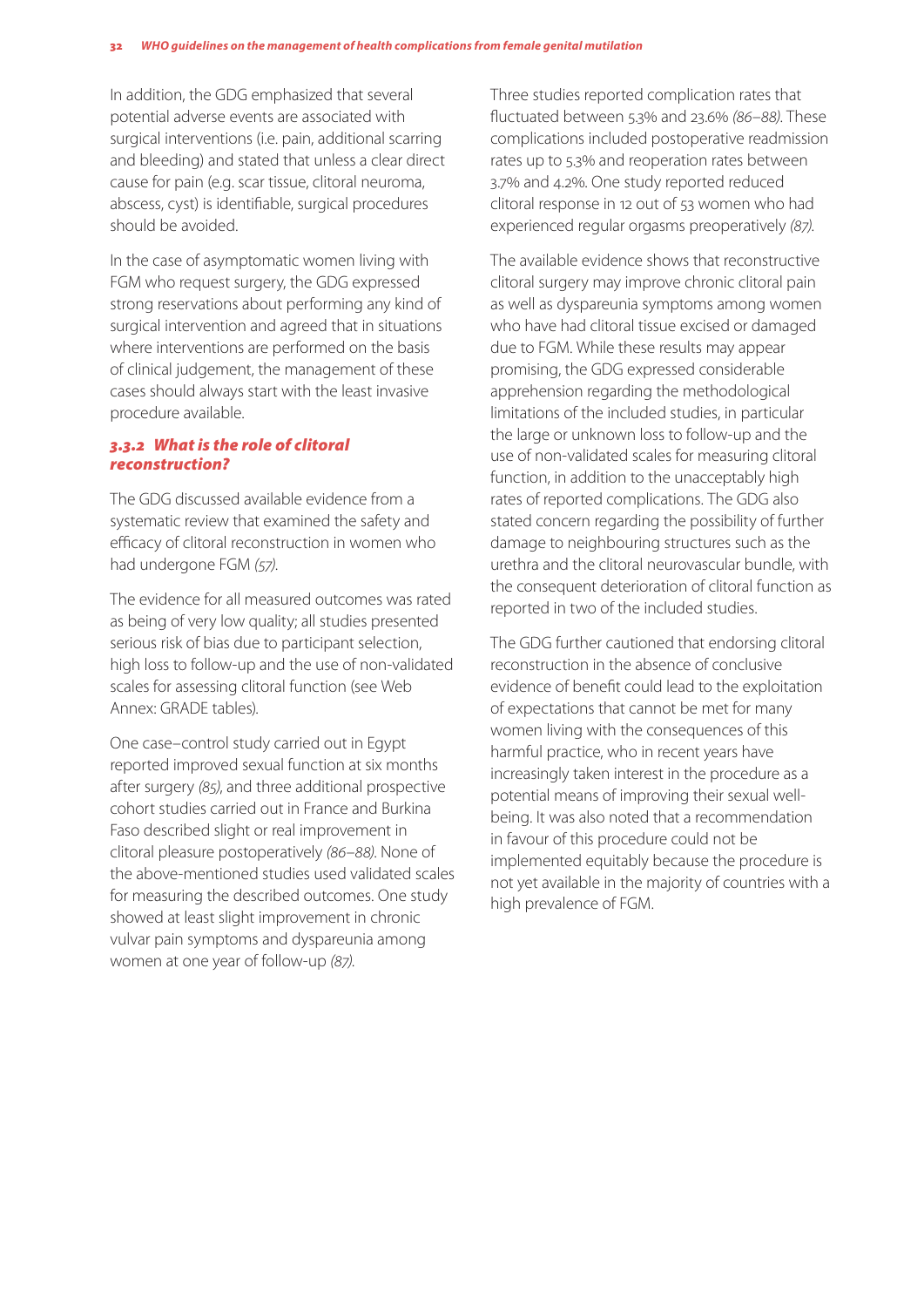# 4. Dissemination and implementation

The dissemination and implementation of these guidelines are crucial steps for improving the quality of health care and health outcomes for girls and women living with FGM. The WHO Department of Reproductive Health and Research has adopted a formal "Knowledge-to-Action" (KTA) framework for the dissemination, adaptation and implementation of quidelines.<sup>10</sup> In addition to this KTA framework, the actions described in this section will further facilitate these processes.

# 4.1 Dissemination of the guidelines

The recommendations and best practice statements contained in these guidelines will be translated into Arabic and French and disseminated with the cooperation of a broad network of international partners, including: WHO country and regional offices; ministries of health; WHO collaborating centres; professional associations; other UN agencies, particularly the United Nations Population Fund (UNFPA) and the United Nations Children's Fund (UNICEF); and NGOs. They will also be available on the WHO website<sup>11</sup> and in the WHO Reproductive Health Library (RHL).<sup>12</sup> In addition, an executive summary aimed at clinicians and a wide range of policy-makers and programme managers will be developed and disseminated through WHO country offices and their respective partners, focusing particularly on countries with high prevalence of FGM.

A series of systematic reviews, which were the result of the scoping exercise carried out in preparation for the development of these guidelines, will be published in a peer-reviewed journal. Lastly, a package of practical tools – including a clinical handbook, job aids and training curricula for health-care providers, and health

policy and health systems strengthening tools – will be developed based on the recommendations and best practice statements contained in these guidelines.

# 4.2 Implementation of the guidelines

The successful introduction into national programmes and health-care services of evidencebased policies related to interventions to improve health outcomes among girls and women living with FGM relies on well-planned and participatory, consensus-driven processes of adaptation and implementation. These may include the development of new national guidelines or adaptation of existing national guidelines or protocols using these WHO guidelines as a reference.

The recommendations and best practice statements contained in these guidelines should be adapted into locally appropriate documents that can meet the needs of each country and its health services, while taking the availability of human and financial resources into account; this should include national policy as well as local clinical guidance. In this context, modifications may be limited to conditional recommendations, and justification for any changes should be made in an explicit and transparent manner.

An important requisite for the implementation of the recommendations and best practice statements contained in this document is the creation of an enabling environment for their use (i.e. availability of medical supplies and a private area for talking with clients while providing psychological support), paired with adequate training of health-care practitioners and managers to enable the use of evidence-based practices. In this process, the role of local professional societies is also important, and an inclusive and participatory process should be encouraged.

<sup>10</sup> Further information on the KTA Framework is available at: http://www.who.int/reproductivehealth/topics/best\_ practices/greatproject\_KTAframework/en/

<sup>11</sup> These guidelines, including all language versions and web annexes, will be available at: http://www.who.int/ reproductivehealth/topics/fgm/management-healthcomplications-fgm/en/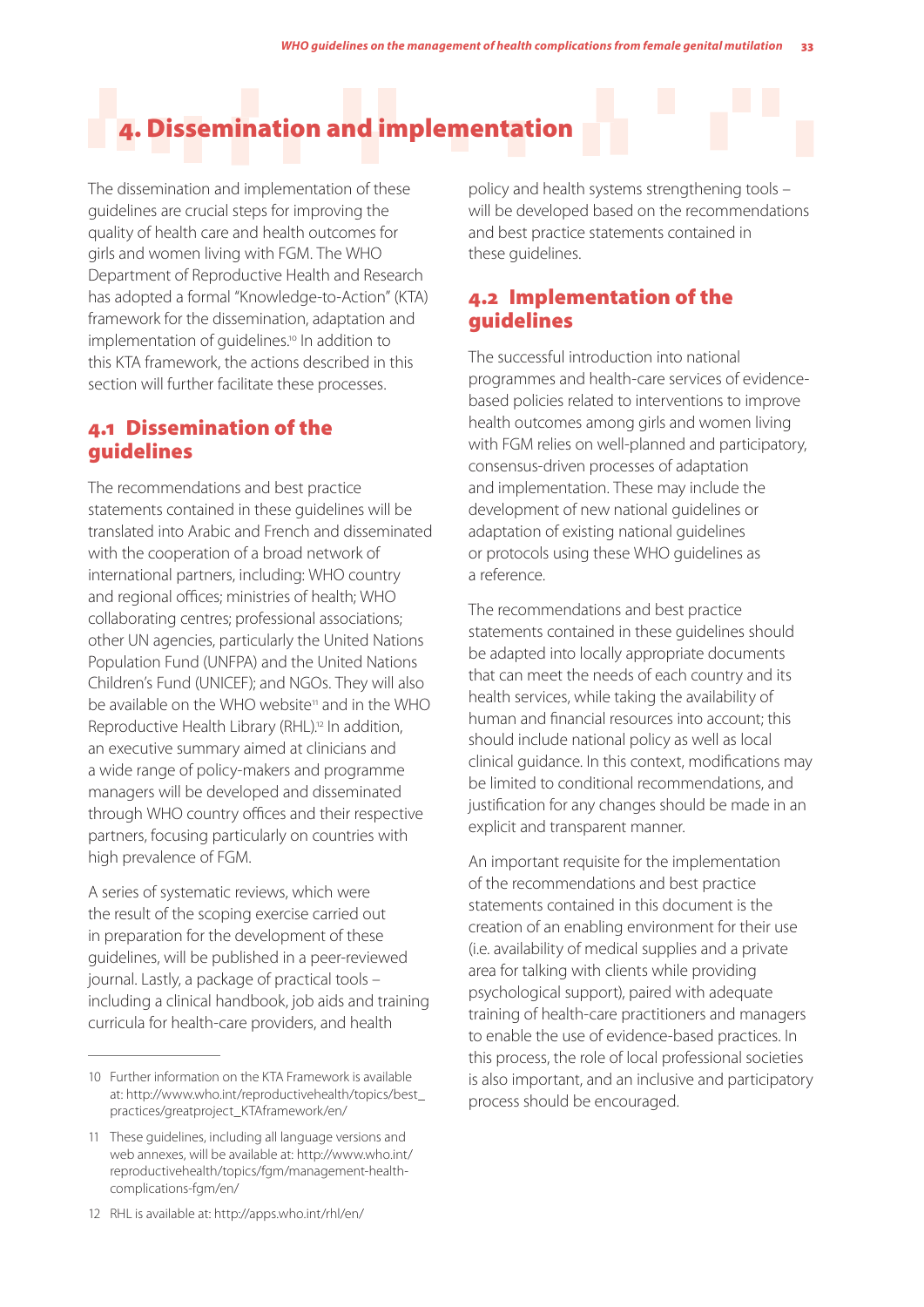# 4.3 Monitoring and evaluating the impact of the guidelines

Ideally, implementation of the recommendations and best practice statements contained in these guidelines should be monitored at a health-care facility level. Interrupted time-series of clinical audits or criterion-based clinical audits could be used to obtain data related to changes in the care that is given to girls and women who experience health complications from FGM. Clearly defined review criteria and monitoring and evaluation indicators are needed and could be associated with locally agreed targets. Final selection of indicators in each country context should consider measurability and feasibility. The following list includes several suggested indicators:

- $\bullet$  the number of countries establishing primary care guidelines on management of health complications from FGM, and changes in national and health-care guidelines in accordance with WHO guidelines;
- the proportion of health-care providers trained:
	- to identify the different types of FGM
	- to know the prevalence and health risks of the procedure
	- to prevent and manage complications of FGM;
- the proportion of health-care facilities that have carried out an institution-wide assessment of all policies, protocols and practices that impact girls and women living with FGM, including adequate referral pathways, human resources, training provided to health workers, and available written policies and protocols distributed to decrease medicalization of the practice and to prevent and manage complications among girls and women who have undergone FGM;
- $\bullet$  the proportion of women living with type III FGM who received deinfibulation before or during childbirth;
- $\bullet$  the proportion of women living with type III FGM who requested re-infibulation after being deinfibulated to facilitate childbirth;
- the proportion of health-care providers who perform any form of FGM, including re-infibulation;
- the proportion of women living with FGM who were provided with information about the health risks associated with the practice; and
- the number of medical and allied health faculties that implemented undergraduate and postgraduate training on FGM, including identification of types of FGM, health risks associated with it, prevention and management of health complications from FGM, and the risks associated with the medicalization of the practice.

# 4.4 Updating the guidelines

These guidelines will be updated following the identification of new evidence that indicates a need to change one or more of the recommendations. Given that the evidence for all recommendations was either of low quality or non-existent, new recommendations or a change in the published recommendations may be warranted before the end of the usual five-year period. The WHO Steering Group will continue to follow the research developments in the field of FGM, particularly in the areas that were identified as research priorities during the retrieval and examination of evidence for these guidelines.

WHO welcomes suggestions regarding additional topics for inclusion in the updated guidelines. Please send your suggestions by email to: rhr\_monitoring\_eval@who.int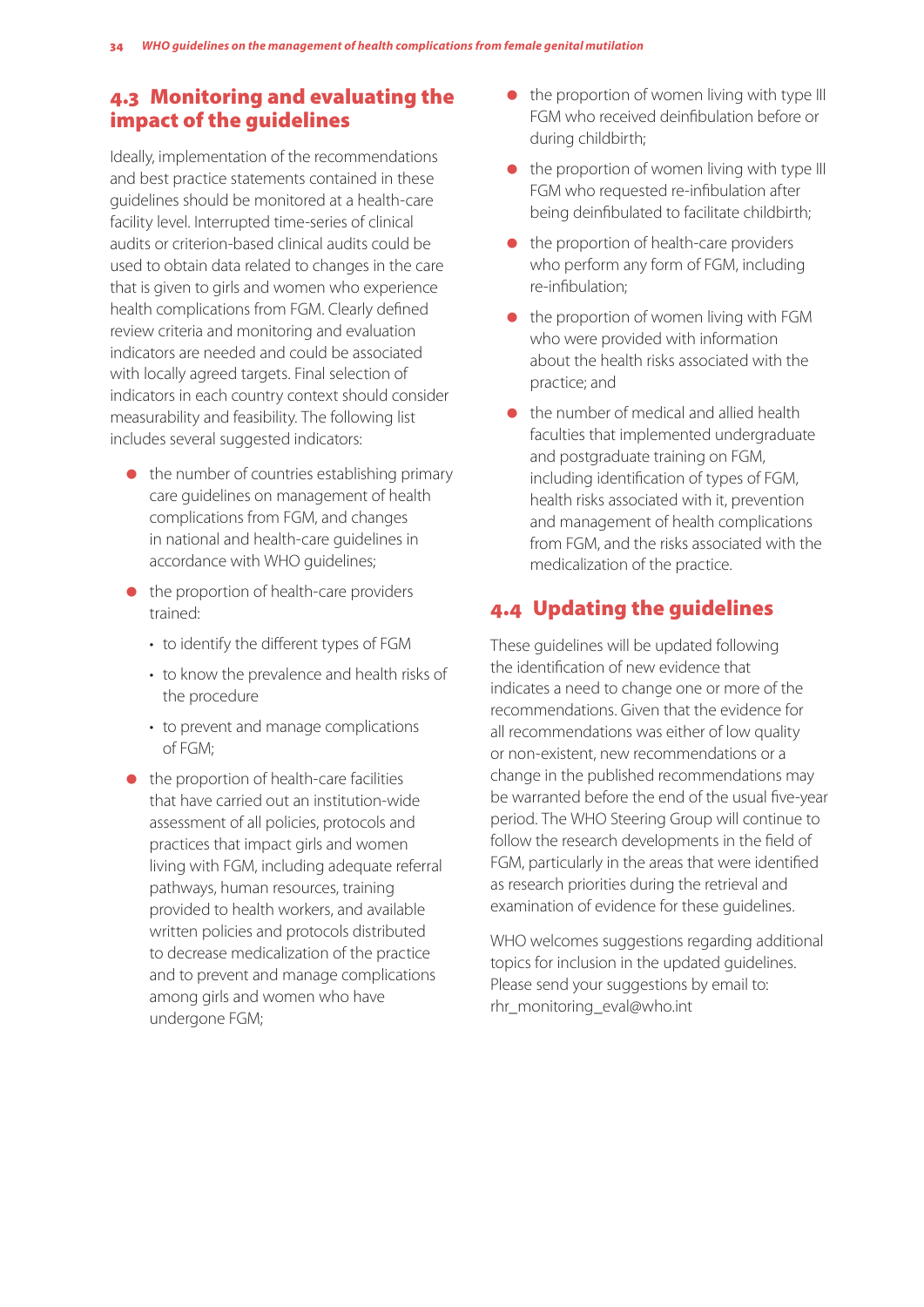# 5. References

- 1. Office of the United Nations High Commissioner for Human Rights (OHCHR), Joint United Nations Programme on AIDS (UNAIDS), United Nations Development Programme (UNDP), United Nations Economic Commission for Africa (UNECA), United Nations Educational, Scientific and Cultural Organization (UNESCO), United Nations Population Fund (UNFPA), United Nations High Commissioner for Refugees (UNHCR), United Nations Children's Fund (UNICEF), United Nations Development Fund for Women (UNIFEM), World Health Organization (WHO). Eliminating female genital mutilation: an interagency statement. Geneva: World Health Organization; 2008 (http://apps.who.int/iris/ bitstream/10665/43839/1/9789241596442\_eng. pdf, accessed 26 April 2016).
- 2. Female genital mutilation/cutting: a global concern. Geneva: UNICEF; 2016 (http:// data.unicef.org/resources/female-genitalmutilation-cutting-a-global-concern.html, accessed 26 April 2016).
- 3. Yoder PS, Abderrahim N, Zhuzhuni A. Female genital cutting in the demographic and health surveys: a critical and comparative analysis. DHS Comparative Reports No. 7. Calverton (MD): ORC Macro; 2004.
- 4. Female genital mutilation/cutting: a statistical overview and exploration of the dynamics of change. New York: United Nations Children's Fund; 2013 (http://data.unicef.org/resources/ female-genital-mutilation-cutting-a-statisticaloverview-and-exploration-of-the-dynamics-ofchange.html, accessed 26 April 2016).
- 5. Ali AA. Knowledge and attitudes of female genital mutilation among midwives in Eastern Sudan. Reprod Health. 2012;9:23.
- 6. Berg RC, Underland V, Odgaard-Jensen J, Fretheim A, Vist GE. Effects of female genital cutting on physical health outcomes: a systematic review and meta-analysis. BMJ Open. 2014;4(11):e006316.
- 7. Kimani S. A synthesis of the evidence: health impacts of female genital mutilation/cutting. Nairobi: Africa Coordinating Center for the Abandonment of FGM/C; 2015.
- 8. Iavazzo C, Sardi TA, Gkegkes ID. Female genital mutilation and infections: a systematic review of the clinical evidence. Arch Gynecol Obstet. 2013;287(6):1137–49.
- 9. WHO study group on female genital mutilation and obstetric outcome. Female genital mutilation and obstetric outcome: WHO collaborative prospective study in six African countries. Lancet. 2006;367(9525):1835–41. doi:10.1016/S0140-6736(06)68805-3.
- 10. Berg RC, Odgaard-Jensen J, Fretheim A, Underland V, Vist G. An updated systematic review and meta-analysis of the obstetric consequences of female genital mutilation/ cutting. Obstet Gynecol Int. 2014:542859. doi:10.1155/2014/542859.
- 11. Berg RC, Denison E, Fretheim A. Psychological, social and sexual consequences of female genital mutilation/cutting (FGM/C): a systematic review on quantitative studies. Report from Kunnskapssenteret nr 13- 2010. Oslo: Nasjonalt kunnskapssenter for helsetjenesten; 2010.
- 12. Vloeberghs E, van der Kwaak A, Knipsheer J, van den Muijsenbergh M. Coping and chronic psychosocial consequences of female genital mutilation in the Netherlands. Ethn Health. 2012;17(6):677–95.
- 13. Fried ST, Banerjee J, Kowalchuk J, Chiliza J. Gender equality and human rights approaches to female genital mutilation: interventions and impact. 2015 (in preparation).
- 14. Resolution 67/146. Intensifying global efforts for the elimination of female genital mutilations. Sixty-seventh session of the General Assembly, 20 December 2012. New York (NY): United Nations; 2013 (http://www.un.org/en/ga/ search/view\_doc.asp?symbol=A/RES/67/146, accessed 23 February 2016).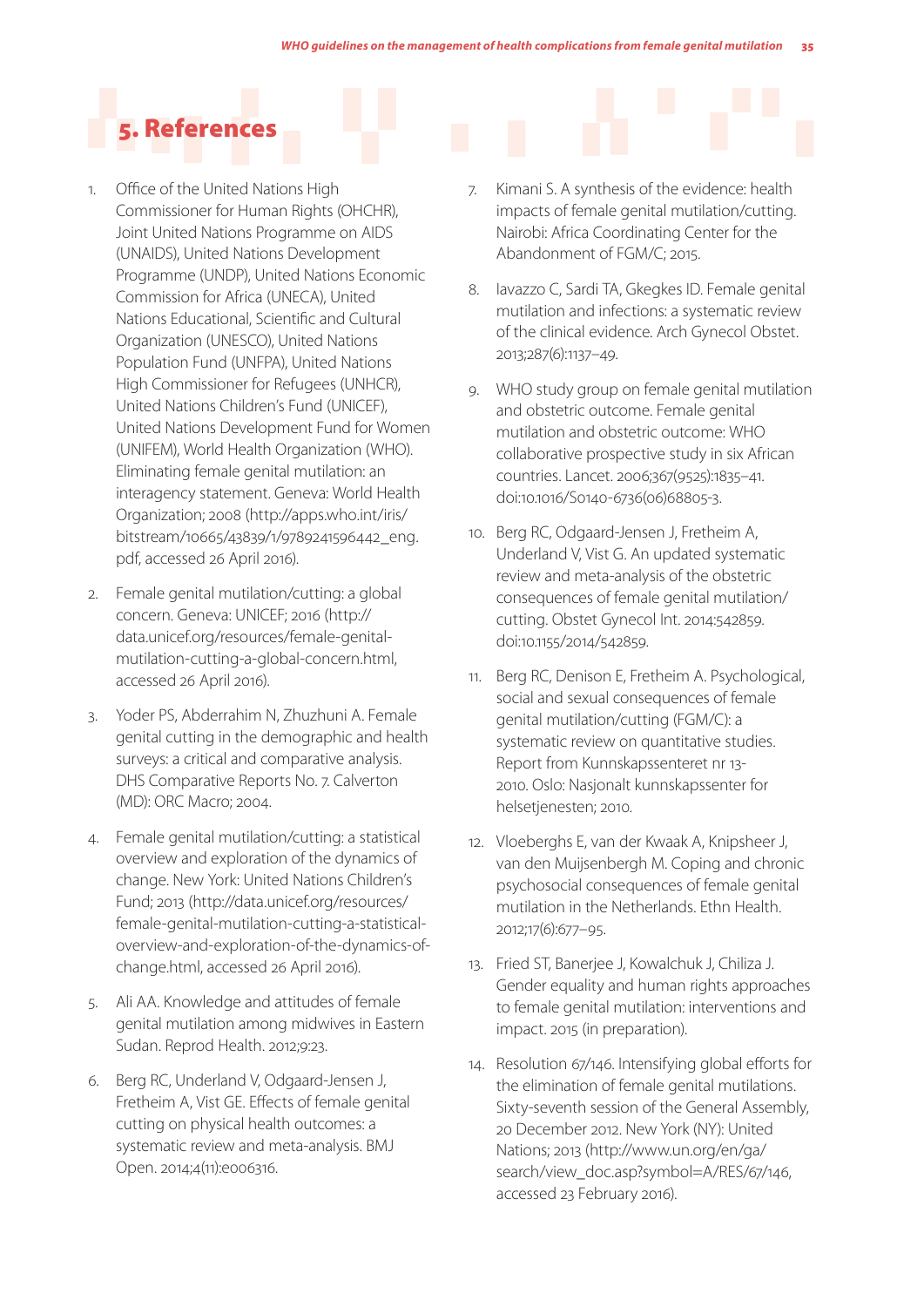- 15. International Covenant on Economic, Social and Cultural Rights. Adopted and opened for signature, ratification and accession by General Assembly resolution 2200A (XXI) of 16 December 1966, entry into force 3 January 1976, in accordance with article 27 (http://www. ohchr.org/EN/ProfessionalInterest/Pages/ CESCR.aspx, accessed 23 February 2016).
	- 16. Universal Declaration of Human Rights. New York (NY): United Nations; 1948.
	- 17. International Covenant on Civil and Political Rights. New York (NY): United Nations; 1966.
	- 18. Convention on the Rights of the Child. General Assembly resolution 44/25 of 20 November 1989. New York (NY): United Nations; 1989 (Entry into force 2 September 1990).
	- 19. Joint General Recommendation/General Comment No. 31 of the Committee on the Elimination of Discrimination against Women and No. 18 of the Committee on the Rights of the Child on harmful practices. New York (NY): United Nations; 2014 (CEDAW/C/ GC/31/CRC/C/GC/18; http://tbinternet.ohchr. org/\_layouts/treatybodyexternal/TBSearch. aspx?SymbolNo=CEDAW/C/GC/31/CRC/C/ GC/18, accessed 4 April 2016).
	- 20. Article 5: Elimination of harmful practices. In: Protocol to the African Charter on Human and Peoples' Rights on the Rights of Women in Africa. Maputo; African Commission on Human and Peoples' Rights; 2003 (http://www. achpr.org/files/instruments/women-protocol/ achpr\_instr\_proto\_women\_eng.pdf, accessed 4 April 2016).
	- 21. Joint United Nations Programme on AIDS (UNAIDS), United Nations Development Programme (UNDP), United Nations Population Fund (UNFPA), United Nations High Commissioner for Refugees (UNHCR), United Nations Children's Fund (UNICEF), United Nations Development Fund for Women (UNIFEM), World Health Organization (WHO), International Federation of Gynecology and Obstetrics (FIGO), International Council of Nurses (ICN), Institute of Medicine (IOM), Medical Women's International Association (MWIA), World Confederation for Physical Therapy (WCPT), World Medical Association

(WMA). Global strategy to stop health care providers from performing female genital mutilation. Geneva: World Health Organization; 2010 (http://apps.who.int/iris/ bitstream/10665/70264/1/WHO\_RHR\_10.9\_eng. pdf, accessed 26 April 2016).

- 22. Toubia NF, Sharief EH. Female genital mutilation: have we made progress? Int J Gynecol Obstet. 2003;82(3):251–61.
- 23. The girl child: report of the Secretary-General. New York (NY): United Nations General Assembly; 2009 (A/64/315; http://www. refworld.org/docid/4ac9ac552.html, accessed 29 April 2016).
- 24. Shaw D, Lefebvre G, Bouchard C, Shapiro J, Blake J, Allen L et al. Female genital cosmetic surgery. J Obstet Gynaecol Can. 2013; 35(12):1108–14.
- 25. Purchase TC, Lamoudi M, Colman S, Allen S, Latthe P, Jolly K. A survey on knowledge of female genital mutilation guidelines. Acta Obstet Gynecol Scand. 2013;92(7):858–61.
- 26. WHO handbook for guideline development, 2nd ed. Geneva: World Health Organization; 2014 (http://www.who.int/kms/ handbook\_2nd\_ed.pdf, accessed 26 April 2016).
- 27. Okusanya BO, Oduwole OA, Nwachukwu NS, Meremikwu M. Deinfibulation for treating or preventing complications of type III female genital mutilation (in preparation). 2015.
- 28. Raouf SA, Ball T, Hughes A, Holder R, Papaioannou S. Obstetric and neonatal outcomes for women with reversed and nonreversed type III female genital mutilation. Int J Gynecol Obstet. 2011;113(2):141–43.
- 29. Paliwal P, Ali S, Bradshaw S, Hughes A, Jolly K. Management of type III female genital mutilation in Birmingham, UK: a retrospective audit. Midwifery. 2014;30(3):282–8.
- 30. Rouzi, AA, Aljhadali EA, Amarin ZO, Abduljabbar HS. The use of intrapartum defibulation in women with female genital mutilation. BJOG. 2001;108(9):949–51.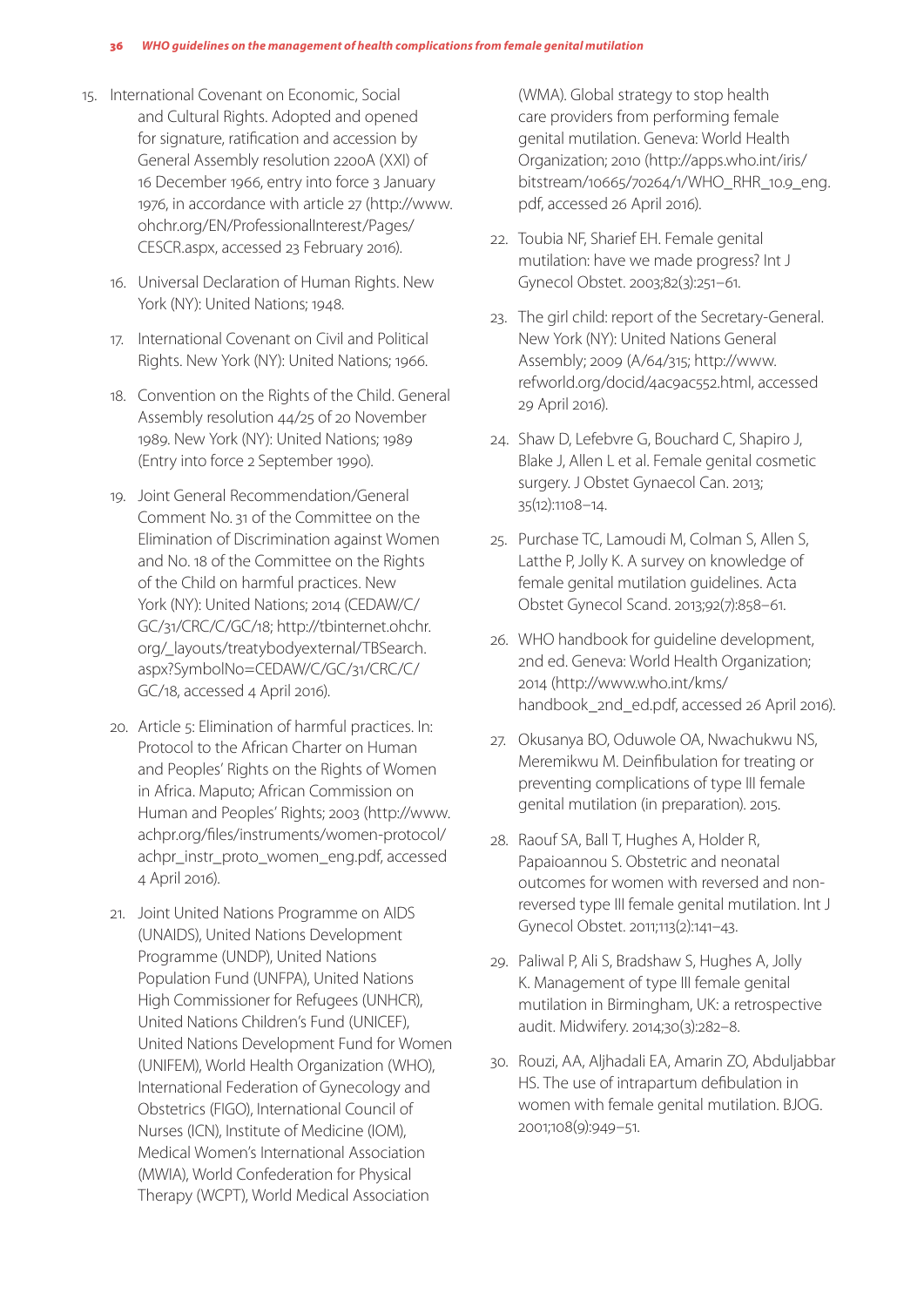- 31. Rouzi, AA, Al-Sibiani SA, Al-Mansouri NM, Al-Sinani NS, Al-Jahdali EA, Darhouse K. Defibulation during vaginal delivery for women with type III female genital mutilation. Obstet Gynecol. 2012;120(1):98–103.
- 32. Smith H. Surgical/medical Interventions for FGM: a review of qualitative evidence on context and conditions of implementation. 2015 (in preparation).
- 33. Ekpereonne E, Udo A, Okusanya BO, Agamse D, Meremikwu M. Antepartum or intrapartum deinfibulation for childbirth in women with type III female genital mutilation. 2015 (in preparation).
- 34. Essen B, Sjoberg NO, Gudmundsson S, Ostergren PO, Lindqvist PG, Gudmundsson S. No association between female circumcision and prolonged labour: a case control study of immigrant women giving birth in Sweden. Eur J Obstet, Gynecol Reprod Biol. 2005;121(2):182–5.
- 35. Albert J, Bailey E, Duaso M. Does the timing of deinfibulation for women with type 3 female genital mutilation affect labour outcomes? Br J Midwif. 2015;23(6):430–7.
- 36. Effa E, Ojo O, Ihesie A, Meremikwu M. Deinfibulation for treating urologic complications of type III female genital mutilation. 2015 (in preparation).
- 37. Baasher T. Psychological aspects of female circumcision in traditional practice affecting the health of woman. Report of a seminar. Cairo: World Health Organization Regional Office for the Eastern Mediterranean; 1979.
- 38. Whitehorn J, Ayonrinde O, Maingay S. Female genital mutilation: cultural and psychological implications. Sex Relation Ther. 2002;17(2):161– 70. doi:10.1080/14681990220121275.
- 39. Behrendt A, Moritz S. Posttraumatic stress disorder and memory problems after female genital mutilation. Am J Psychiatry. 2005;162(5):1000–2.
- 40. Applebaum J, Cohen H, Matar M, Rabia YA, Kaplan Z. Symptoms of posttraumatic stress disorder after ritual female genital surgery among bedouin in Israel: myth or reality? Primary Care Companion to J Clin Psychiatry. 2008;10(6):453–6.
- 41. Kilizhan JI. Impact of psychological disorders after female genital mutilation among Kurdish girls in Northern Iraq. Eur J Psychiatry. 2011;25:92–100.
- 42. Assessment and management of conditions specifically related to stress: mhGAP intervention guide module (version 1.0). Geneva: World Health Organization; 2013 (http://www.who.int/mental\_health/ emergencies/mhgap\_module\_management stress/en/, accessed 4 April 2016).
- 43. Adelufosi A, Edet B, Arikpo D, Aquaisua E, Meremikwu M. Cognitive behavioral therapy (CBT) for post-traumatic stress disorder (PTSD), depression or anxiety disorders in women and girls living with FGM. 2015 (in preparation).
- 44. Bass JK, Annan J, McIvor Murray S, Kaysen D, Griffiths S, Cetinoglu T et al. Controlled trial of psychotherapy for Congolese survivors of sexual violence. New Engl J Med. 2013;368(23):2182-91. doi:10.1056/NEJMoa1211853.
- 45. Bisson J, Andrew M. Psychological treatment of post-traumatic stress disorder (PTSD). Cochrane Database Syst Rev. 2007;(3):CD003388.
- 46. Patel N, Kellezi B, Williams AC. Psychological, social and welfare interventions for psychological health and well-being of torture survivors. Cochrane Database Syst Rev. 2014;(11):CD009317.
- 47. United Nations Committee on Economic, Social and Cultural Rights. General Comment No. 14: The right to the highest attainable standard of health (Article 12 of the International Covenant on Economic, Social and Cultural Rights), Twenty-second session. In: Report on the Twenty-second, Twenty-third and Twenty-fouth sessions. Supplement No. 2. New York (NY) and Geneva: United Nations Economic and Social Council; 2001 (http:// www.un.org/documents/ecosoc/docs/2001/ e2001-22.pdf, accessed 4 April 2016).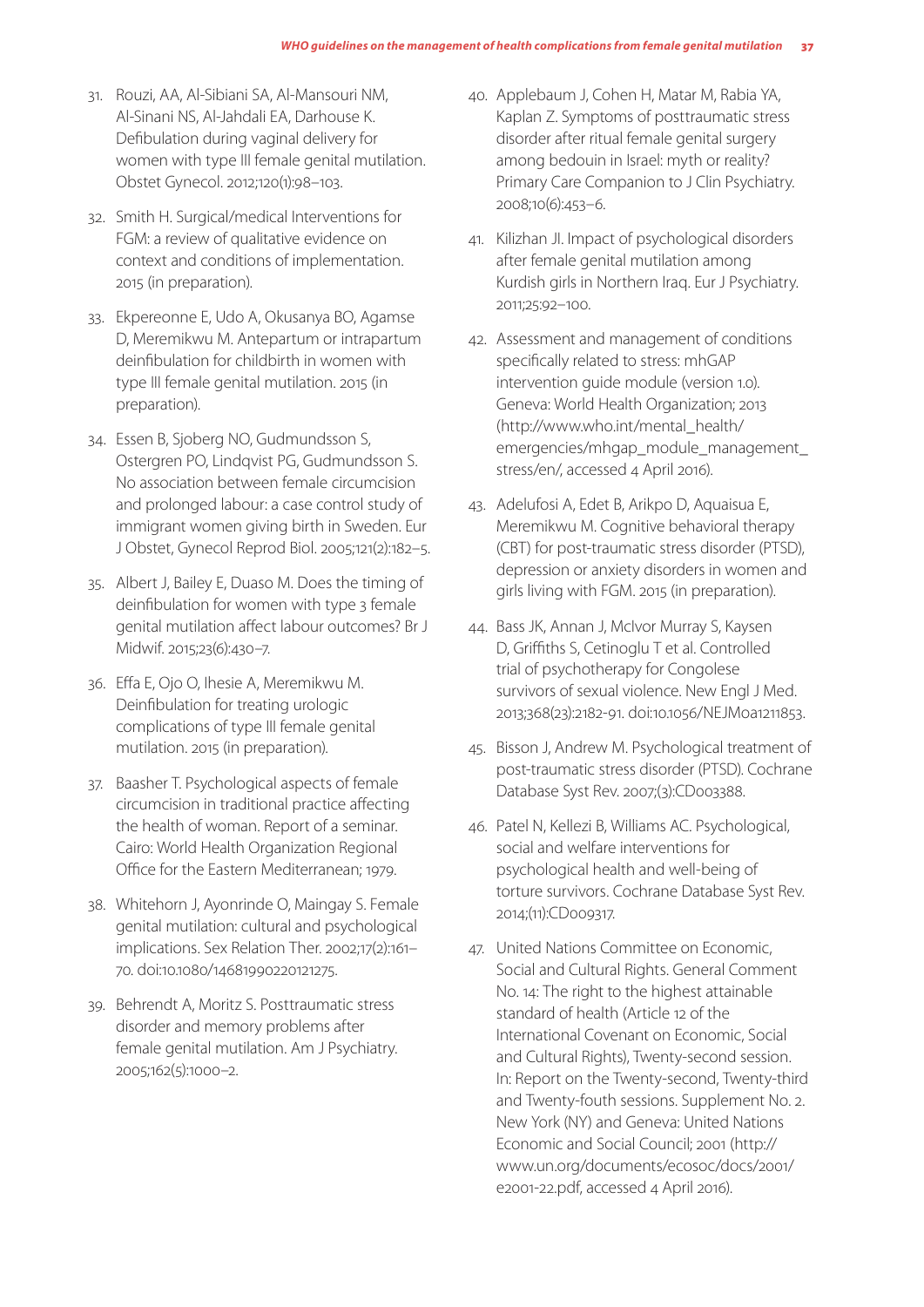#### 38 *WHO guidelines on the management of health complications from female genital mutilation*

- 48. Olthuis JV, Watt MC, Bailey K, Hayden JA, Steward SH. Therapist-supported Internet cognitive behavioural therapy for anxiety disorders in adults. Cochrane Database Syst Rev. 2015;(3):CD011565.
- 49. Dedert E, McDuffie JR, Swinkels C, Shaw R, Fulton J, Allen KD et al. Computerized cognitive behavioral therapy for adults with depressive or anxiety disorders. Evidence-based Synthesis Program. Washington (DC): United States Department of Veterans Affairs; 2013.
- 50. Smith H. Psychological interventions for FGM: a review of qualitative evidence on context and conditions of implementation. 2015 (in preparation).
- 51. Mumford E, Schlesinger HJ, Glass GV. The effect of psychological intervention on recovery from surgery and heart attacks: an analysis of the literature. Am J Pub Health. 1982;72(2):141–51.
- 52. Rosenberger PH, Jokl P, Ickovics J. Psychosocial factors and surgical outcomes: an evidencebased literature review. J Am Acad Orthop Surg. 2006;14(7):397–405.
- 53. Mental Health Gap Action Programme: scaling up care for mental, neurological and substance use disorders. Geneva: World Health Organization; 2008 (http://www.who. int/mental\_health/mhgap\_final\_english.pdf, accessed 4 April 2016).
- 54. Defining sexual health: report of a technical consultation on sexual health, 28–31 January 2002, Geneva. Geneva: World Health Organization; 2006 (http://www.who.int/ reproductivehealth/publications/sexual\_ health/defining\_sexual\_health.pdf, accessed 26 April 2016).
- 55. Ogugbue M, Okomo U, Inyang E, Meremikwu M. Sexual counselling for treating or preventing sexual dysfunction in women living with FGM. 2015 (in preparation).
- 56. Berg RC, Denison E. Does female genital mutilation/cutting (FGM/C) affect women's sexual functioning? A systematic review of the sexual consequences of FGM/C. Sex Res Soc Pol. 2012;9(1):41-56.
- 57. Abdulcadir J, Rodriguez MI, Say L. A systematic review of the evidence on clitoral reconstruction after female genital mutilation/ cutting. Int J Gynaecol Obstet. 2015;129(2):93–7.
- 58. Woodsong C, Alleman Ptty. Sexual pleasure, gender power and microbicide acceptability in Zimbabwe and Malawi. AIDS Educ Prev. 2008;20(2):171–87. doi:10.1521/aeap.2008.20.2.171.
- 59. Klein R, Bar-on E, Klein J, Benbenishty R. The impact of sexual therapy on patients after cardiac events participating in a cardiac rehabilitation program. Eur J Cardiovasc Prev Rehabil. 2007;14(5):672–8.
- 60. Song H, Oh H, Kim H, Seo W. Effects of a sexual rehabilitation intervention program on stroke patients and their spouses. NeuroRehabilitation. 2011;28(2):143–50. doi:10.3233/NRE-2011-0642.
- 61. Fruhauf S, Gerger H, Schmidt HM, Munder T, Barth J. Efficacy of psychological interventions for sexual dysfunction: a systematic review and meta-analysis. Arch Sex Behav. 2013;42(6):915–33. doi:10.1007/s10508-012-0062-0.
- 62. Kashani FL, Vaziri S, Akbari ME, Far ZJ, Far NS. Sexual skills, sexual satisfaction and body image in women with breast cancer. Procedia Soc Behav Sci. 2014;159:206–13.
- 63. CEDAW General Recommendation No. 24: Article 12 of the Convention: Women and health. Adopted at the Twentieth Session of the United Nations Committee on the Elimination of Discrimination against Women (CEDAW), Fifty-fourth session of the General Assembly, Supplement No. 38 (Chapter I). New York (NY): United Nations; 1999 (A/54/38/Rev.1; http://www.refworld.org/docid/453882a73.html, accessed 26 April 2016).
- 64. Sexual health, human rights and the law. Geneva: World Health Organization; 2015 (http://apps.who.int/iris/ bitstream/10665/175556/1/9789241564984\_eng. pdf, accessed 26 April 2016).
- 65. Information, education and communication – lessons from the past; perspectives for the future. Geneva: World Health Organization; 2001.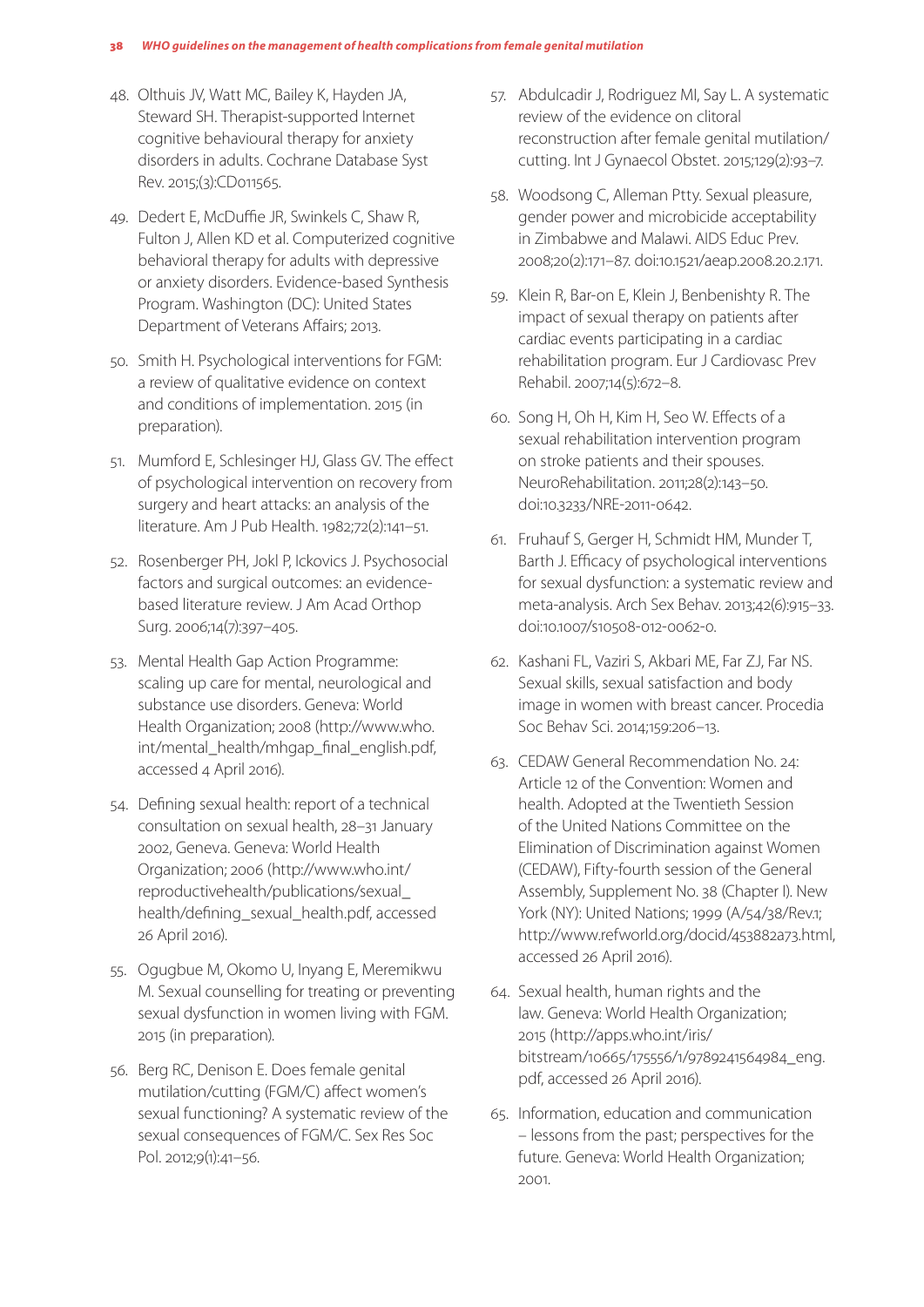- 66. Okoye I, Arikpo I, Nwadiaro R, Meremikwu M. Providing information to improve body image and care-seeking behaviour of women and girls living with female genital mutilation. 2015 (in preparation).
- 67. Babalola S, Brasington A, Agbasimalo A, Helland A, Nwanguma E, Onah N. Impact of a communication programme on female genital cutting in eastern Nigeria. Trop Med Int Health. 2006;11(10):1594–603.
- 68. Barsoum G, Rifaat N, El-Gibaly O, Elwan N, Forcier N. National efforts toward FGM-free villages in Egypt: the evidence of impact. A summary of the evaluation of The FGM-Free Village Project implemented by Egypt's National Council of Childhood and Motherhood. New York (NY): Population Council; 2011.
- 69. Diop NJ, Askew I. The effectiveness of a community-based education program on abandoning female genital mutilation/cutting in Senegal. Stud Fam Plann. 2009;40(4):307–18.
- 70. Ouoba D, Congo Z, Diop NJ, Melching M, Banza B, Guiella G, Baumbarten I. Experience from a community based education program in Burkina Faso: The Tostan Program. Washington (DC): Population Council; 2004.
- 71. Chege J, Igras S, Askew I, Mutesh J. Testing the effectiveness of integrating community-based approaches for encouraging abandonment of female genital cutting into CARE's reproductive health programs in Ethiopia and Kenya. Washington (DC): Frontiers in Reproductive Health, Population Council; 2004.
- 72. Realizing sexual and reproductive rights: a human rights framework. London: Amnesty International; 2012 (http://www.amnesty.ca/ sites/amnesty/files/act\_350062012\_english.pdf, accessed 27 April 2016).
- 73. Monitoring of population programmes, focusing on adolescents and youth. Report of the Secretary-General. Commission on Population and Development, Forty-fifth session, 23–27 April 2012. New York (NY): United Nations Economic and Social Council; 2012 (E/CN.9/2012/5; http://www.un.org/esa/ population/cpd/cpd2012/E.CN.9.2012-5\_UNFPA-Population-programmes-report\_Advance%20 Unedited%20Copy.pdf, accessed 4 April 2016).
- 74. Training modules for the syndromic management of sexually transmitted infections: educating and counselling the patient. Geneva: World Health Organization; 2007.
- 75. Bello S, Ogugbue M, Chibuzor MT, Okomo U, Meremikwu M. Counselling for deinfibulation in women with type III female genital mutilation. 2015 (in preparation).
- 76. Wheeler ME, Burke M, Kramer T, Coddington C. Impact of antenatal counseling on management of patients with female circumcisions. Obstet Gynecol. 2005;105(4):76S.
- 77. Smith H. Counselling interventions for FGM: a review of qualitative evidence on context and conditions of implementation. 2015 (in preparation).
- 78. General Comment No. 22 (2016) on the Right to sexual and reproductive health (Article 12 of the International Covenant on Economic, Social and Cultural Rights). Geneva: United Nations Committee on Economic, Social and Cultural Rights; 2016 (E/C.12/GC/22).
- 79. Cappon S, L'Ecluse C, Clays E, Tency I, Leye E. Female genital mutilation: knowledge, attitude and practices of Flemish midwives. Midwifery. 2015;31(3):e29–35.
- 80. Smith, H. Health Information Interventions for FGM a review of qualitative evidence on context and conditions of implementation. 2015 (in preparation).
- 81. Oringanje C, Okoro A, Nwankwo O, Meremikwu M. Providing information about the consequences of FGM to health care providers caring for women and girls living with FGM to improve provider attitude and client satisfaction. 2015 (in preparation).
- 82. Sangaré M, Tandia F, Touré KA, Diop NJ, Traoré F, Diallo H et al. Study of the effectiveness of training Malian social and health agents in female genital cutting issues and in educating their clients. Bamako: Republic of Mali; 1998 (http://www.popcouncil.org/uploads/pdfs/ poster/frontiers/OR\_TA/mal3\_en.pdf, accessed 4 April 2016).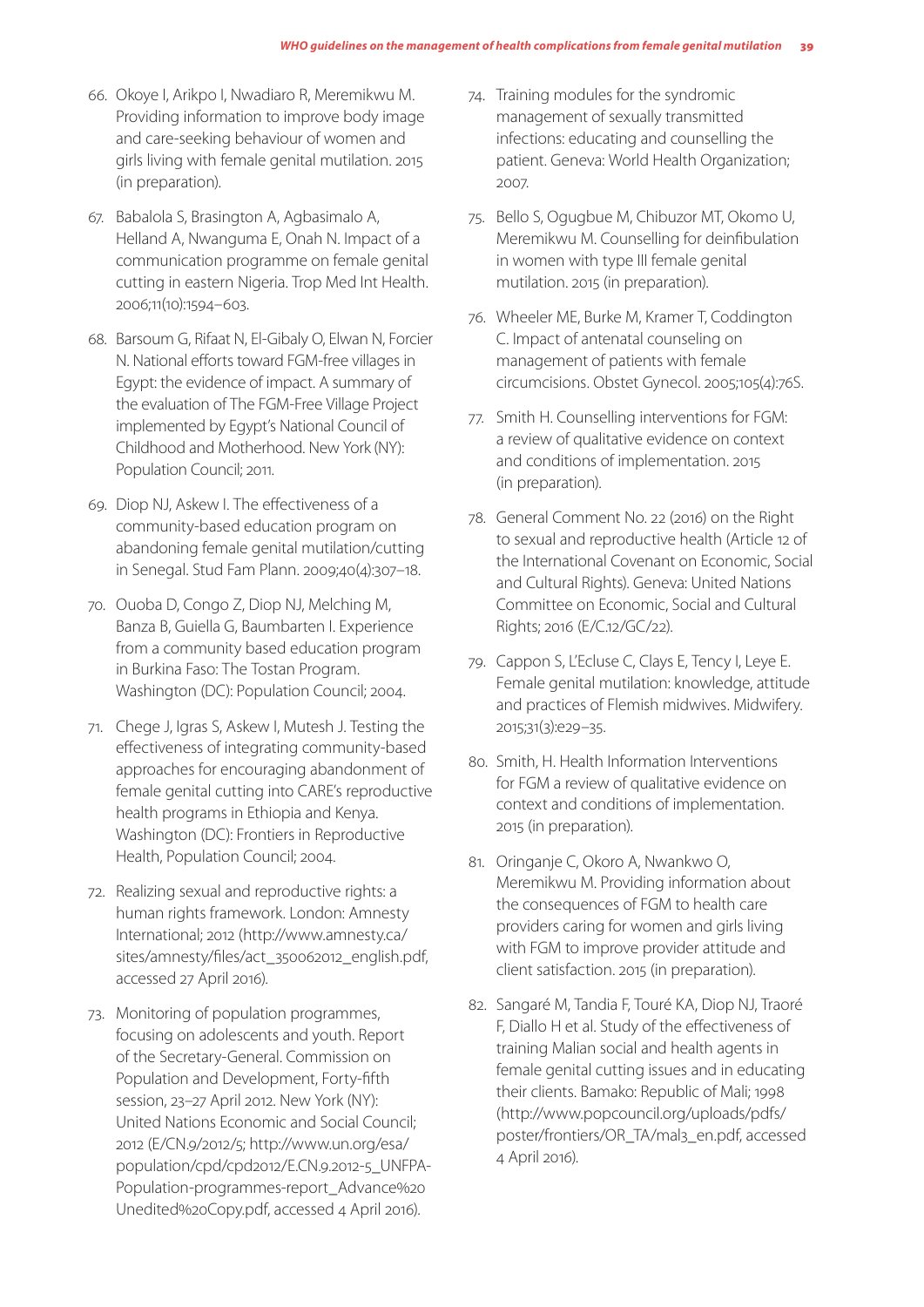- 83. Kaplan A, Cham B, Nije LA, Seixas A, Blanco S, Utzet M. Female genital mutilation/cutting: the secret world of women as seen by men. Obstet Gynecol Int. 2013:643780.
- 84. Kaplan A, Forbes M, Bonhoure I, Utzet M, Martín M, Manneh M, Ceesay H. Female genital mutilation/cutting in The Gambia: long-term health consequences and complications during delivery and for the newborn. Int J Women's Health. 2013;5:323-31. doi:10.2147/IJWH. S42064.
- 85. Thabet SMA, Thabet ASMA. Defective sexuality and female circumcision: the cause and the possible management. J Obstet Gynaecol Res. 2003;29(1):12–9.
- 86. Ouédraogo CMR, Madzou S, Touré B, Ouédraogo A, Ouédraogo S, Lankoandé J. Pratique de la chirurgie plastique reconstructrice du clitoris après mutilations génitales au Burkina Faso. À propos de 94 cas [Practice of reconstructive plastic surgery of the clitoris after genital mutilation in Burkina Faso. About 94 cases]. Ann Chir Plast Esth. 2013;58(3):208–15 [in French]. doi:10.1016/j.anplas.2012.04.004
- 87. Foldès P, Cuzin B, Andro A. Reconstructive surgery after female genital mutilation: a prospective cohort study. Lancet. 2012;380(9837):134–41. doi:10.1016/S0140- 6736(12)60400-0.
- 88. Foldès P, Louis-Sylvestre C. Résultats de la réparation chirurgicale du clitoris après mutilation sexuelle: 453 cas [Results of surgical clitoral repair after ritual excision: 453 cases]. Gynécol Obstét Fertil. 2006;34(12):1137–41 [in French].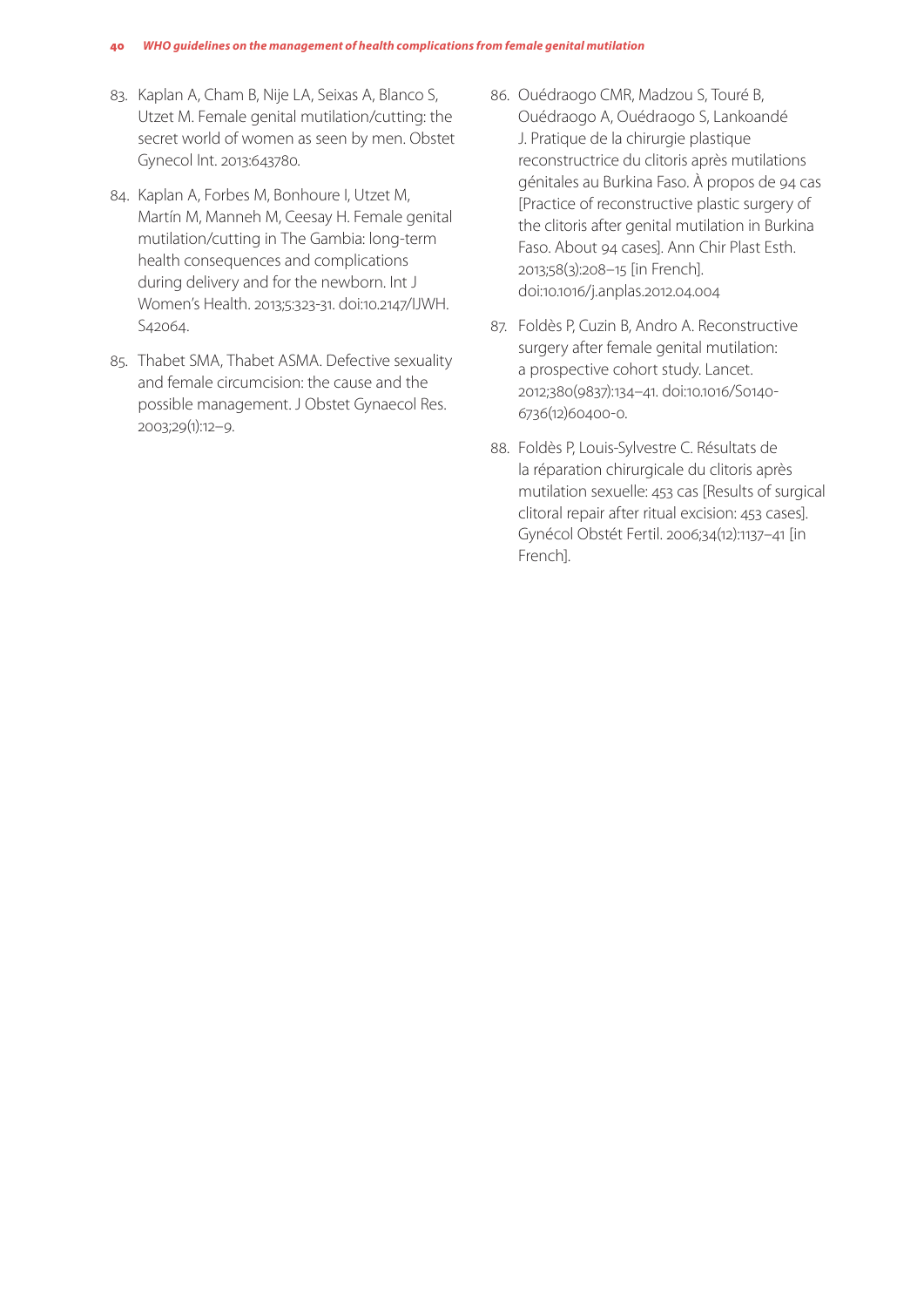# Annex 1: International and regional human rights treaties and consensus documents providing protection and containing safeguards against female genital mutilation

# International treaties

Universal Declaration of Human Rights, adopted 10 December 1948. General Assembly Resolution 217. UN Doc. A/810. http://www.un.org/en/universal-declaration-

human-rights/

Convention relating to the Status of Refugees, adopted 28 July 1951 (entry into force, 22 April 1954). http://www.unhcr.org/pages/49da0e466.html

Protocol relating to the Status of Refugees, adopted 31 January 1967 (entry into force, 4 October 1967). https://treaties.un.org/pages/ViewDetails. aspx?src=TREATY&mtdsg\_no=V-5&chapter=5&lang=en

International Covenant on Civil and Political Rights, adopted 16 December 1966 (entry into force, 23 March 1976). https://treaties.un.org/Pages/ ViewDetails.aspx?src=IND&mtdsg\_no=IV-4&chapter=4&lang=en

International Covenant on Economic, Social and Cultural Rights, adopted 16 December 1966 (entry into force, 3 January 1976). http://www.ohchr.org/EN/ProfessionalInterest/ Pages/CESCR.aspx

Convention on the Elimination of all Forms of Discrimination against Women, adopted 18 December 1979 (entry into force, 3 September 1981). http://www.un.org/womenwatch/daw/cedaw/text/ econvention htm

Convention against Torture and Other Cruel, Inhuman or Degrading Treatment or Punishment, adopted and opened for signature, ratification and accession by General Assembly resolution 39/46 of 10 December 1984 (entry into force, 26 June 1987). http://www.ohchr.org/EN/ProfessionalInterest/ Pages/CAT.aspx

Convention on the Rights of the Child, adopted 20 November 1989. General Assembly Resolution 44/25. UN GAOR 44th session, Supp. No. 49. UN Doc. A/44/49 (entry into force, 2 September 1990). http://www.ohchr.org/en/professionalinterest/ pages/crc.aspx

Committee on the Elimination of All Forms of Discrimination against Women. General Recommendation No. 14, 1990, Female circumcision; General Recommendation No. 19, 1992, Violence against women; and General Recommendation No. 24, 1999, Women and health. http://www.un.org/womenwatch/daw/cedaw/ recommendations/recomm.htm

Human Rights Committee. General Comment No. 20, 1992. Prohibition of torture and cruel treatment or punishment. http://www.ohchr.org/EN/HRBodies/Pages/ TBGeneralComments.aspx

Human Rights Committee. General Comment No. 28, 2000. Equality of rights between men and women. CCPR/C/21/rev.1/Add.10. http://www.ohchr.org/EN/Issues/ Education/Training/Compilation/Pages/b) GeneralCommentNo28Theequalityofrights betweenmenandwomen(article3)(2000).aspx

Committee on Economic, Social and Cultural Rights. General Comment No. 14, 2000. The right to the highest attainable standard of health. UN Doc. E/C.12/2000/4. http://www.refworld.org/pdfid/4538838d0.pdf

Committee on the Rights of the Child. General Comment No. 4, 2003. Adolescent health and development in the context of the Convention on the Rights of the Child. CRC/GC/2003/4. http://www.ohchr.org/Documents/Issues/Women/ WRGS/Health/GC4.pdf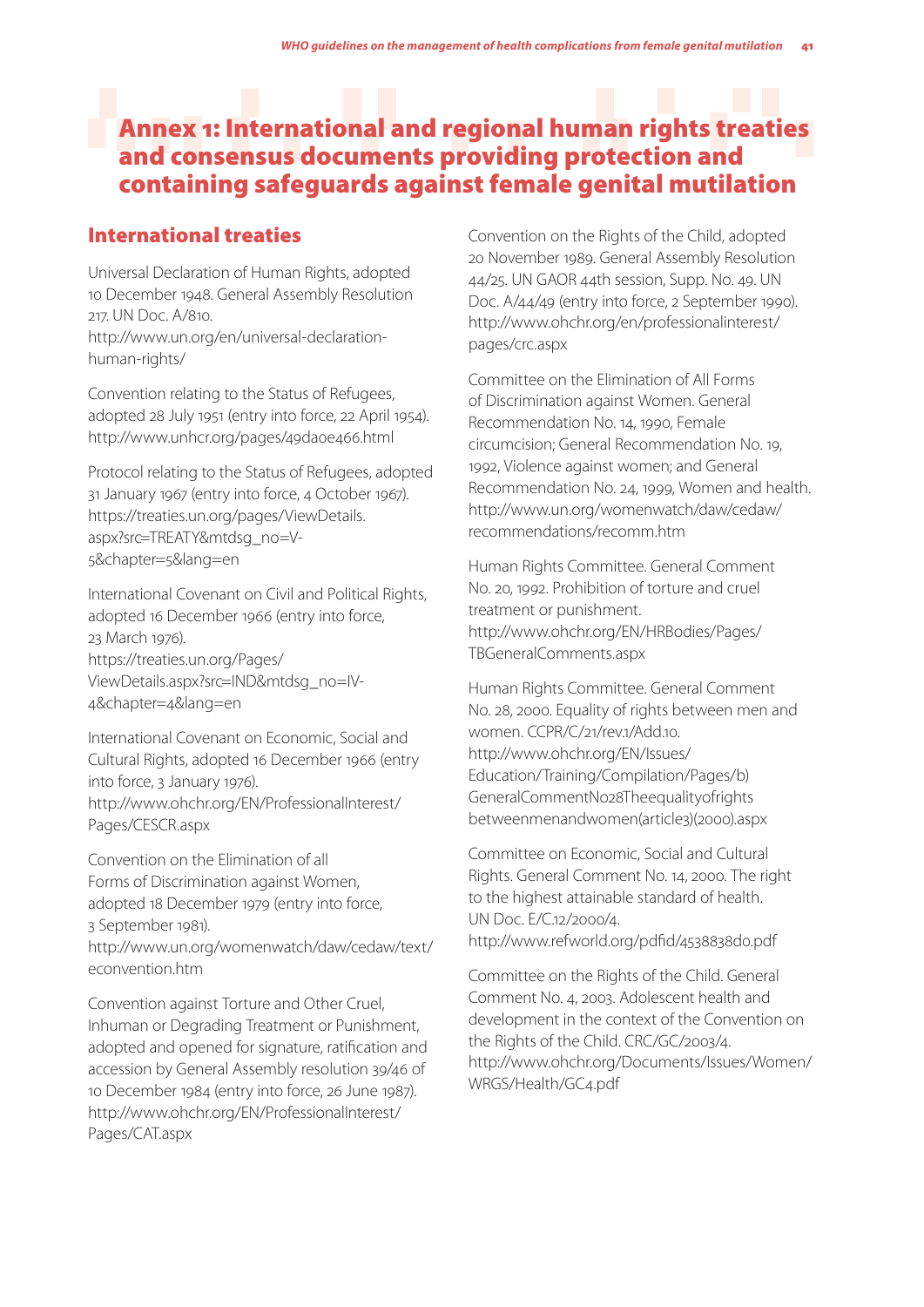# Regional treaties

European Convention for the Protection of Human Rights and Fundamental Freedoms, adopted 4 November 1950 (entry into force, 3 September 1953).

http://www.echr.coe.int/Documents/Convention\_ ENG.pdf

American Convention on Human Rights (entry into force, 18 July 1978).

http://www.oas.org/dil/treaties\_B-32\_American\_ Convention\_on\_Human\_Rights.htm

African Charter on Human and Peoples' Rights (Banjul Charter), adopted 27 June 1981. Organization of African Unity. Doc. CAB/LEG/67/3/Rev. 5 (1981), reprinted in 21 I.L.M. 59 (1982) (entry into force, 21 October 1986).

https://treaties.un.org/doc/Publication/UNTS/ Volume%201520/volume-1520-I-26363-English.pdf

African Charter on the Rights and Welfare of the Child, adopted 11 July 1990. Organization of African Unity. Doc. CAB/LEG/24.9/49 (entry into force, 29 November 1999).

http://www.refworld.org/docid/3ae6b38c18.html

Protocol to the African Charter on Human and Peoples' Rights on the Rights of Women in Africa, adopted 11 July 2003, Assembly of the African Union (entry into force, 25 November 2005). http://www.achpr.org/instruments/womenprotocol/

# Consensus documents

United Nations General Assembly, Declaration on the Elimination of Violence against Women, UN Doc. A/RES/48/104 (1993). http://www.un.org/documents/ga/res/48/ a48r104.htm

World Conference on Human Rights, Vienna Declaration and Plan of Action, June 1993. UN Doc. DPI/ 1394-39399 (August 1993). http://www.ohchr.org/EN/ProfessionalInterest/ Pages/Vienna.aspx

Programme of Action of the International Conference on Population and Development, Cairo, Egypt, 5−13 September 1994. UN Doc. A/ CONF.171/13/Rev. 1 (1995). https://www.unfpa.org/sites/default/files/eventpdf/PoA\_en.pdf

Beijing Declaration and Platform for Action of the Fourth World Conference on Women, Beijing, China, 4−15 September 1995. UN Doc. A/ CONF.177/20. http://www.un.org/esa/gopher-data/conf/fwcw/ off/a--20.en

UNESCO Universal Declaration on Cultural Diversity, adopted 2 November 2001. http://unesdoc.unesco.org/ images/0012/001271/127162e.pdf

Convention on the Protection and Promotion of the Diversity of Cultural Expressions, adopted October 2005 (entry into force, March 2007). http://unesdoc.unesco.org/ images/0014/001429/142919e.pdf

United Nations Economic and Social Council (ECOSOC), Commission on the Status of Women. Resolution on the Ending of Female Genital Mutilation. March 2007. E/CN.6/2007/L.3/Rev.1. http://www.un.org/womenwatch/daw/csw/ csw52/AC\_resolutions/Final%20L2%20ending%20 female%20genital%20mutilation%20-%20 advance%20unedited.pdf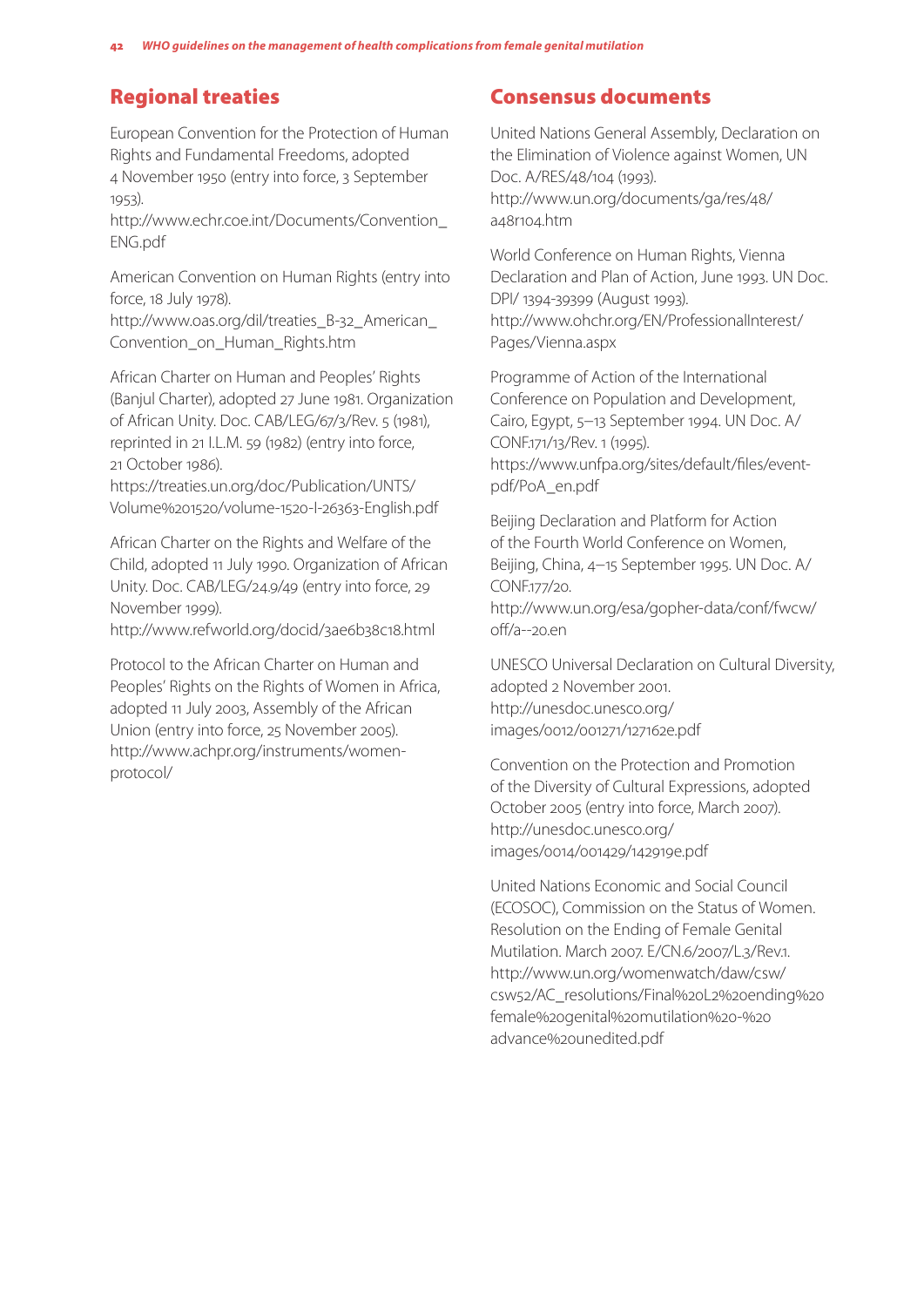# Annex 2: Guideline contributors

The guideline development process was guided by three main groups:

# WHO Steering Group

The WHO Steering Group, comprising a core group of WHO staff members and consultants from the Adolescents and at-Risk Populations team of the Department of Reproductive Health and Research, led the guideline development process. The group was in charge of the scoping review for the guidelines, drafting the PICO questions (population, intervention, comparator, outcome), and overseeing the evidence retrieval and writing of the guidelines. The Steering Group was also in charge of selecting the members of the collaborating groups, and organizing the guideline development meetings. The members of the Steering Group are presented on the next pages of this annex.

# Guideline Development Group (GDG)

The WHO Steering Group invited 15 external international stakeholders to form the GDG, including health-care providers, researchers, health-care programme managers, human rights lawyers and women's health advocates. This was a diverse and gender-balanced group, who advised on the contents of the guidelines, helped define the research questions and outcomes that guided the evidence synthesis, collaborated on the interpretation of the evidence, and formulated the evidence-based recommendations. The members of the GDG are presented on the following pages of this annex.

# External Review Group (ERG)

This group included three technical experts and other stakeholders with an interest in the health of girls and women living with FGM. The ERG was geographically balanced and gender representative, and no member declared a conflict of interest. The group reviewed the final guidelines document to identify any factual errors and commented on the clarity of the language, contextual issues and implications for implementation. The group also ensured that the guideline decision-making processes had incorporated contextual values and the preferences of potential users of the recommendations, health-care professionals and policy-makers. It was not within the group's remit to change the recommendations formulated by the GDG. The members of the ERG are presented on the next pages of this annex.

# Lists of names of external experts involved in the preparation of the guidelines

#### *Guideline Development Group (GDG)*

# Dr Jasmine Abdulcadir

Chief Resident Department of Gynaecology and Obstetrics Geneva University Hospital Faculty of Medicine University of Geneva 30 Bld de la Cluse 1211 Geneva Switzerland

#### Ms Joya Banerjee

Yale Global Health and Justice Partnership Fellow Yale University 170 15th Street New York, NY 11215 USA

#### Dr Owolabi Bjalkander

Department of Public Health Sciences Global Health Division (IHCAR) Karolinska Institutet Widerströmska Huset Tomtebodavägen 18A 17177 Stockholm Sweden

#### Dr Susana Fried

Yale Global Health and Justice Partnership Fellow Yale University 170 15th Street New York, NY 11215 USA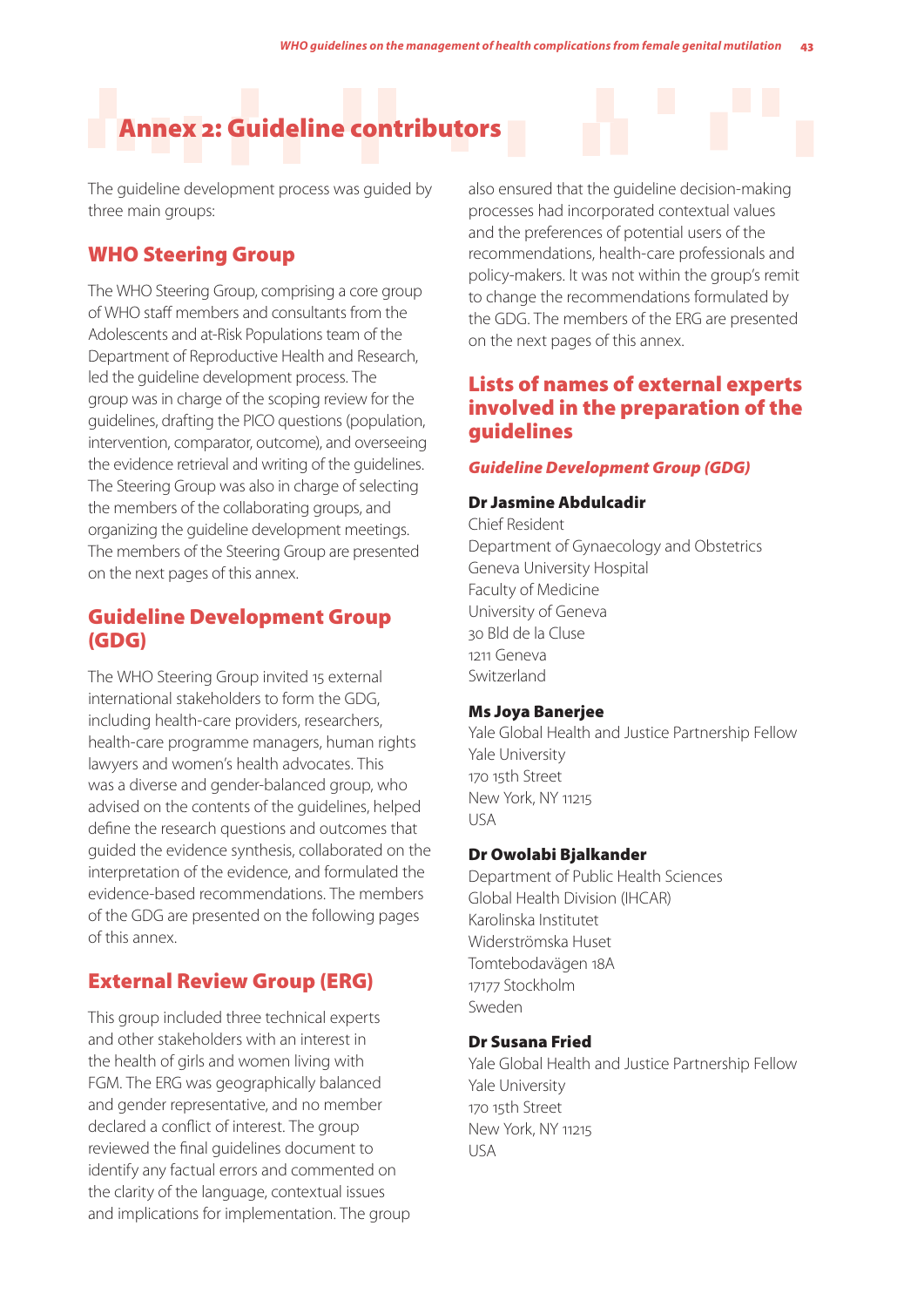# Professor Adriana Kaplan Marcusán

Fundación Wassu Universitat Autònoma de Barcelona Módul de Recerca A – Campus Bellaterra 08193 – Barcelona Spain

# Professor Joseph Karanja

Associate Professor Department of Obstetrics and Gynaecology University of Nairobi Kenyatta National Hospital Campus PO Box 19676 Nairobi Kenya

# Dr Morissanda Kouyaté

Executive Director of Inter-African Committee (IAC) ECA Africa Hall Menelik Road PO Box 3001 Addis Ababa Ethiopia

# Professor Els Leye

Professor and Senior Researcher International Centre for Reproductive Health University of Ghent De Pintelaan UZ P114 9000 Ghent Belgium

# Professor Martin M. Meremikwu<sup>13</sup>

Professor of Paediatrics Department of Paediatrics University of Calabar Teaching Hospital PMB 1115 Calabar, Cross River State **Nigeria** 

# Dr Nawal Nour

Director, Department of Obstetrics and Gynecology Director, African Women's Health Center Director, Ambulatory Obstetrics at Brigham and Women's Hospital Associate Professor, Harvard Medical School African Women's Health Center 75 Francis Street Boston, MA 02115 USA

# Professor Olayinka Olusola Omigbodun

Professor of Psychiatry College of Medicine University of Ibadan 200010 Ibadan Nigeria

# Professor Gamal Serour

Professor of Obstetrics and Gynaecology Director International Islamic Center for Population Studies and Research Al Azhar University SE1 8ST – Maadi Egypt

## Professor Moustapha Toure

Chef du Service de Gynecologie Obstetrique Hôpital du Mali Bamako Mali

# Dr Ingela Wiklund

Board Member International Confederation of Midwives Baldersgatan 1 SE-114 27 Stockholm Sweden

# *Guideline/GRADE Methodologist*

# Professor Caitlin Kennedy<sup>14</sup>

Associate Professor Department of International Health Johns Hopkins Bloomberg School of Public Health 615 N. Wolfe Street, Room E5033 Baltimore, MD 21205 USA

# *Systematic Review Group*

# Mr Ekpereonne Esu

Department of Public Health College of Medical Sciences University of Calabar PMB 1115, Calabar Cross River State Nigeria

# Dr Uduak Okomo

Vaccine and Immunology Theme Medical Research Council Unit Atlantic Boulevard, Fajara PO Box 273 Banjul The Gambia

<sup>13</sup> Systematic review team coordinator

<sup>14</sup> Also a member of the GDG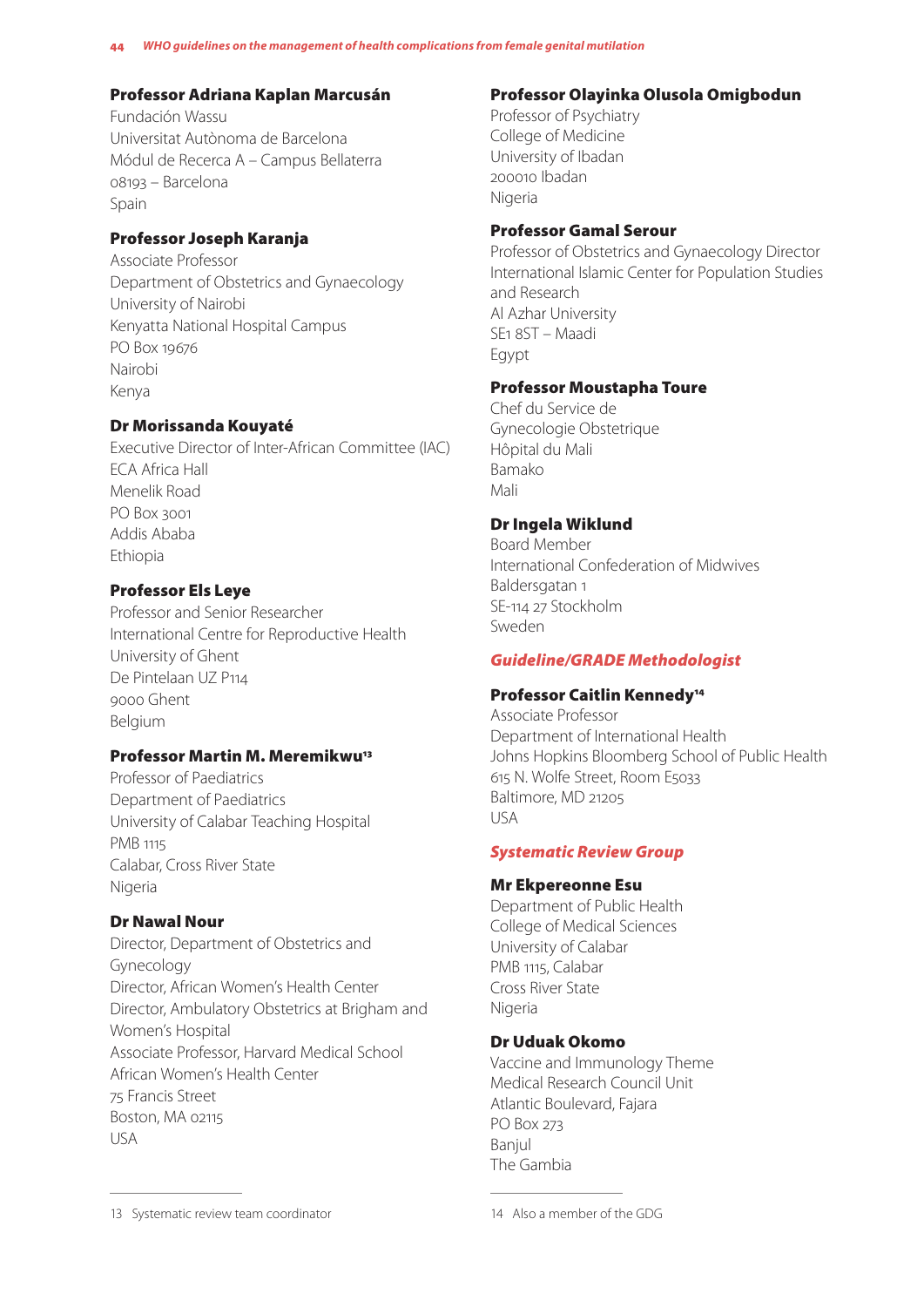#### Dr Babasola Okusanya

Department of Obstetrics and Gynaecology College of Medicine University of Lagos Private Mail Bag 12003 Lagos Nigeria

# Dr Helen Smith

Senior Research Associate Centre for Maternal and Newborn Health Liverpool School of Tropical Medicine Pembroke Place Liverpool, L3 5QA United Kingdom

#### *UN Partners*

#### Dr Nafissatou J. Diop

Senior Adviser Coordinator UNFPA–UNICEF Joint Programme on Female Genital Mutilation/Cutting Accelerating Change Coordination Team UNFPA New York USA

## Mr Cody Donahue

Child Protection Specialist UNFPA–UNICEF Joint Programme on Female Genital Mutilation/Cutting Accelerating Change Coordination Team UNICEF New York USA

# *External Review Group (ERG)*

# Professor Pascale A. Allotey

Professor of Public Health Head Global Public Health School of Medicine and Health Sciences Monash University Building 3 Room 02-03 Malaysia

# Dr Comfort Momoh

FGM – Public Health Specialist Guy's and St Thomas' NHS Foundation Trust African Well Women's Clinic 8th Floor – c/o Antenatal Clinic Lambeth Palace Rd London, SE1 7EH United Kingdom

#### Ms Marycelina H. Msuya

College Lecturer Kilimanjaro Christian Medical University PO Box 2240 Moshi Kilimanjaro Tanzania

#### *WHO Secretariat*

#### *WHO Steering Group*

*Department of Reproductive Health and Research* 

Dr Ian Askew Director

*Adolescents and at-Risk Populations*

Dr Lale Say Coordinator

Dr Doris Chou Medical Officer

Dr Michelle Hindin Scientist

Dr Christina Pallitto Scientist

Dr Karin Stein Consultant

*Office of the Director*

Mr Rajat Khosla Human Rights Advisor

### *Department of Gender Equity and Human Rights*

Dr Veronica Magar Team leader

*Department of Maternal, Newborn, Child and Adolescent Health*

Dr Anthony Costello Director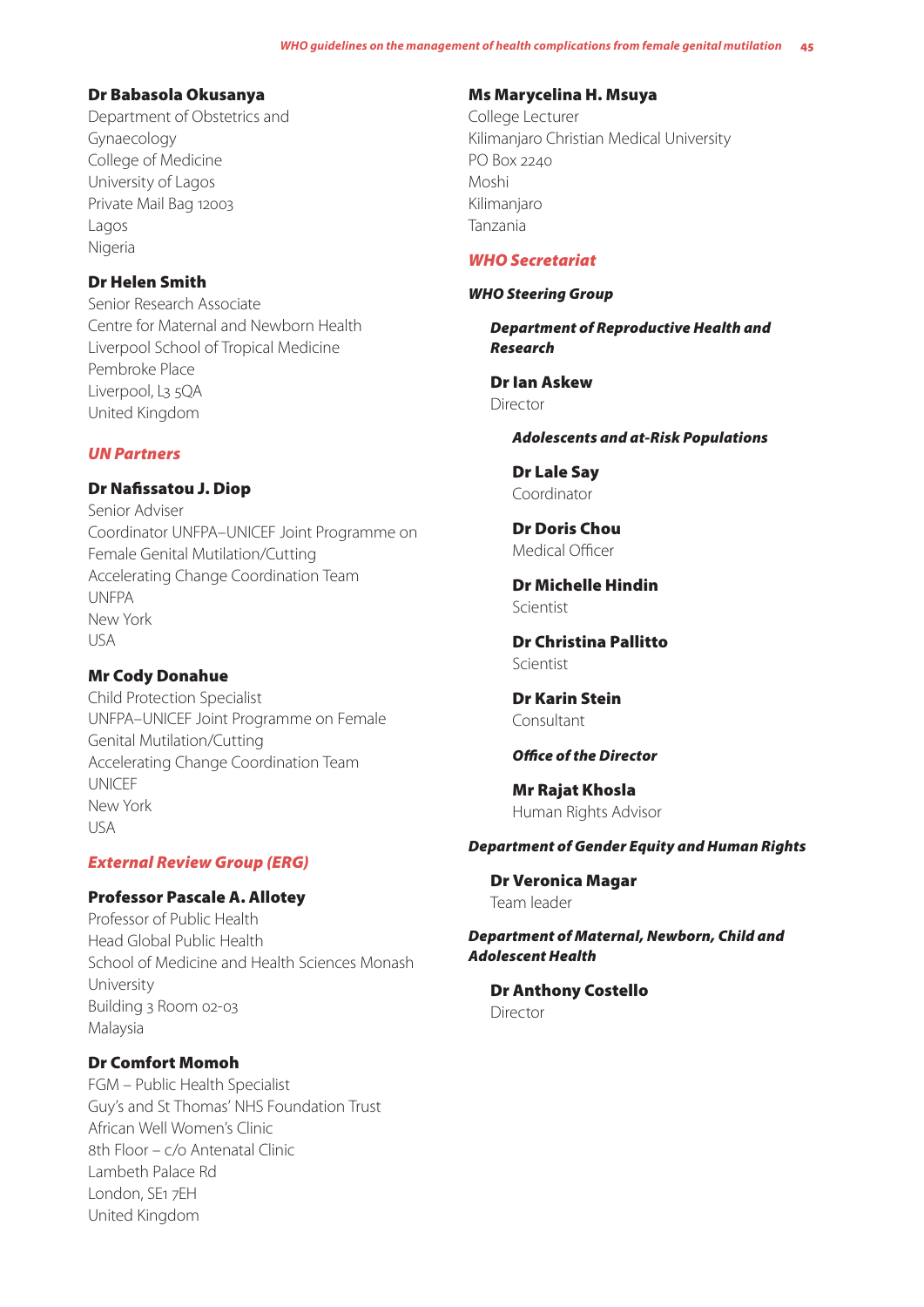# Annex 3: Summary of declared interests from Guideline Development Group (GDG) members and how they were managed

| Name and expertise contributed to<br>guideline development                          | <b>Declared interest(s)</b>                                                        | <b>Management of</b><br>conflict(s) of interest                    |
|-------------------------------------------------------------------------------------|------------------------------------------------------------------------------------|--------------------------------------------------------------------|
| <b>Dr Jasmine Abdulcadir</b><br>Role: Content expert and end-user                   | None declared                                                                      | Not applicable                                                     |
| <b>Ms Joya Banerjee</b><br>Role: Gender expert                                      | None declared                                                                      | Not applicable                                                     |
| Dr Owolabi Bjalkander<br>Role: Content expert and end-user                          | None declared                                                                      | Not applicable                                                     |
| <b>Dr Susana Fried</b><br>Role: Human rights expert                                 | None declared                                                                      | Not applicable                                                     |
| Professor Adriana Kaplan Marcusán<br>Role: Content expert and end-user              | None declared                                                                      | Not applicable                                                     |
| Professor Joseph Karanja<br>Role: Content expert and end-user                       | None declared                                                                      | Not applicable                                                     |
| <b>Professor Caitlin Kennedy</b><br>Role: Methodologist                             | None declared                                                                      | Not applicable                                                     |
| Dr Morissanda Kouyaté<br>Role: Consumer representative                              | None declared                                                                      | Not applicable                                                     |
| <b>Professor Els Leye</b><br>Role: Content expert and end-user                      | i. Her institution has<br>received grants for<br>research.                         | The conflict was not<br>considered serious<br>enough to affect GDG |
|                                                                                     | ii. She was a member of the<br>FGM risk estimations in the<br>European Union (EU). | membership                                                         |
| <b>Professor Martin M. Meremikwu</b><br>Role: Content expert and end-user           | None declared                                                                      | Not applicable                                                     |
| <b>Dr Nawal Nour</b><br>Role: Content expert and end-user                           | None declared                                                                      | Not applicable                                                     |
| Professor Olayinka Olusola<br><b>Omigbodun</b><br>Role: Content expert and end-user | None declared                                                                      | Not applicable                                                     |
| <b>Professor Gamal Serour</b><br>Role: Content expert and end-user                  | None declared                                                                      | Not applicable                                                     |
| <b>Professor Moustapha Toure</b><br>Role: Content expert and end-user               | None declared                                                                      | Not applicable                                                     |
| Dr Ingela Wiklund<br>Role: Content expert and end-user                              | None declared                                                                      | Not applicable                                                     |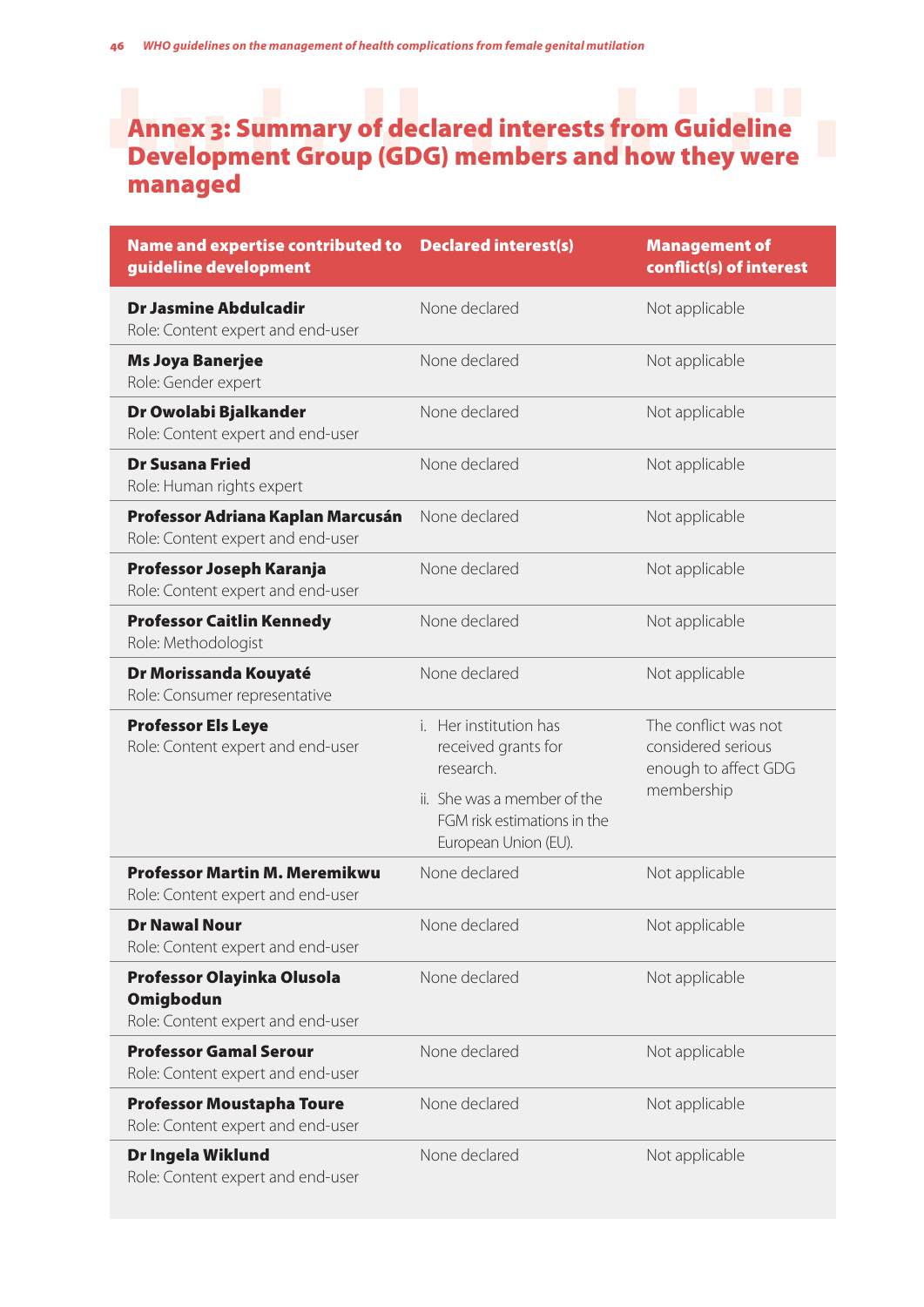# Annex 4: Factors considered while rating the quality of the evidence

Each recommendation contained in these guidelines encompasses a direction (in favour or against) and, as discussed in this annex, the degree of strength: strong or conditional.

The Guideline Development Group (GDG) used the following different categories for the strength of a recommendation:15

**Strong recommendations** mean the GDG is confident that the desirable effects of adherence to a recommendation outweigh the undesirable effects.

Conditional recommendations mean the GDG concludes that the desirable effects of adherence to a recommendation probably outweigh the undesirable effects, but is not confident of that conclusion.

# Implications of a strong recommendation:

For clients – Most people in this situation would want the recommended course of action and only a small proportion would not.

For clinicians – Most clients should receive the recommended course of action.

For policy-makers – The recommendation can be adopted as a policy in most situations.

# Implications of a conditional recommendation:

For clients – Most people in this situation would want the recommended course of action, but many would not.

For clinicians – Different choices will be appropriate for different clients, who will require assistance in arriving at a management decision consistent with their values and preferences.

For policy-makers – Policy-making will require substantial debate and involvement of many stakeholders.

<sup>15</sup> WHO handbook for guideline development, 2nd ed. Geneva: World Health Organization; 2014 (http://www. who.int/kms/handbook\_2nd\_ed.pdf).